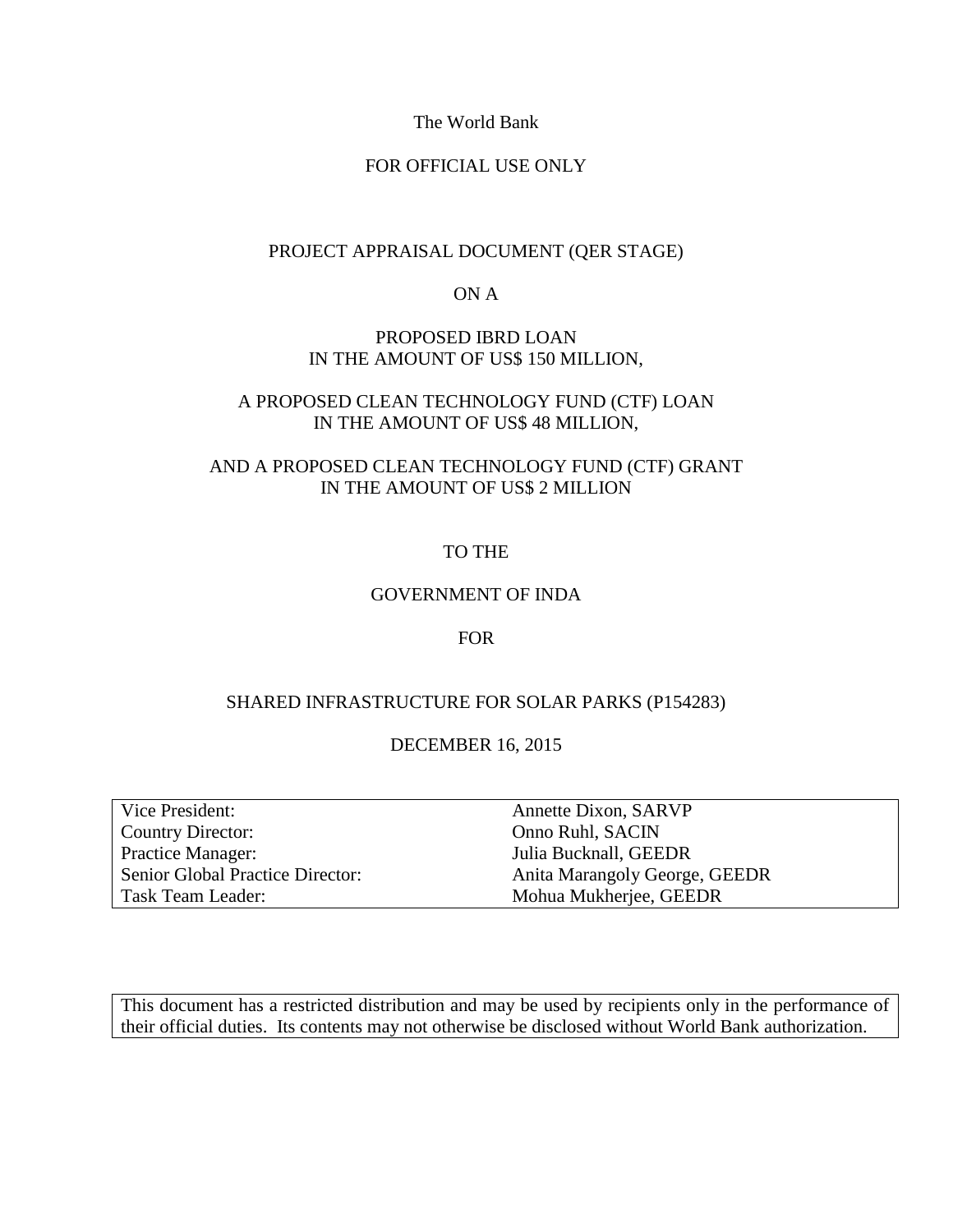# **ABBREVIATIONS AND ACRONYMS**

| ADB            | <b>Asian Development Bank</b>                       |
|----------------|-----------------------------------------------------|
| <b>AIS</b>     | <b>Activity Initiation Summary</b>                  |
| AT&C           | Aggregate Technical and Commercial                  |
| <b>BOO</b>     | <b>Build Own Operate</b>                            |
| <b>BOOT</b>    | <b>Build Own Operate Transfer</b>                   |
| <b>CEA</b>     | <b>Central Electricity Authority</b>                |
| <b>CFA</b>     | <b>Central Financial Assistance</b>                 |
| <b>CPS</b>     | <b>Country Partnership Strategy</b>                 |
| <b>CTF</b>     | <b>Clean Technology Funds</b>                       |
| <b>DFID</b>    | Department for International Development            |
| DLI            | Disbursement Linked Indicator                       |
| <b>Discoms</b> | Electricity distribution companies                  |
| <b>ESSA</b>    | <b>Environmental and Social Systems Assessment</b>  |
| <b>FITs</b>    | Feed in Tariffs                                     |
| <b>FIL</b>     | Financial Intermediary Loan                         |
| <b>FM</b>      | <b>Financial Management</b>                         |
| <b>GEF</b>     | <b>Global Environment Facility</b>                  |
| <b>GHG</b>     | <b>Green House Gas</b>                              |
| GoI            | Government of India                                 |
| <b>GRPV</b>    | Grid connected rooftop solar PV                     |
| <b>GW</b>      | Gigawatts                                           |
| <b>GRSPP</b>   | Grid-connected Rooftop and Small Power Plant        |
| <b>IBRD</b>    | International Bank for Reconstruction & Development |
| <b>IPF</b>     | <b>Investment Project Financing</b>                 |
| <b>IPP</b>     | <b>Independent Power Producer</b>                   |
| <b>IREDA</b>   | Indian Renewable Energy Development Agency          |
| <b>JNNSM</b>   | Jawaharlal Nehru National Solar Mission             |
| Kwh            | Kilowatt-Hour                                       |
| <b>MNRE</b>    | Ministry of New & Renewable Energy                  |
| <b>MOP</b>     | Ministry of Power                                   |
| MW             | Megawatts                                           |
| <b>NDMC</b>    | New Delhi Municipal Corporation                     |
| <b>NAPCC</b>   | National Action Plan on Climate Change              |
| OM             | <b>Operational Manual</b>                           |
| O&M            | Operate and Maintain                                |
| PAP            | Program Action Plan                                 |
| <b>PDO</b>     | Program Development Objective                       |
| PforR          | Program for Results                                 |
| PIU            | Program Implementation Unit                         |
| <b>PPA</b>     | <b>Power Purchase Agreement</b>                     |
| PV             | Photovoltaics                                       |
| <b>SBI</b>     | <b>State Bank of India</b>                          |
| <b>SECI</b>    | Solar Energy Corporation of India                   |
| <b>SERC</b>    | <b>State Electricity Regulatory Commissions</b>     |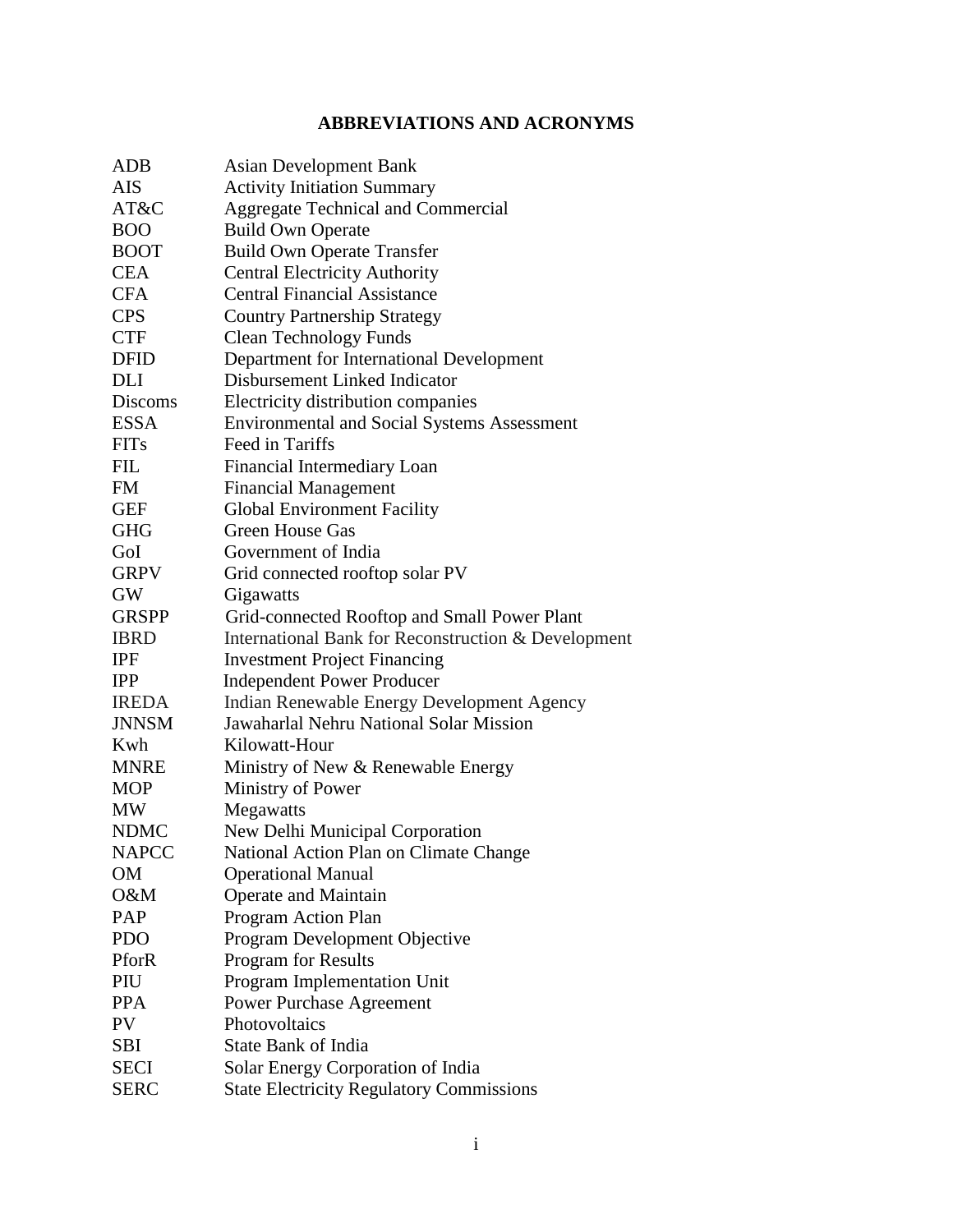| <b>SNA</b>   | <b>State Nodal Agencies</b>                        |
|--------------|----------------------------------------------------|
| <b>TA</b>    | <b>Technical Assistance</b>                        |
| <b>UNDP</b>  | United Nations Development Programme               |
| <b>UNIDO</b> | United Nations Industrial Development Organization |
| <b>WBG</b>   | World Bank Group                                   |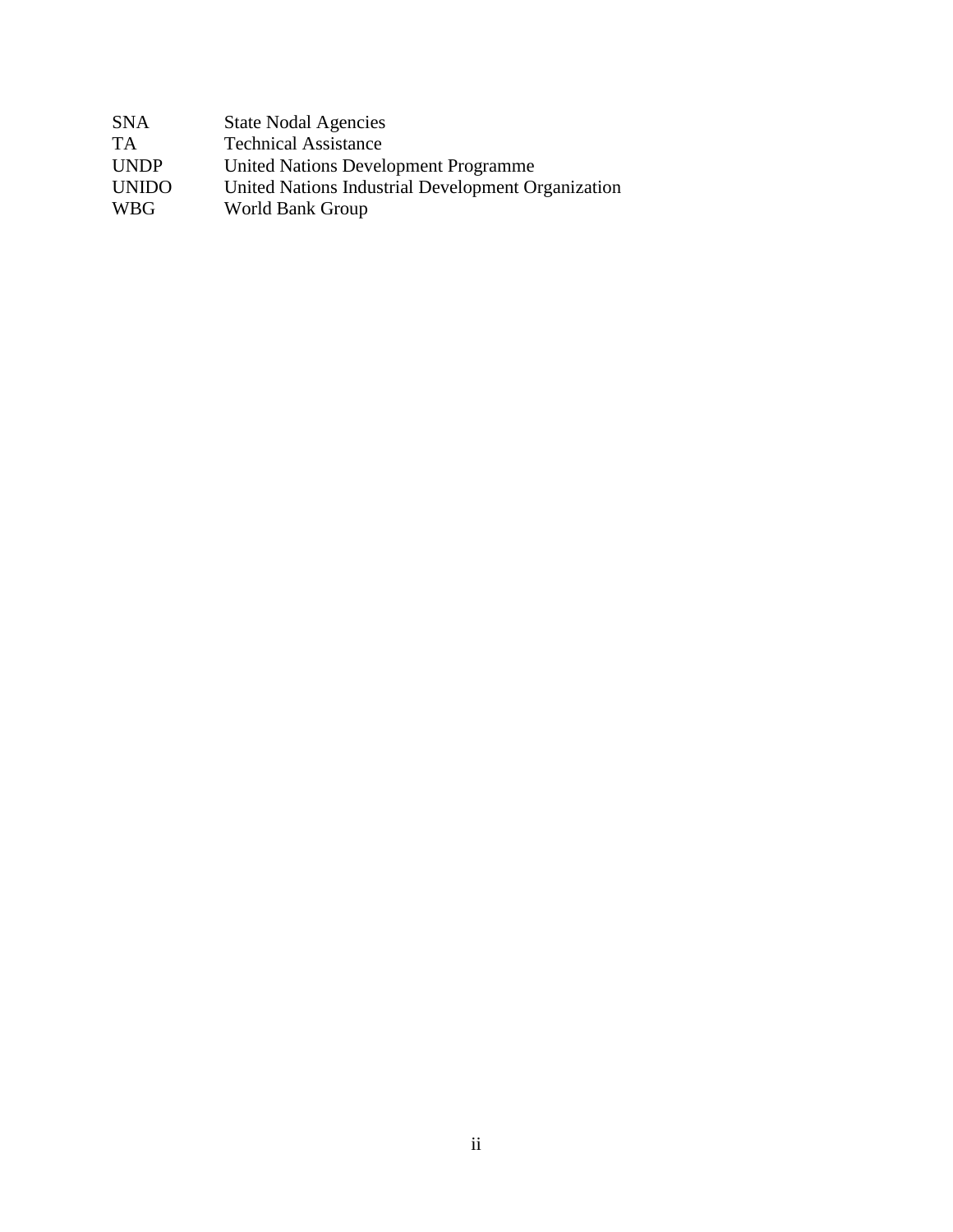# **INDIA SHARED INFRASTRUCTURE FOR SOLAR PARKS (P154283)**

# **TABLE OF CONTENTS**

| I.  |    |
|-----|----|
|     |    |
|     |    |
|     |    |
| II. |    |
|     |    |
|     |    |
|     |    |
| Ш.  |    |
|     |    |
|     |    |
|     |    |
| IV. |    |
|     |    |
|     |    |
|     |    |
| V.  |    |
|     |    |
| VI. |    |
|     |    |
|     |    |
|     |    |
|     |    |
|     | Е. |
|     |    |
|     |    |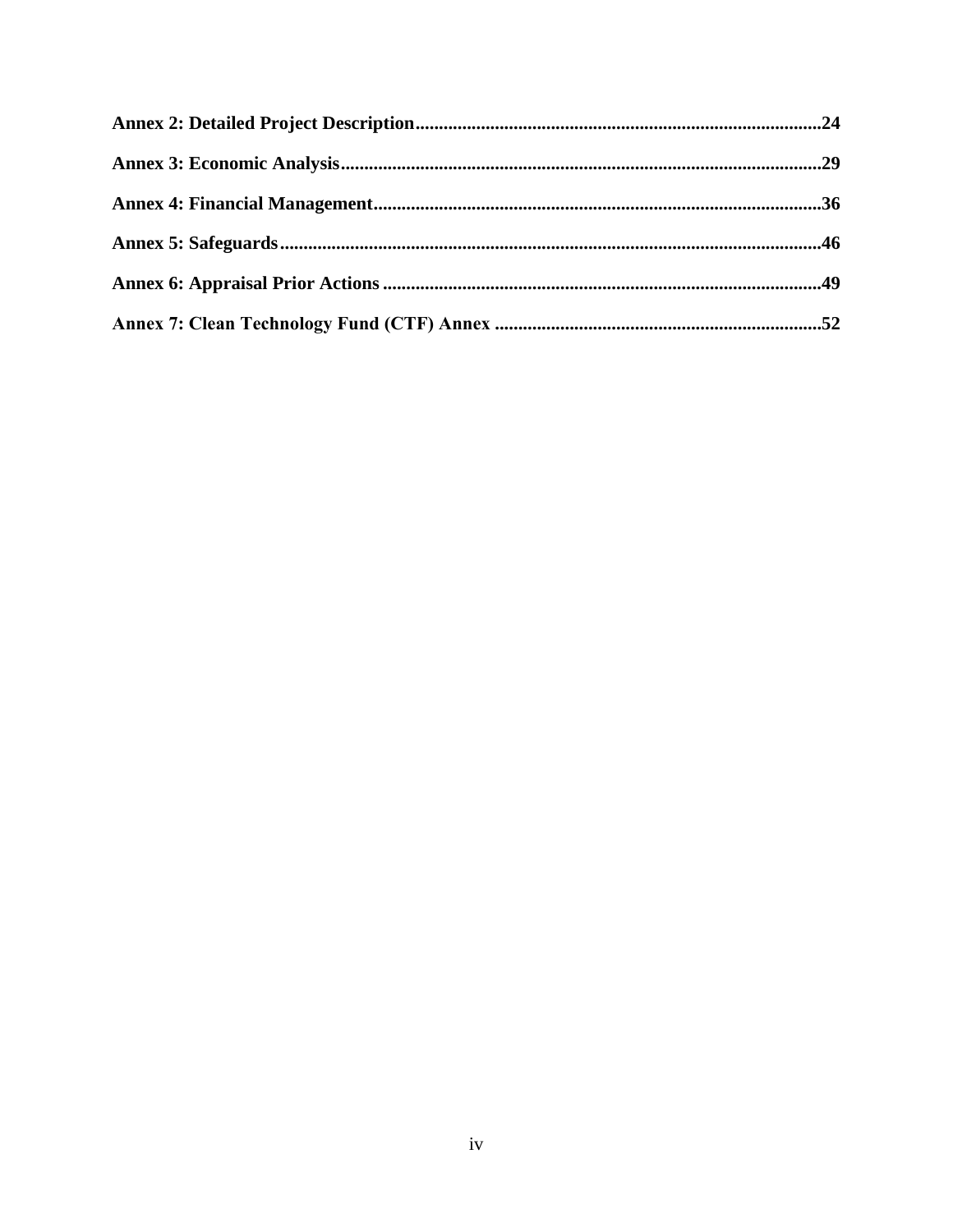# **PAD DATA SHEET**

*India*

*Shared Infrastructure for Solar Parks (P154283)*

# **PROJECT APPRAISAL DOCUMENT**

*SOUTH ASIA 0000009260*

Report No.: PAD1659

| <b>Basic Information</b>                                       |                                                                                     |                                         |                      |  |  |  |  |  |
|----------------------------------------------------------------|-------------------------------------------------------------------------------------|-----------------------------------------|----------------------|--|--|--|--|--|
| Project ID                                                     | <b>EA</b> Category                                                                  |                                         | Team Leader(s)       |  |  |  |  |  |
| P154283                                                        | <b>B</b> - Partial Assessment                                                       |                                         | Mohua Mukherjee      |  |  |  |  |  |
| Lending Instrument                                             |                                                                                     | Fragile and/or Capacity Constraints [ ] |                      |  |  |  |  |  |
| <b>Investment Project Financing</b>                            |                                                                                     | Financial Intermediaries [ ]            |                      |  |  |  |  |  |
|                                                                | Series of Projects [ ]                                                              |                                         |                      |  |  |  |  |  |
| Project Implementation Start Date                              |                                                                                     | Project Implementation End Date         |                      |  |  |  |  |  |
| 01-Mar-2016                                                    | 01-Mar-2021                                                                         |                                         |                      |  |  |  |  |  |
| <b>Expected Effectiveness Date</b>                             | <b>Expected Closing Date</b>                                                        |                                         |                      |  |  |  |  |  |
|                                                                | 01-Mar-2021                                                                         |                                         |                      |  |  |  |  |  |
| Joint IFC                                                      |                                                                                     |                                         |                      |  |  |  |  |  |
| No                                                             |                                                                                     |                                         |                      |  |  |  |  |  |
| Practice<br>Manager/Manager<br>Director                        | Senior Global Practice<br><b>Country Director</b><br><b>Regional Vice President</b> |                                         |                      |  |  |  |  |  |
| Julia Bucknall                                                 | Anita Marangoly George Onno Ruhl                                                    |                                         | <b>Annette Dixon</b> |  |  |  |  |  |
| Borrower: Department of Economic Affairs                       |                                                                                     |                                         |                      |  |  |  |  |  |
| Responsible Agency: Ministry of New & Renewable Energy         |                                                                                     |                                         |                      |  |  |  |  |  |
| Contact:<br><b>Tarun Kapoor</b>                                |                                                                                     | Title:<br>Joint Secretary               |                      |  |  |  |  |  |
| tarun.kapoor@nic.in<br>Telephone No.: 91-11-24360359<br>Email: |                                                                                     |                                         |                      |  |  |  |  |  |
| <b>Project Financing Data(in USD Million)</b>                  |                                                                                     |                                         |                      |  |  |  |  |  |
| $\lceil \cdot \rceil$<br><b>IDA</b> Grant<br>[X]<br>Loan       | Ιſ<br>Guarantee                                                                     |                                         |                      |  |  |  |  |  |
| Credit<br>[X]<br>Grant                                         | $\Gamma$<br>Other<br>$\mathbf{I}$                                                   |                                         |                      |  |  |  |  |  |
| 400.00<br><b>Total Project Cost:</b>                           |                                                                                     | <b>Total Bank Financing:</b>            | 150.00               |  |  |  |  |  |
| CTF:<br>50.00                                                  |                                                                                     |                                         |                      |  |  |  |  |  |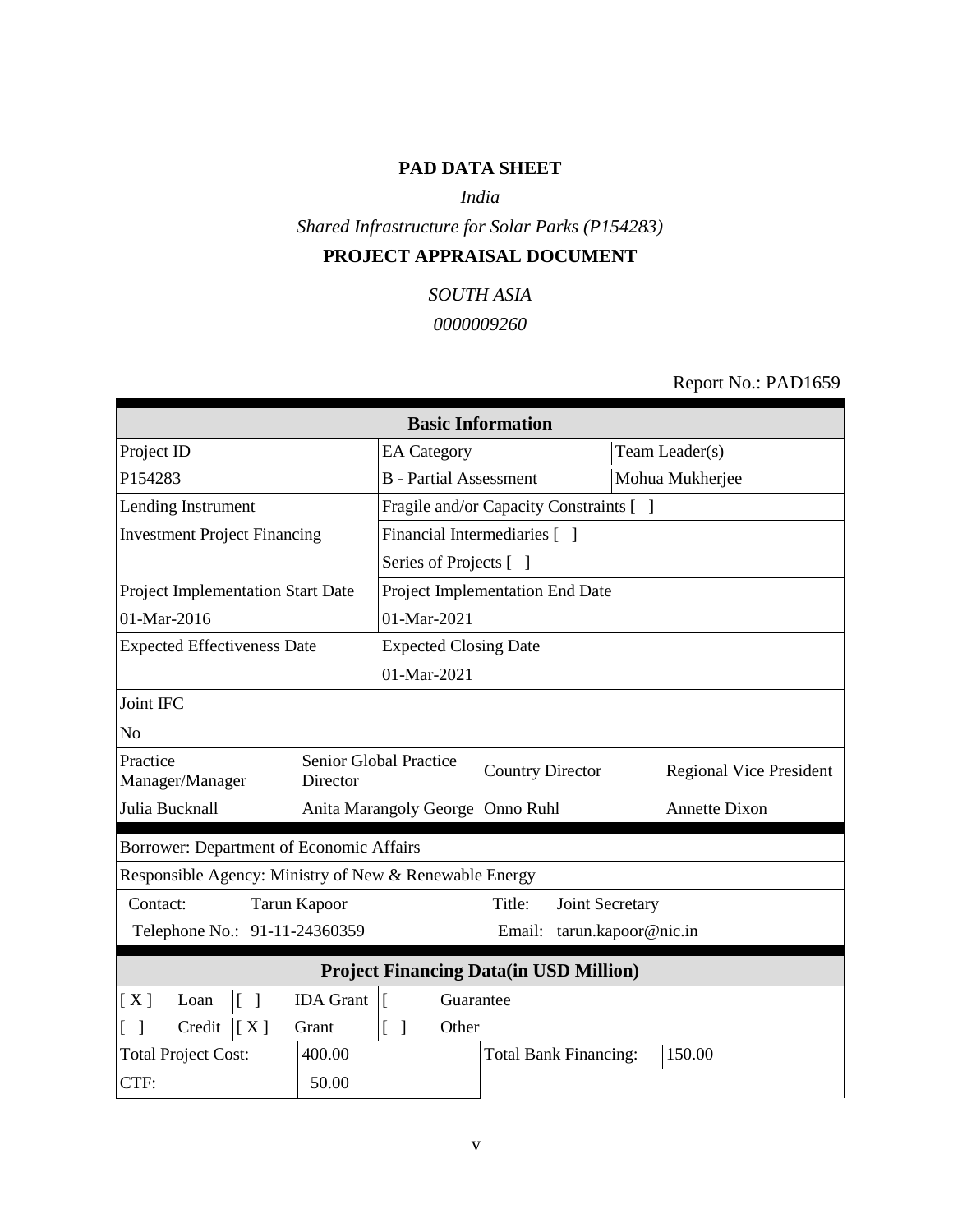| Borrower:                                                               |                              |       | 200.00                                         |        |                               |                             |      |                             |      |               |
|-------------------------------------------------------------------------|------------------------------|-------|------------------------------------------------|--------|-------------------------------|-----------------------------|------|-----------------------------|------|---------------|
| Financing Gap:                                                          |                              |       | 0.00                                           |        |                               |                             |      |                             |      |               |
| <b>Financing Source</b>                                                 |                              |       |                                                |        |                               |                             |      |                             |      | <b>Amount</b> |
| <b>Borrower</b>                                                         |                              |       |                                                |        |                               |                             |      |                             |      | 200.00        |
| Development                                                             |                              |       | International Bank for Reconstruction and      |        |                               |                             |      |                             |      | 150.00        |
| <b>Clean Technology Fund</b>                                            |                              |       |                                                |        |                               |                             |      |                             |      | 50.00         |
| Total                                                                   |                              |       |                                                |        |                               |                             |      |                             |      | 400.00        |
|                                                                         |                              |       | <b>Expected Disbursements (in USD Million)</b> |        |                               |                             |      |                             |      |               |
| Fiscal<br>Year                                                          | 2016                         | 2017  | 2018                                           | 2019   | 2020                          | 2021                        | 0000 | 0000                        | 0000 | 0000          |
| Annual                                                                  | 20.00                        | 60.00 | 120.00                                         | 120.00 | 80.00                         | 0.00                        | 0.00 | 0.00                        | 0.00 | 0.00          |
| Cumulati 20.00<br>ve                                                    |                              | 80.00 | 200.00                                         | 320.00 | 400.00                        | 400.00                      | 0.00 | 0.00                        | 0.00 | 0.00          |
|                                                                         |                              |       |                                                |        | <b>Institutional Data</b>     |                             |      |                             |      |               |
| <b>Practice Area (Lead)</b>                                             |                              |       |                                                |        |                               |                             |      |                             |      |               |
| Energy & Extractives                                                    |                              |       |                                                |        |                               |                             |      |                             |      |               |
| <b>Contributing Practice Areas</b>                                      |                              |       |                                                |        |                               |                             |      |                             |      |               |
|                                                                         |                              |       |                                                |        |                               |                             |      |                             |      |               |
| <b>Cross Cutting Topics</b>                                             |                              |       |                                                |        |                               |                             |      |                             |      |               |
| [X]                                                                     | Climate Change               |       |                                                |        |                               |                             |      |                             |      |               |
| $\begin{bmatrix} \end{bmatrix}$                                         | Fragile, Conflict & Violence |       |                                                |        |                               |                             |      |                             |      |               |
| $\begin{bmatrix} 1 \end{bmatrix}$                                       | Gender                       |       |                                                |        |                               |                             |      |                             |      |               |
| $[\ ]$                                                                  | Jobs                         |       |                                                |        |                               |                             |      |                             |      |               |
| [X]                                                                     | Public Private Partnership   |       |                                                |        |                               |                             |      |                             |      |               |
| <b>Sectors / Climate Change</b>                                         |                              |       |                                                |        |                               |                             |      |                             |      |               |
|                                                                         |                              |       | Sector (Maximum 5 and total % must equal 100)  |        |                               |                             |      |                             |      |               |
| Sector<br><b>Major Sector</b>                                           |                              |       |                                                |        | $\%$                          | Adaptation<br>Co-benefits % |      | Mitigation<br>Co-benefits % |      |               |
| Energy and mining<br>Transmission and<br>Distribution of<br>Electricity |                              |       |                                                |        | 80                            |                             | 100  |                             |      |               |
| Energy and mining                                                       |                              |       |                                                |        | <b>Other Renewable Energy</b> |                             | 20   |                             |      | 100           |
| Total                                                                   |                              |       |                                                |        |                               | 100                         |      |                             |      |               |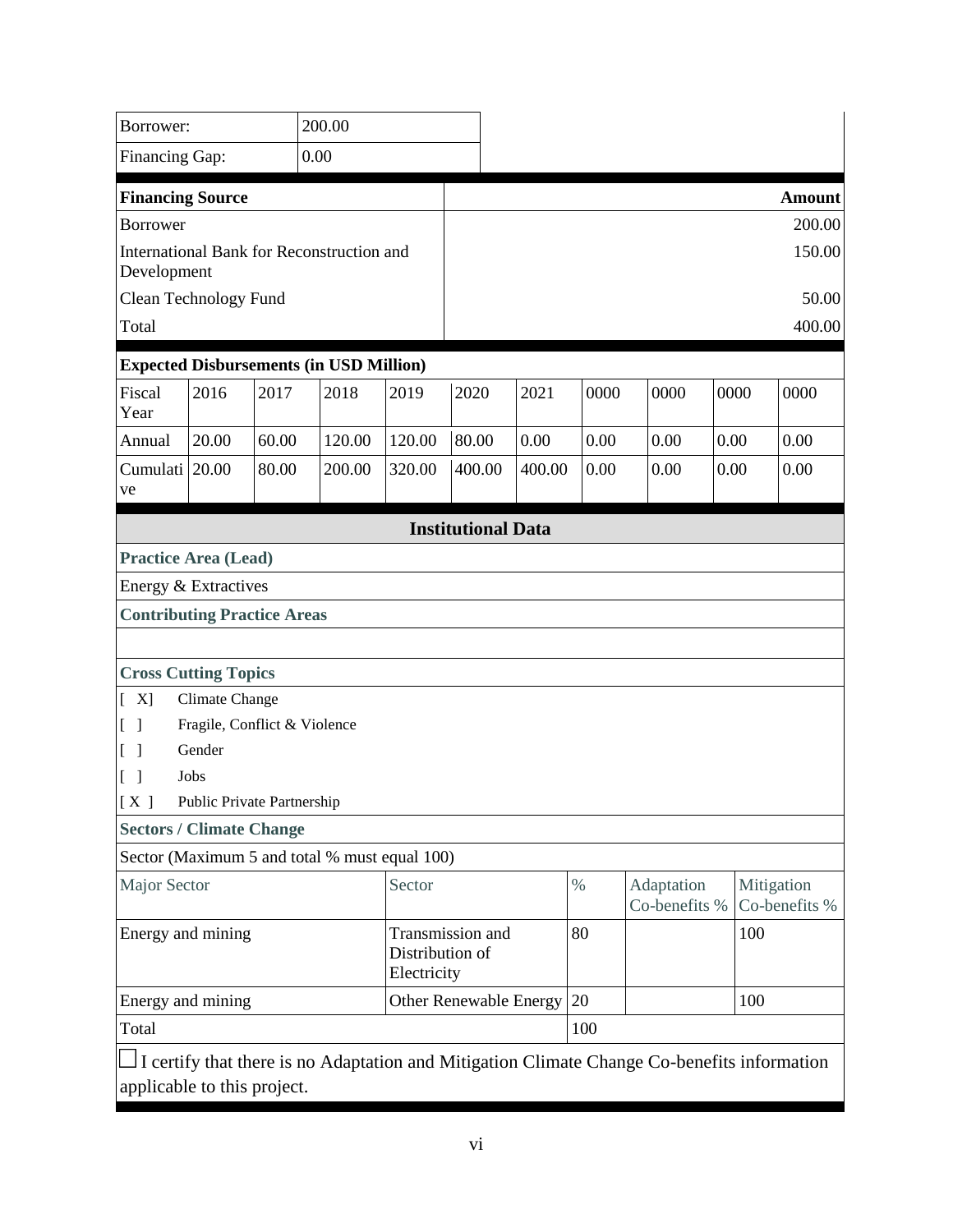| <b>Themes</b>                                                                                                                                                                                                                                               |                                |                            |  |
|-------------------------------------------------------------------------------------------------------------------------------------------------------------------------------------------------------------------------------------------------------------|--------------------------------|----------------------------|--|
| Theme (Maximum 5 and total % must equal 100)                                                                                                                                                                                                                |                                |                            |  |
| Major theme                                                                                                                                                                                                                                                 | Theme                          | $\%$                       |  |
| Financial and private sector development Infrastructure services for private sector                                                                                                                                                                         | development                    | 80                         |  |
| Public sector governance                                                                                                                                                                                                                                    | Other public sector governance | 20                         |  |
| Total                                                                                                                                                                                                                                                       |                                | 100                        |  |
| <b>Proposed Development Objective(s)</b>                                                                                                                                                                                                                    |                                |                            |  |
| The proposed development objective is "to increase solar generation capacity through the<br>establishment of utility-scale solar parks in the country." This will contribute to the<br>achievement of GoI's target of installing 100GW solar power by 2022. |                                |                            |  |
| <b>Components</b>                                                                                                                                                                                                                                           |                                |                            |  |
| <b>Component Name</b>                                                                                                                                                                                                                                       |                                | <b>Cost (USD Millions)</b> |  |
| Solar Park Infrastructure                                                                                                                                                                                                                                   |                                | 198.00                     |  |
| <b>Technical Assistance</b>                                                                                                                                                                                                                                 |                                | 2.00                       |  |
| <b>Systematic Operations Risk- Rating Tool (SORT)</b>                                                                                                                                                                                                       |                                |                            |  |
| <b>Risk Category</b>                                                                                                                                                                                                                                        |                                | <b>Rating</b>              |  |
| 1. Political and Governance                                                                                                                                                                                                                                 |                                | Low                        |  |
| 2. Macroeconomic                                                                                                                                                                                                                                            |                                | Low                        |  |
| 3. Sector Strategies and Policies                                                                                                                                                                                                                           |                                | Substantial                |  |
| 4. Technical Design of Project or Program                                                                                                                                                                                                                   |                                | Substantial                |  |
| 5. Institutional Capacity for Implementation and Sustainability                                                                                                                                                                                             |                                | Substantial                |  |
| 6. Fiduciary                                                                                                                                                                                                                                                |                                | Substantial                |  |
| 7. Environment and Social                                                                                                                                                                                                                                   |                                | Moderate                   |  |
| 8. Stakeholders                                                                                                                                                                                                                                             | Moderate                       |                            |  |
| 9. Other                                                                                                                                                                                                                                                    |                                | Not Applicable             |  |
| <b>OVERALL</b>                                                                                                                                                                                                                                              |                                | Moderate                   |  |
|                                                                                                                                                                                                                                                             | Compliance                     |                            |  |
| <b>Policy</b>                                                                                                                                                                                                                                               |                                |                            |  |
| Does the project depart from the CAS in content or in other significant<br>respects?                                                                                                                                                                        |                                | No $[X]$<br>Yes $[ \ ]$    |  |
| Does the project require any waivers of Bank policies?                                                                                                                                                                                                      |                                | Yes [ ]<br>No $[X]$        |  |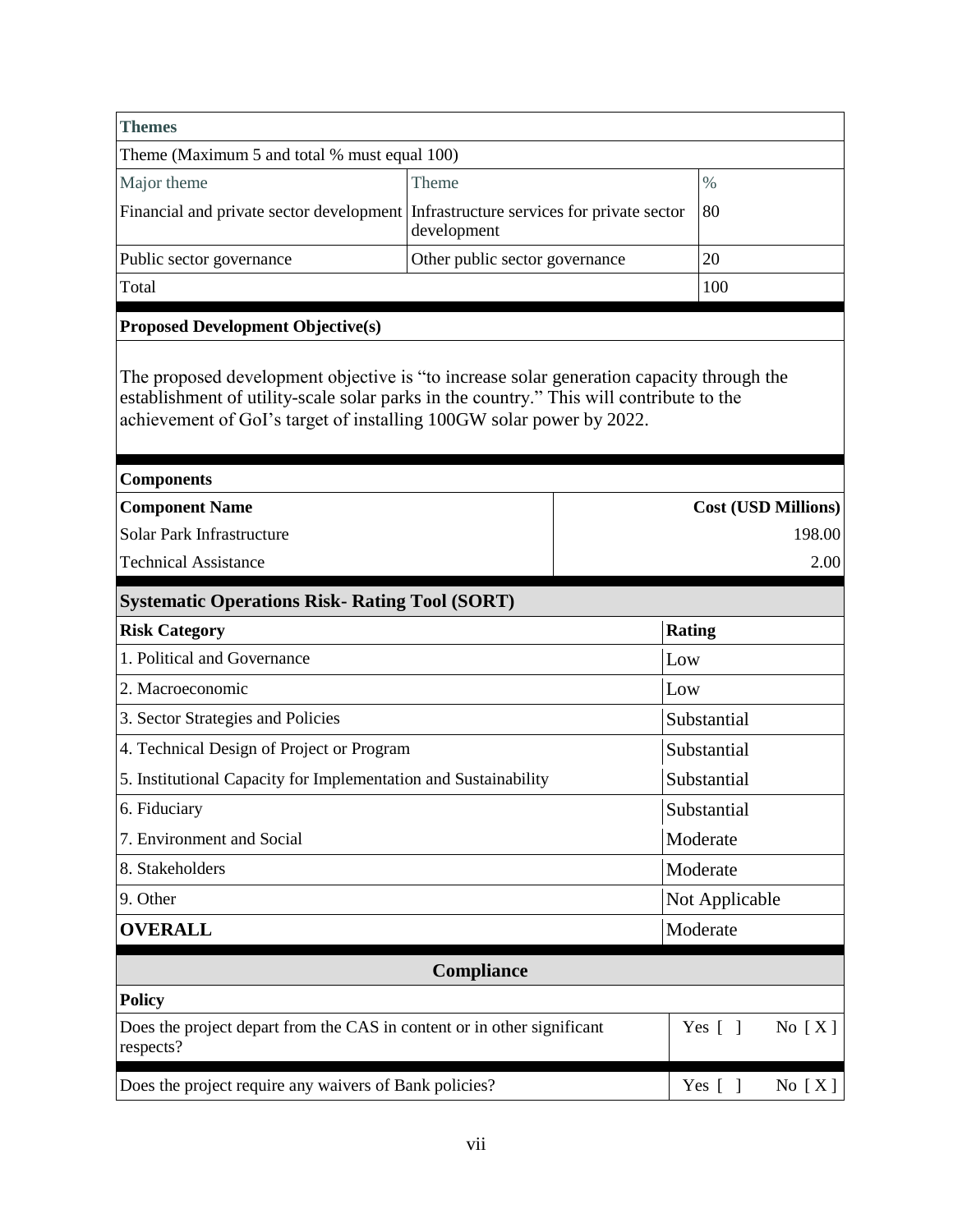| Have these been approved by Bank management?                                  |                                             | Yes $\lceil \; \rceil$                  | No $[X]$  |                |             |                |
|-------------------------------------------------------------------------------|---------------------------------------------|-----------------------------------------|-----------|----------------|-------------|----------------|
| Is approval for any policy waiver sought from the Board?                      |                                             | Yes $\lceil \; \rceil$                  | No $[X]$  |                |             |                |
| Does the project meet the Regional criteria for readiness for implementation? |                                             |                                         |           |                | Yes $[$ $]$ | No $[X]$       |
| <b>Safeguard Policies Triggered by the Project</b>                            |                                             |                                         |           | Yes            |             | N <sub>0</sub> |
| Environmental Assessment OP/BP 4.01                                           |                                             |                                         |           | Yes            |             |                |
| Natural Habitats OP/BP 4.04                                                   |                                             |                                         |           | Yes            |             |                |
| Forests OP/BP 4.36                                                            |                                             |                                         |           | Yes            |             |                |
| Pest Management OP 4.09                                                       |                                             |                                         |           |                |             | N <sub>0</sub> |
| Physical Cultural Resources OP/BP 4.11                                        |                                             |                                         |           | Yes            |             |                |
| Indigenous Peoples OP/BP 4.10                                                 |                                             |                                         |           | Yes            |             |                |
| Involuntary Resettlement OP/BP 4.12                                           |                                             |                                         |           | Yes            |             |                |
| Safety of Dams OP/BP 4.37                                                     |                                             |                                         |           |                |             | N <sub>o</sub> |
| Projects on International Waterways OP/BP 7.50                                |                                             |                                         |           |                |             | N <sub>o</sub> |
| Projects in Disputed Areas OP/BP 7.60                                         |                                             |                                         |           |                |             | N <sub>o</sub> |
| <b>Legal Covenants</b>                                                        |                                             |                                         |           |                |             |                |
| <b>Name</b>                                                                   | <b>Due Date</b>                             |                                         | Frequency |                |             |                |
|                                                                               |                                             |                                         |           |                |             |                |
| <b>Description of Covenant</b>                                                |                                             |                                         |           |                |             |                |
|                                                                               |                                             |                                         |           |                |             |                |
| <b>Conditions</b>                                                             |                                             |                                         |           |                |             |                |
| <b>Source Of Fund</b>                                                         | <b>Name</b>                                 |                                         |           | <b>Type</b>    |             |                |
|                                                                               |                                             |                                         |           |                |             |                |
| <b>Description of Condition</b>                                               |                                             |                                         |           |                |             |                |
|                                                                               |                                             |                                         |           |                |             |                |
|                                                                               |                                             | <b>Team Composition</b>                 |           |                |             |                |
| <b>Bank Staff</b>                                                             |                                             |                                         |           |                |             |                |
| <b>Name</b>                                                                   | Role                                        | <b>Title</b>                            |           | Specialization |             | Unit           |
| Mohua Mukherjee                                                               | <b>Team Leader</b><br>(ADM)<br>Responsible) | Senior Energy<br>Specialist             |           |                |             | <b>GEEDR</b>   |
| Jinan Shi                                                                     | Procurement<br>Specialist                   | <b>Senior Procurement</b><br>Specialist |           |                |             | <b>GGODR</b>   |
| Swayamsiddha Mohanty                                                          | Procurement<br>Specialist                   | <b>Senior Procurement</b><br>Specialist |           |                |             | <b>GGODR</b>   |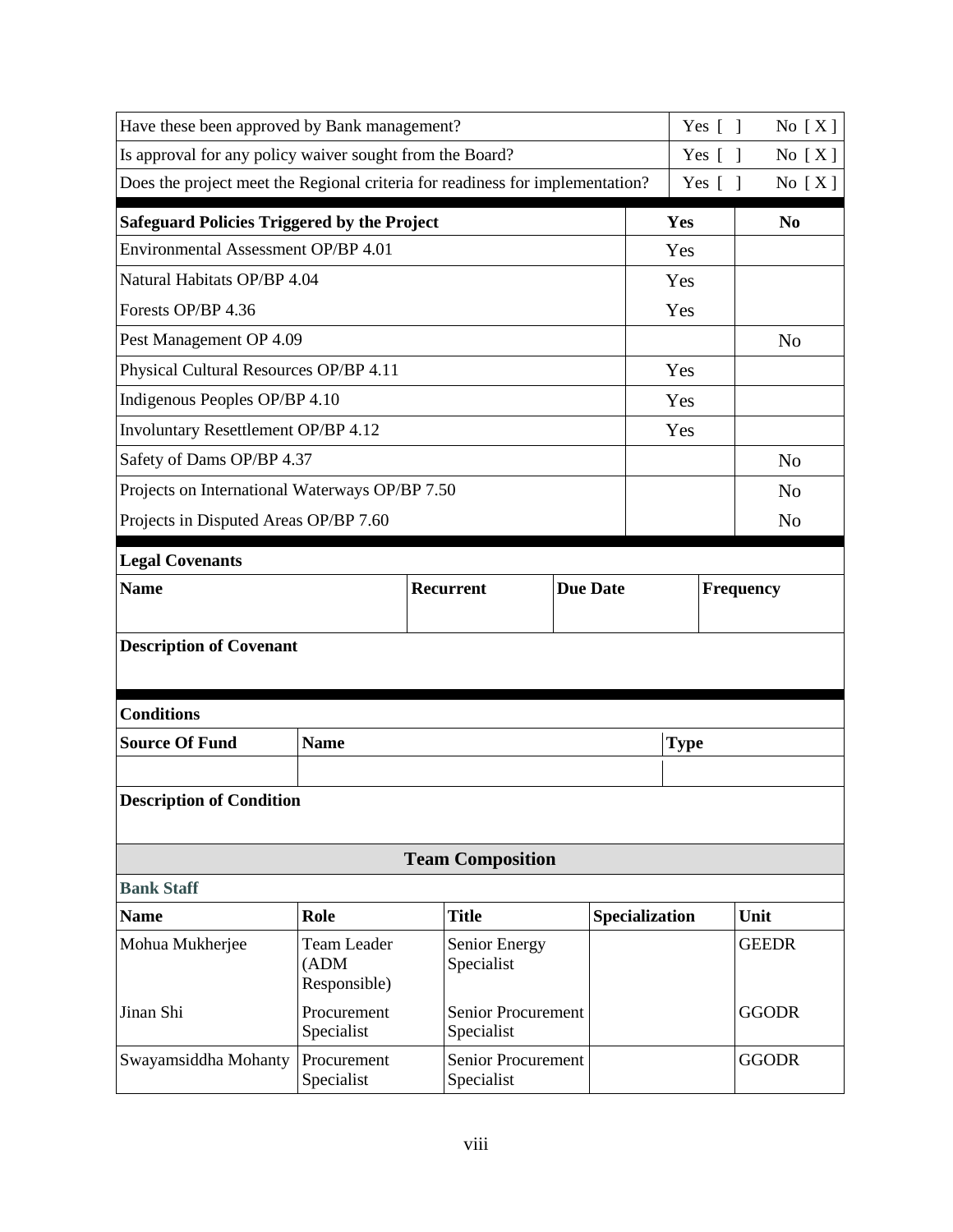| Country                                                                 | <b>First</b><br><b>Administrative</b><br><b>Division</b> |                                       | Location                    |                                            | <b>Planned</b>           | <b>Actual</b> | <b>Comments</b> |              |
|-------------------------------------------------------------------------|----------------------------------------------------------|---------------------------------------|-----------------------------|--------------------------------------------|--------------------------|---------------|-----------------|--------------|
| <b>Locations</b>                                                        |                                                          |                                       |                             |                                            |                          |               |                 |              |
| Vedamurthy Angadi<br>Consultant-<br>Jayadevappa<br>Procurement          |                                                          |                                       |                             |                                            | Bangalore                |               |                 |              |
| <b>Srinath Anekal</b><br>Consultant - Clean<br>Development<br>Mechanism |                                                          |                                       |                             |                                            | Bangalore                |               |                 |              |
| Dinkar Sohony                                                           |                                                          |                                       | <b>Consultant-Technical</b> |                                            |                          |               | Hyderabad       |              |
| <b>Name</b>                                                             |                                                          | <b>Title</b>                          |                             |                                            | <b>Office Phone</b>      |               | <b>Location</b> |              |
| <b>Extended Team</b>                                                    |                                                          |                                       |                             |                                            |                          |               |                 |              |
| Surbhi Goyal                                                            |                                                          | <b>Team Member</b>                    |                             | Specialist                                 | <b>Energy Specialist</b> |               |                 | <b>GEEDR</b> |
| <b>Shanker Lal</b>                                                      |                                                          | <b>Team Member</b>                    | <b>Senior Procurement</b>   |                                            |                          |               |                 | <b>GGODR</b> |
| Sangeeta Patel                                                          |                                                          | <b>Team Member</b>                    |                             | Procurement<br>Analyst                     |                          |               |                 | <b>GGODR</b> |
| Pyush Dogra                                                             |                                                          | Safeguards<br>Specialist              |                             | Senior<br>Environmental<br>Specialist      |                          |               |                 | <b>GENDR</b> |
| Parthapriya Ghosh                                                       |                                                          | Safeguards<br>Specialist              |                             | Senior Social<br>Development<br>Specialist |                          |               |                 | <b>GSURR</b> |
| Mani Khurana                                                            |                                                          | <b>Team Member</b>                    |                             |                                            | <b>Energy Specialist</b> |               |                 | <b>GEEDR</b> |
| Kumudni Choudhary                                                       |                                                          | <b>Team Member</b>                    |                             |                                            | <b>Program Assistant</b> |               |                 | <b>SACIN</b> |
| Gaurav D. Joshi                                                         |                                                          | Safeguards<br>Specialist              |                             | Senior<br>Environmental<br>Specialist      |                          |               |                 | <b>GENDR</b> |
| Joonkyung Seong                                                         |                                                          | <b>Team Member</b>                    |                             | <b>CTF</b> Specialist                      |                          |               |                 | <b>GEEDR</b> |
| Bipulendu Narayan<br>Singh                                              |                                                          | <b>Team Member</b>                    |                             |                                            | <b>Energy Economist</b>  |               |                 | <b>GEEES</b> |
| Amit Jain                                                               |                                                          | <b>Team Member</b>                    |                             |                                            | <b>Energy Specialist</b> |               |                 | <b>GEEDR</b> |
| Neha Dhoundiyal Gupta                                                   |                                                          | Financial<br>Management<br>Specialist |                             | Financial<br>Management<br>Specialist      |                          |               |                 | <b>GGODR</b> |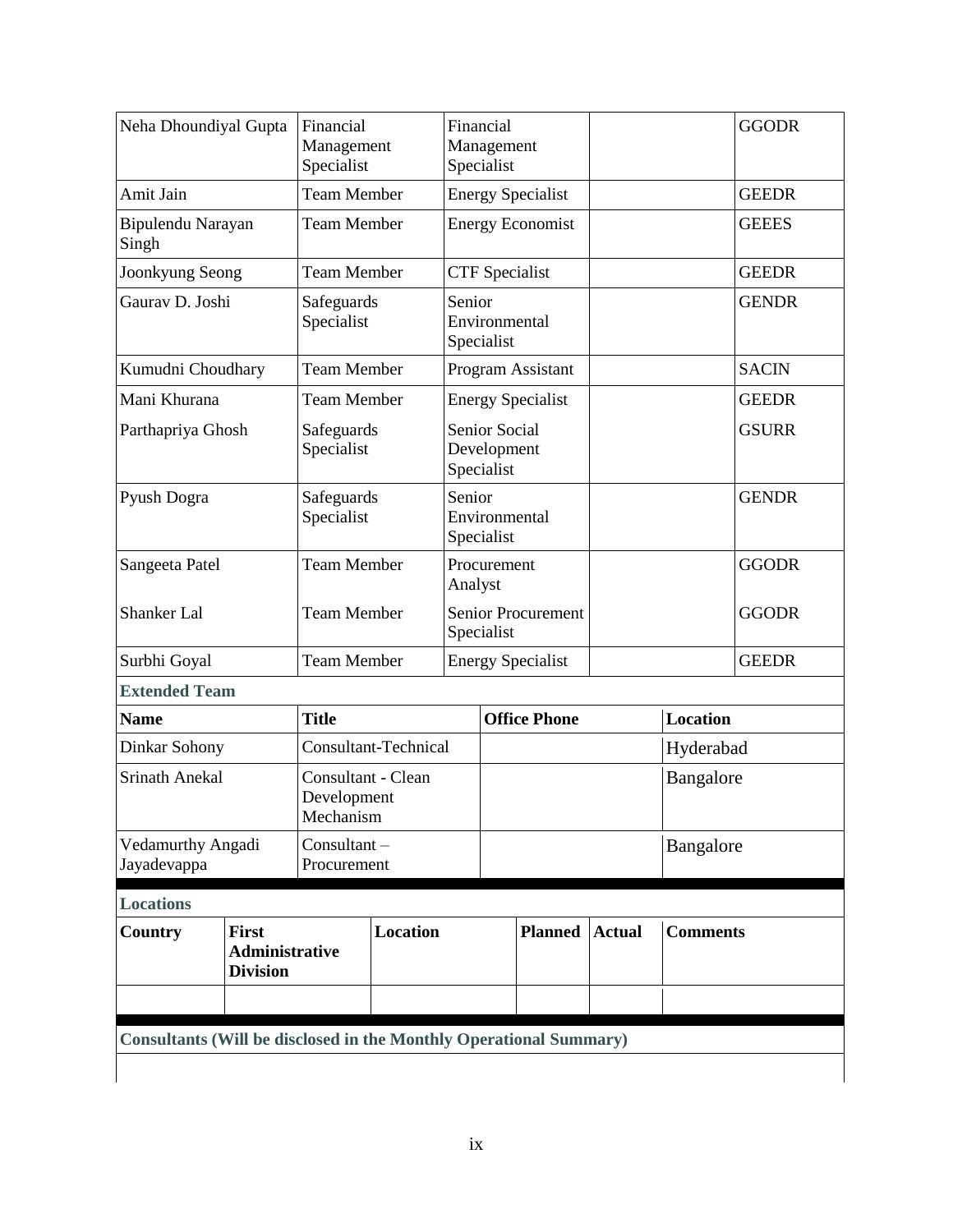### <span id="page-10-0"></span>I. **STRATEGIC CONTEXT**

### <span id="page-10-1"></span>**A. Country Context**

1. **India's power system needs to grow rapidly to fuel its economic growth and provide electricity to its growing population.** During the last decade, India's economy expanded at an average annual rate of 7.6 percent, placing it among the top 10 of the world's fastest growing nations; projections are for such high rates of growth to continue. The demand for power is expected to rise to support the growing manufacturing sector and meet the rising aspirations of its people. With about 275GW of installed capacity (as of November 2015), the Indian power system is among the largest in the world, but per-capita consumption of electricity is less than one-fourth of the world average. An estimated 300 million people are not connected to the national electrical grid, and those who are, face frequent disruptions. Power shortages in FY2015 were equivalent to about 3.6% of total energy and 4.7% of peak capacity requirements. To meet the power demand, industrial establishments and manufacturers have been relying on diesel-based back-up power supplies, which are significantly more expensive than grid-based electricity. The cost of un-served energy is high, placing an inordinate burden on households and industries. Lack of regular supply of electricity is also leading to diversion of resources into coping costs that could otherwise be used to support growth.

2. **The Government of India (GoI) wants a growing share of the country's electricity to come from renewable energy.** GoI has set an ambitious goal of providing uninterrupted power for all homes, industrial and commercial establishments and adequate power for farms by 2022. Currently, India relies largely on coal, both domestic and imported, for about 60 percent of its electricity generation requirements. India is the world's third largest emitter of carbon emissions behind China and USA, although per capita emissions are far lower. According to a recent World Health Organization report, 13 of the 20 most polluted cities in the world are in India. GoI recognizes that it must supplement non-renewable sources with cleaner and abundant renewable sources and has accordingly announced plans to quadruple India's renewable energy capacity from 35.8 GW (as in November 2015) to 175 gigawatts by 2022 , which is expected to require more than \$150 billion in investments. To achieve these targets, GoI is using innovative public private partnership models and has doubled the clean energy cess levied on coal.

### <span id="page-10-2"></span>**B. Sectoral and Institutional Context**

3. **Solar PV has emerged as a promising long-term option to meet the growing energy demand in India while addressing the adverse environmental impacts of conventional fuels.** Since India lies in the high solar insolation region, it is endowed with huge solar energy potential with most of the country having about 300 days of sunshine per year with annual mean daily global solar radiation in the range of 3.5-6.5 kWh/m2/day. Solar power can help India meet its growing electricity demand as well as foster energy security by reducing dependence on imported fossil fuel such as coal and diesel. The confluence of declining cost trends in solar photovoltaic (PV) power generation (mainly through dramatic declines in solar panel prices) and innovations in energy storage technology that are putting downward pressure on battery prices, offer exciting opportunities for India. In rural areas, solar PV can offer significant health benefits by displacing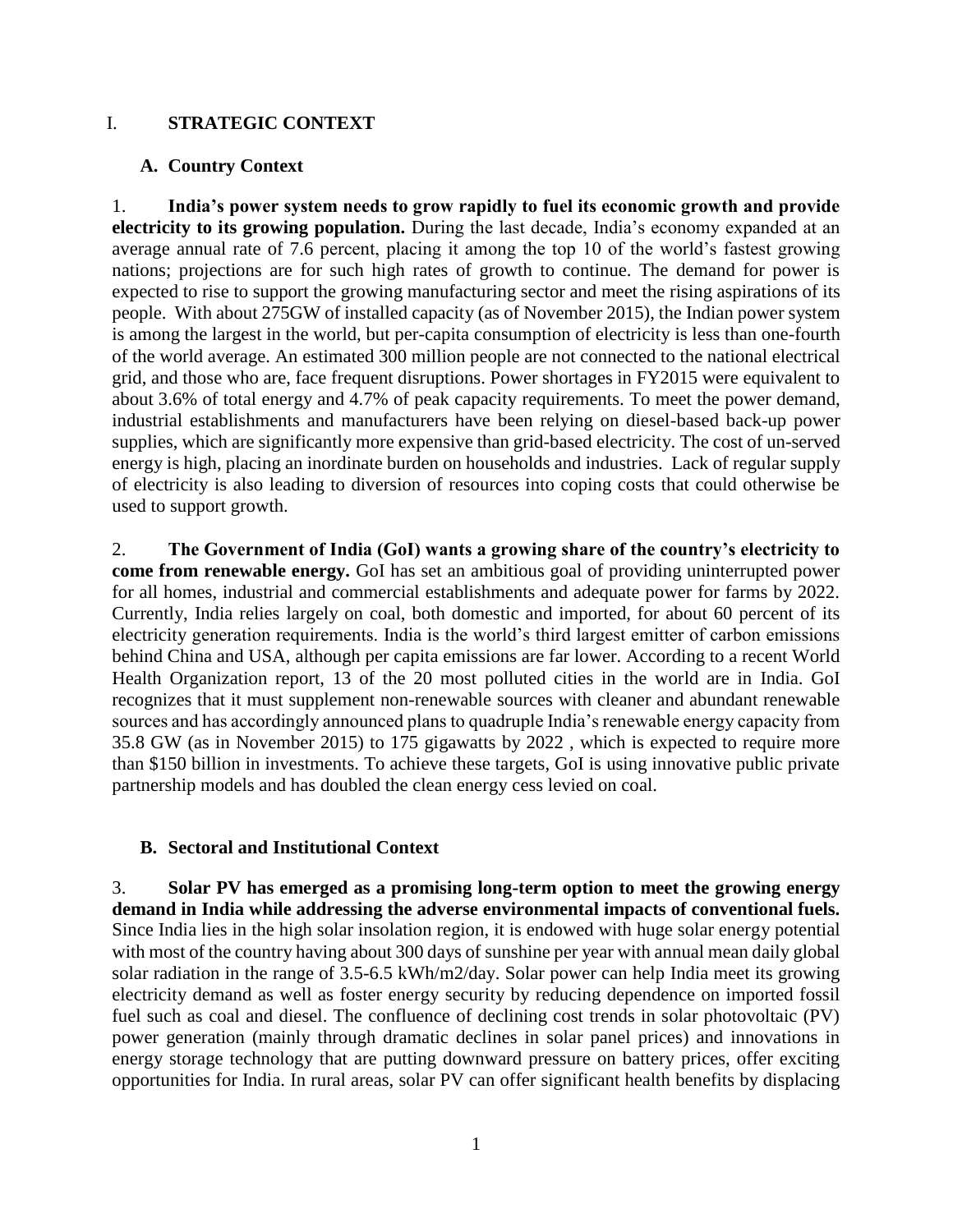the use of kerosene for lighting. Energy efficient irrigation pumps running on solar panels can provide reliable cost effective irrigation for agricultural consumers.

4. **GoI has announced a bold target of installing 100GW of solar power out of the total renewable target of 175GW by 2022 – for solar power this represents about a thirty fold increase from 3.7 GW installed in 2015.** The total installed grid-connected solar capacity base of the country has reached 3.7 GW (or 3,700 MW) as of June 2015, from less than only 2 MW in 2009. The Government would like to significantly increase the pace of solar power deployment to meet its ambitious targets. The Government foresees that 60GW of the targeted installations will come from utility-scale ground mounted solar power plants.

5. **The development of utility scale solar power on this scale in such a short time frame presents significant challenges.** In particular, the following barriers to development of utility scale solar power have been identified in India:

- Availability of land. The availability of large tracts of suitable land at short notice continues to be a key barrier to the development of large scale ground-mounted solar power in India. Private sector developers (including foreign investors), in particular, continue to run into myriad legal and social issues with land acquisition, which serves to reduce the interest of investors in the solar power sector.
- Permits and Clearances. Private developers have to reach out to multiple departments and ministries to obtain permits and clearances for land, transmission evacuation, environment, which can cause delays in obtaining financial closure and increase costs and penalties.
- Availability of transmission and other infrastructure. Given the specific transmission requirements of solar power and the risk of stranded assets, private sector investors continue to see the availability of state of the art transmission infrastructure to connect their solar generation project to load centers across the country, as a precondition to major investment decisions.
- Capacity of sector institutions. The institutions tasked with overseeing the development of the solar power such as SECI, State Nodal Agencies (SNAs) for renewable energy, state transmission utilities, and some regulators are either very new to large scale renewable energy, or simply lack familiarity with specific requirements of the sector. They have mostly been dealing with small and low-key off-grid projects. They hence lack the capacity to deliver on their mandate to rapidly scale up solar energy, and require support from coordinating bodies in the sector.
- Cost of solar power. While there have been dramatic reductions in the cost of solar power in recent years, solar generation is still more expensive than thermal generation in financial terms. This means that there continues to be need for public support for solar power both in terms of regulatory support as well as the development of enabling infrastructure, to enable large amounts of solar power to be taken up in the grid.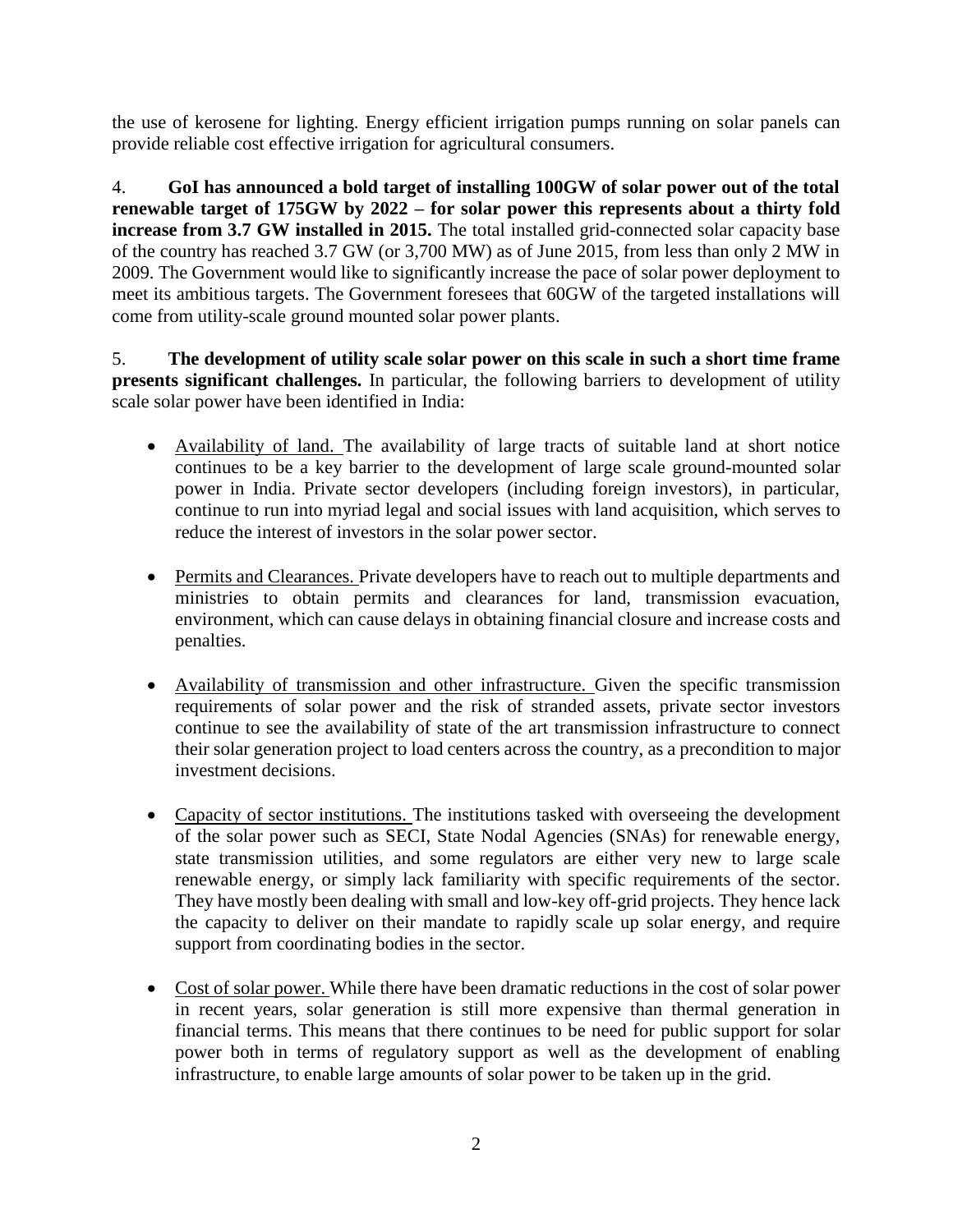Variability of solar power. Cloudy conditions can cause the amount of generation from solar plants to vary significantly, requiring grid operators to maintain alternative generation capacities.

6. **GoI is taking action on multiple fronts to address these challenges.** The following are the main initiatives undertaken by GoI to facilitate development of large amounts of solar power:

- Cost of solar power. State Governments and the Central Government are using a number of mechanisms to lower the cost of solar power for off takers, including (i) reverse auctions for Viability Gap Funding; (ii) bundling of private sector generated solar power with cheaper public sector coal power. This has facilitated the discovery increasingly competitive solar power prices in India<sup>1</sup> together with a large investor turnout.
- Development of solar parks. Large solar parks have been developed in *Charanka* (Gujarat) and *Bhadla* (Rajasthan) with dedicated land and evacuation infrastructure for private sector developers.
- Regulation. Amendments currently being tabled in Parliament will increase Renewable Purchase Obligation (RPO) targets from 3% to 8% by 2019, introduce Renewable Generation Obligation (RGO) targets, and impose penalties on RPO and RGO noncompliance. In addition, amendments have also been proposed for the National Tariff Policy 2005, to socialize the cost of interstate transmission of renewable power, procurement of bundled solar power by DISCOMs from conventional power generators on a cost plus basis, easy pass-through of RPO compliance cost.
- Grid Integration of Renewable Energy. Grid integration issues are being addressed by the India Smart Grid Task Force (ISGTF), an inter-ministerial task force and the India Smart Grid Forum (ISGF), a public-private partnership initiative. The national transmission utility, Power Grid Corporation India Limited (POWERGRID) is taking the lead in implementing the Green Energy Corridor Project to facilitate evacuation of renewable energy across the country.

7. The Ministry of New and Renewable Energy (MNRE) has launched a 'solar park scheme' to facilitate the development of utility scale solar power in India. This scheme will use public private partnership arrangements to set up 20 solar parks with a cumulative installed capacity of about 60 GW of solar power by 2020. Within this total target of 60GW of ground-mounted solar capacity in solar parks, about 20GW is expected to come from investments by Public Sector Undertakings (PSUs) and 40GW from private investors. MNRE is providing Central Financial Assistance (CFA) of up to 30% of the project costs or INR 2 million per MW for the solar parks. This scheme internalizes the lessons of the Charanka and Bhadla solar parks in India as well utility scale solar power developments in other parts of the World<sup>2</sup>. Under the scheme, a joint venture

<sup>&</sup>lt;sup>1</sup> Contracted tariffs have fallen from INR 17/kWh (or about 28 cents/unit) in 2010 to about INR 4.7/kWh (or about 8.4 cents/unit) in 2015, a decline of more than 70 percent in five years.

<sup>&</sup>lt;sup>2</sup> The proposed project will draw on international experience with development of utility scale solar parks as well as India's experience with, and important lessons learned from other solar parks. In year 2009, Clinton Foundation initiated work on large scale solar parks in South Africa, Australia, USA and India. It signed a MoU with Gujarat and Rajasthan government in India to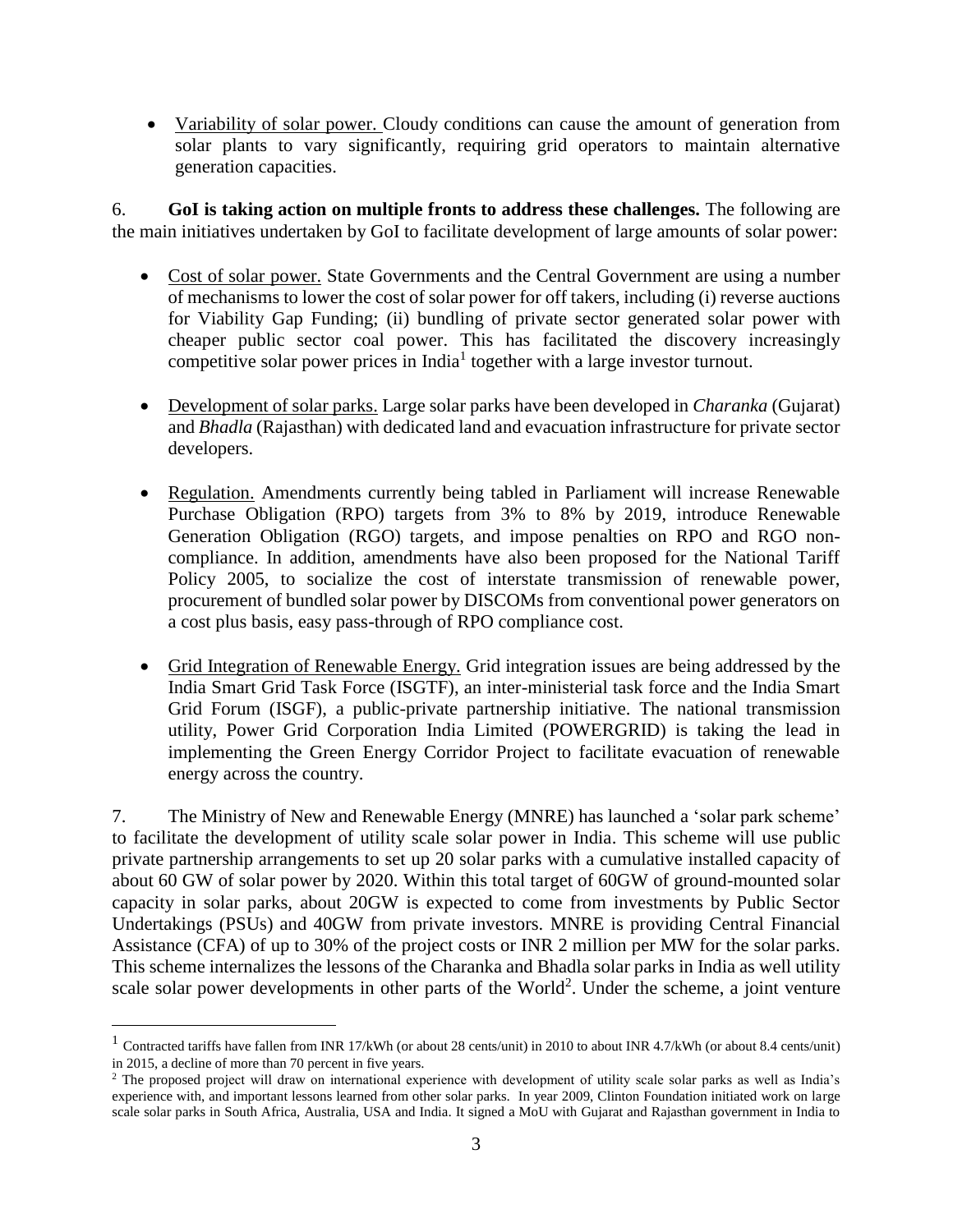(JV) company comprising of SECI, state utilities and in some cases the private sector is proposed to be set up in each state to provide specialized services and to be the owner of the park and its shared infrastructure, in order to incentivize solar power developers to invest in solar energy in the park (see Box 1 for more details on the scheme).

#### **Box 1 - Ministry of New and Renewable Energy's Solar Park Scheme**

The development of solar parks will streamline development of solar power generation projects with government agencies undertaking land acquisition or arranging for lease of a large parcel of land from private owners. The public sector (in this case the JV company) will be responsible for obtaining necessary permits, as well as providing common infrastructure such as site preparation and leveling, construction power, power evacuation and water infrastructure, access roads, security, and related services necessary to set up such power generation projects or plants.

The JV company will allocate space inside the park amongst solar power developers through a competitive bidding process. . The allotment price per meter square payable by developers for the plots inside the solar park will be specified by the implementing agency of the solar park, which is the JV company. Developers will be able to enter long term Power Purchase Agreements (PPAs) with buyers (mostly discoms or aggregators) inside and outside the state or they may develop solar power for captive consumption by selected industrial customers.

Either POWERGRID which is the national transmission utility, or the State Transmission Utility (STU) will set up a sub-station outside the solar park to feed power from one or more pooling stations into the National Grid or State Grid, respectively. In cases where state discoms are not willing to buy the entire power generated from such solar parks, POWERGRID is expected to be given the responsibility of setting up 400/220 kV or bigger sub-station right next to the solar park and ensuring its connectivity to the Inter State Transmission System (ISTS). The development of interconnection will be coordinated and prioritized to ensure the availability of the evacuation infrastructure to private sector developers well in advance of their plant commissioning date.

8. This proposed project is one in a series of three engagements requested by the GoI from the World Bank for US\$1 billion of funding in the solar power sector<sup>34</sup>. All three projects are expected to support achievement of the government's new solar targets, and to demonstrate important economies of scale in utility scale solar generation, push down equipment and transaction costs, and also increase efficiency while reducing unit costs of solar power. It is expected that the Bank-supported projects will create market confidence and will catalyze further support from other investor groups for the GoI to help with achievement of its ambitious target of installing 100GW of solar power capacity by 2022.

9. The MNRE Solar Park scheme will use IBRD funding to develop the enabling infrastructure for utility scale development of solar power, including common infrastructure such

set up solar parks. Solar parks in Australia and USA did not move forward because of the regulatory hurdles. Solar park in South Africa by ESKOM is under development. Gujarat (Charanka) solar park has been commissioned and Rajasthan (Bhadla) solar park is under construction..

<sup>3</sup> During their July 2014 and January 2015 meetings, Prime Minister Narendra Modi and President Jim Kim had agreed that the Bank would provide financing for Solar Parks in the country

<sup>4</sup> In particular, GoI requests have been received for all other Bank engagements to (i) support the establishment of grid connected rooftop PV; (ii) fund the construction of associated evacuation infrastructure from Bank-supported solar parks; and (iii) shared infrastructure for solar parks.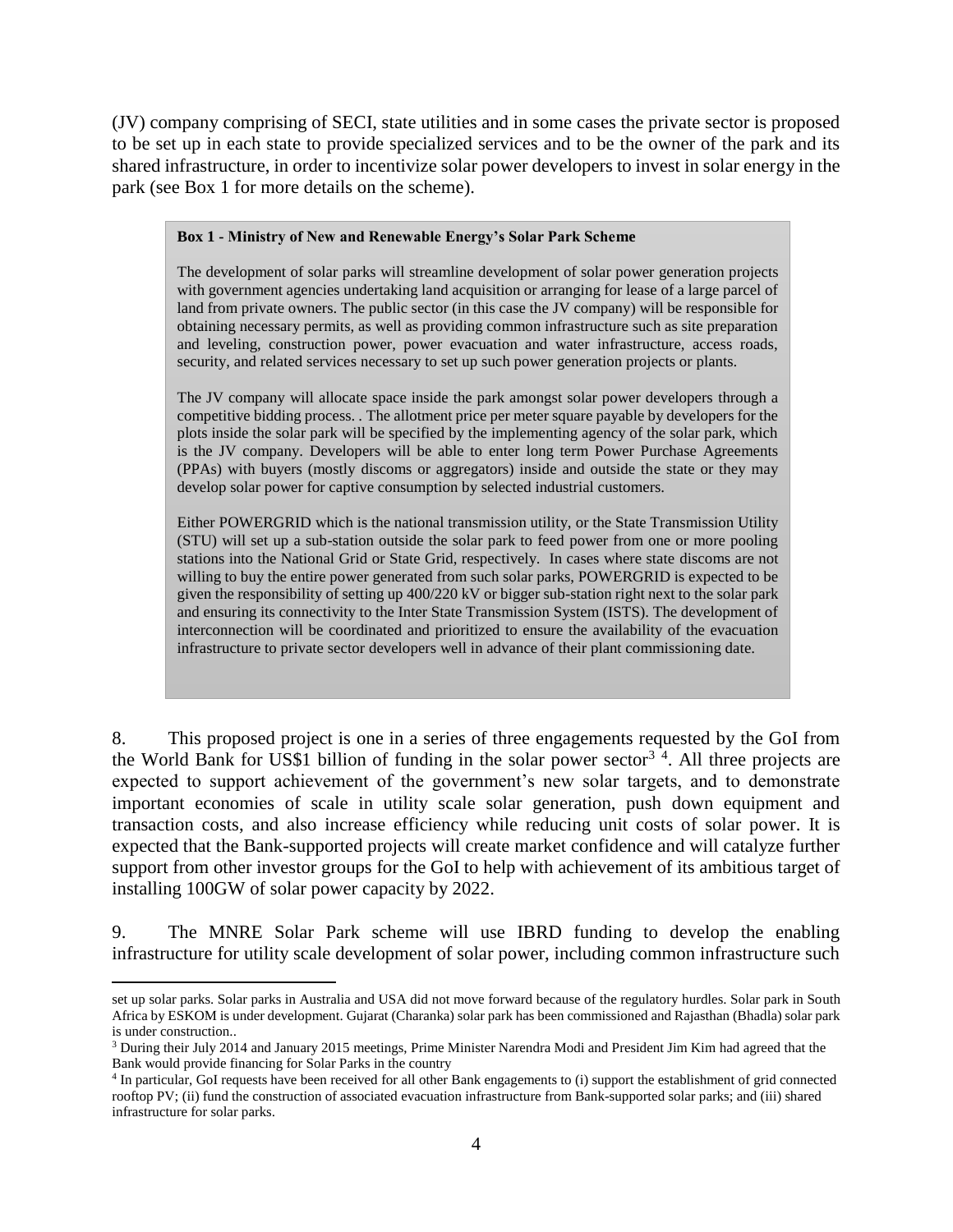as large areas of land, power pooling sub-stations as well intra-park transmission infrastructure, access roads, common security arrangements. This will facilitate investment in solar power development by private or public sector developers, who may be able to shorten the time from contract award to commissioning from 20 months to less than 10 months. As an additional incentive, and to further increase the value proposition of these World Bank-supported solar parks as an investment destination, IBRD funding is also being made available (through a separate but related project implemented by PowerGrid) to provide transmission interconnections to the Inter State Transmission System (ISTS) at the border of the respective solar park. The ISTS provides direct access to the entire national power market, and will therefore allow solar developers from these parks to more easily sign PPAs with customers and off-takers anywhere in the country<sup>5</sup>.

### <span id="page-14-0"></span>**C. Higher Level Objectives to which the Project Contributes**

10. *Alignment with GoI's National priorities:* The project is aligned with GoI's National Action Plan for Climate Change (NAPCC), which was issued in 2008 to enhance India's ecological sustainability and encourage sustainable energy sources. It is also consistent with the Jawaharlal Nehru National Solar Mission (JNNSM) that was launched in 2010 as part of NAPCC to promote the development of solar power in India. GoI has significantly scaled up the target of 20 GW of solar power in JNNSM to 100 GW by 2022. The proposed project is also consistent with GoI's goal of providing uninterrupted power for all homes, industrial and commercial establishments and adequate power for farmers by 2022 through its 24X7 Power for All program. GoI has reiterated these commitments as part of its Intended Nationally Determined Contributions (INDCs) commitment to achieve about 40 percent cumulative electric power installed capacity from nonfossil fuel based energy resources by 2030.

11. *Alignment with World Bank's India Country Partnership Strategy (CPS).* The proposed project is aligned with the India Country Partnership Strategy along its three pillars –integration, transformation, and inclusion. Under integration, the project will accelerate private investment in solar power in some of India's solar-resource rich states such as Karnataka and Madhya Pradesh. Under transformation, the project directly aims to reduce environmental pollution and GHG emissions, add clean power generation capacity, and foster innovative solar development through shared large-scale infrastructure. Under inclusion, the project offers the opportunity to increase access to electricity by increasing the availability of electricity generation in the system. In addition, the operation conforms to the emphasis of the CPS on GoI's "Finance-Plus" approach whereby the value-added by the Bank goes beyond financing and contributes to the transfer of knowledge and international best practices, reform of processes and systems, and strengthening of institutional capacity.

12. Furthermore, the proposed operation supports the World Bank Group's corporate commitment to increase renewable energy lending, and address climate change. The program is also aligned with the WBG's goal of reducing poverty and promoting shared prosperity.

<sup>5</sup> Until the Open Access system is made fully operational, this direct access to PowerGrid's network confers an additional benefit relative to exclusive dependence on the state transmission utility's network and the latter's possible reluctance to allow power to be sold outside of the state, contractual obligations notwithstanding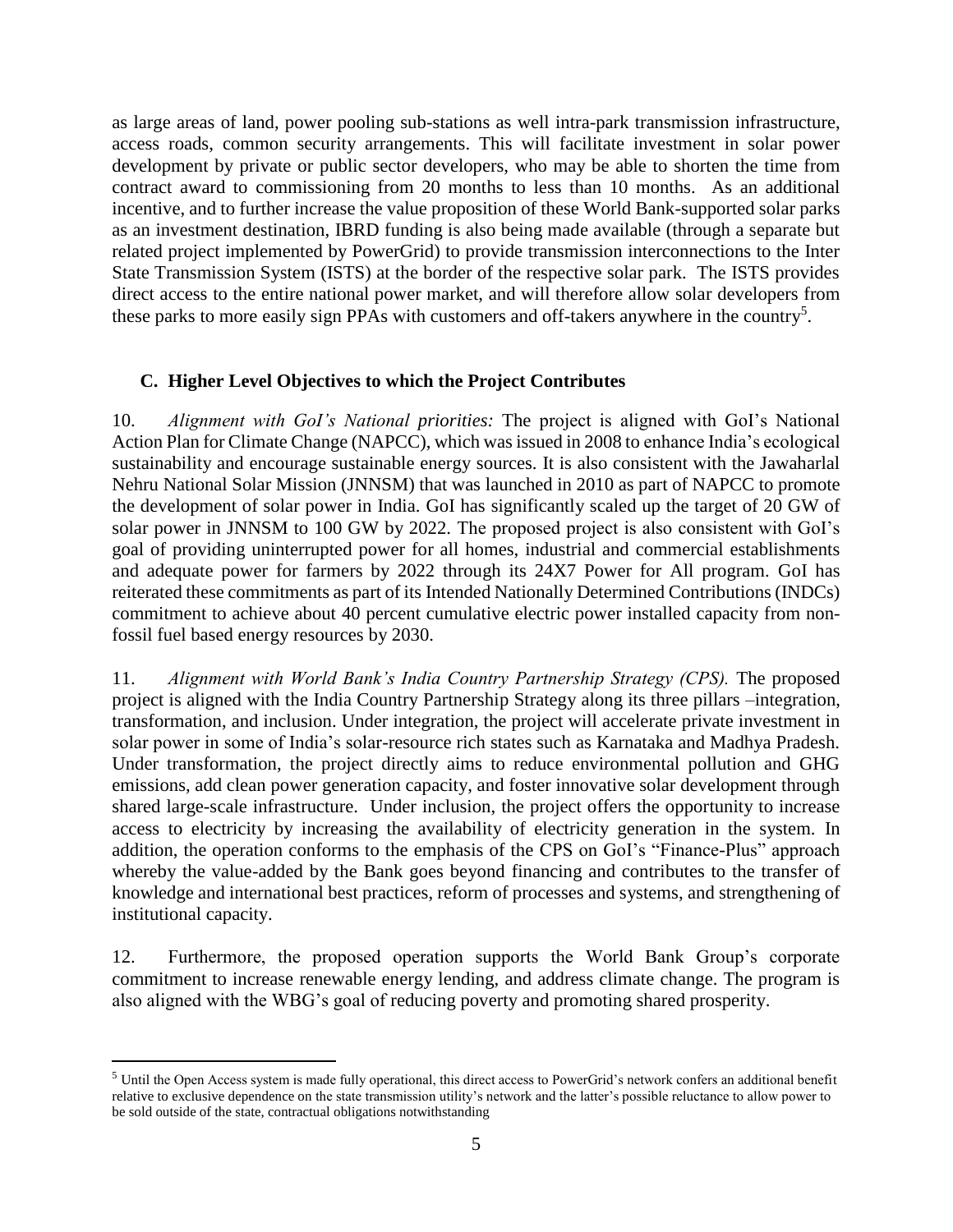# <span id="page-15-0"></span>II. **PROJECT DEVELOPMENT OBJECTIVES**

# <span id="page-15-1"></span>**A. PDO**

13. The proposed development objective is "to increase solar generation capacity through the establishment of utility-scale solar parks in the country." This will contribute to the achievement of GoI's target of installing 100GW solar power by 2022.

# <span id="page-15-2"></span>**B. Project Beneficiaries**

14. The direct beneficiaries of the project are (i) the people in the participating states and elsewhere who will benefit from the electricity generated in the solar parks and (ii) discoms which will be able to meet their Renewable Purchase Obligations (RPOs) with electricity generated from solar parks.

15. The indirect beneficiaries are people who will benefit from (i) avoided local environmental damage costs and (ii) additional growth and productivity due to improvements in the state's power supply situation.

# <span id="page-15-3"></span>**C. PDO Level Results Indicators**

16. The following indicators will be used to track progress in achieving the project development objectives:

- Investment mobilized in solar projects in solar parks under the project (\$ Million)
- $\bullet$  Installed solar generation capacity (MW)
- Avoided GHG emissions (thousand tons)

### <span id="page-15-4"></span>III. **PROJECT DESCRIPTION**

17. MNRE has requested World Bank's support for setting up solar parks in four states – Karnataka, Madhya Pradesh, Andhra Pradesh and Telangana, and has kept the option open for other states to join if they are able to meet the necessary conditions. To be eligible for funding under the project, solar parks will have to meet *Readiness Criteria* that include key milestones and deliverables identified as prerequisites, including techno-economic, environmental, and social and site clearance requirements. The main purpose of the Readiness Criteria is to ensure that the contracts, once awarded, are fully geared up for execution and not held up for slow implementation or lack of progress in preparatory activities such as, for example, delays in securing required statutory clearances or unencumbered worksites.

18. The process to establish Solar Parks is most advanced in *Pavagada* in Karnataka and *Rewa* District in Madhya Pradesh, with land having already been identified for parks with capacities of 2000MW and 750 MW, respectively. Additional parks may also be identified in these states during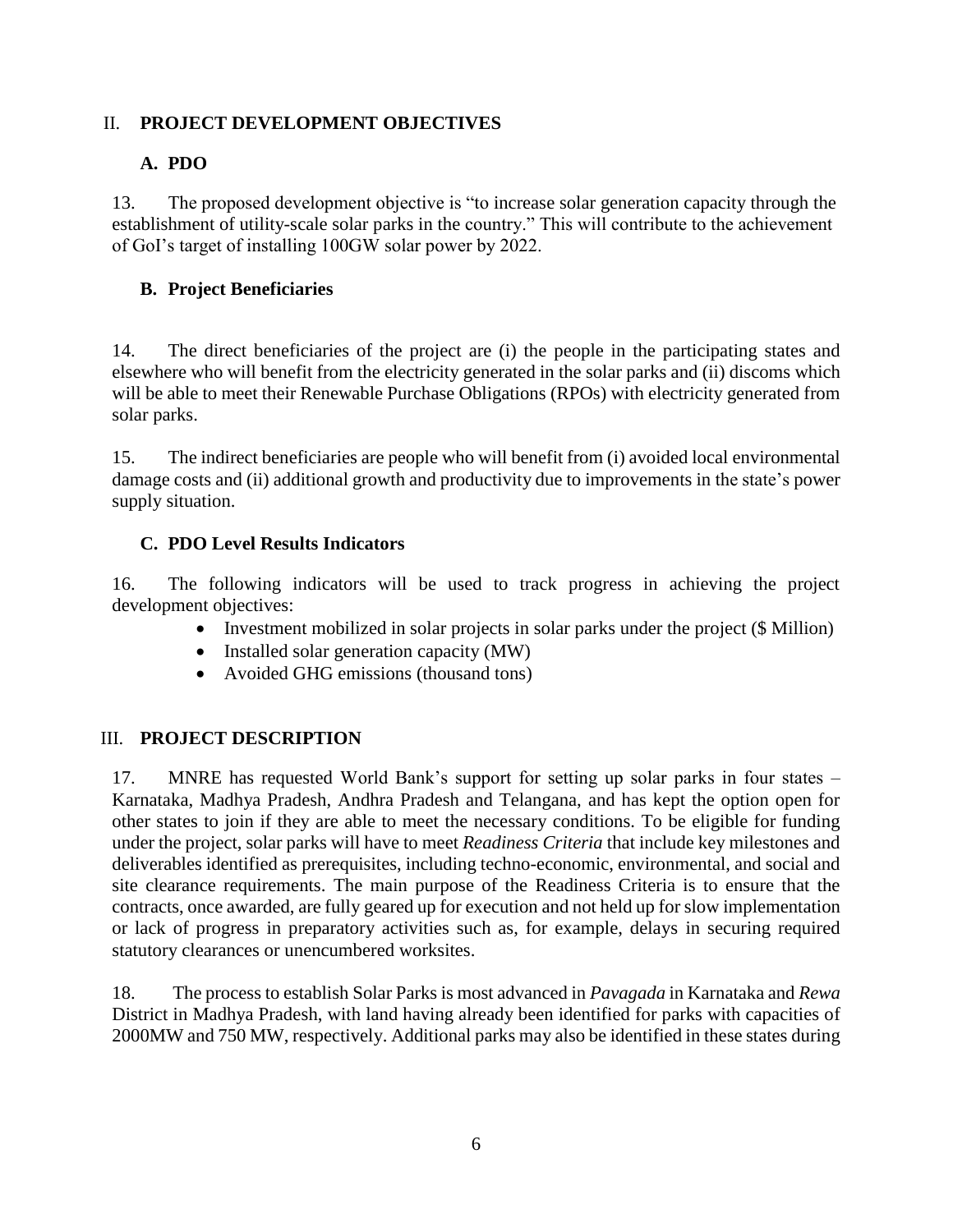the course of project preparation<sup>6</sup>. Further, solar parks are also being identified in other states, especially Andhra Pradesh (AP) and Telangana, under the MNRE solar park scheme, which could also be supported by the World Bank project in future.

19. In Karnataka, about eighty percent of the 2000MW planned capacity development is planned to be allocated to Public Sector Undertakings such as National Thermal Power Corporation (to fulfill its Renewable Generation Obligation), with the remaining portion allocated to private sector developers through competitive bidding or for captive consumption. 90% of the electricity generated in the *Pavagada* solar park will used inside the state of Karnataka, with 10% to be sent outside the state to ensure waiver of wheeling charges on the  $ISTS<sup>7</sup>$ . In Madhya Pradesh, the plan is to allocate the entire 750MW capacity to private sector developers through competitive bidding..

# <span id="page-16-0"></span>**A. Project Components**

20. **Component 1 - Solar Park Infrastructure (Estimated Cost - US\$198 million, US\$150 million IBRD, US\$48 million CTF).** This will cover financing for shared infrastructure such as security, access roads, water supply and drainage, telecommunications, and pooling stations (with 220/66/33 kV or as may be suitable switchyard and respective transformers) inside the solar parks and transmission lines connecting these internal pooling stations to the external 400/220 kV substation at the border of the park, feeding into the national grid. The scope of investments covered under this project will depend on the particular modality and approach adopted by the state for developing the solar parks. While some states such as Karnataka are planning to provide a full range of infrastructure and services to private sector developers, others such as Madhya Pradesh are planning to only provide pooling stations to facilitate internal evacuation (see Table 1 for tentative allocation of funding to different states). In most solar parks, solar project developers will be responsible for the interconnection of each plot in the solar park with pooling stations through suitable voltage underground or overhead cable.

21. **Component 2 – Technical Assistance (Estimated Cost - US\$ 2 million, US\$ 2 million CTF).** This component will provide support for capacity building of SNAs and JVs across the participating States. Although the role and mandate of SNAs and JV is growing rapidly to meet GoI's ambitious renewable energy targets, they have limited capacity and experience to deliver on these mandates. Specifically, this component will provide TA to SNA's and JVs to strengthen and enhance core competencies of these organizations across functions such as human resource, business planning, project management and monitoring, procurement and contract management, operations and maintenance, financial management, enterprise wide IT systems, etc.

### **Table 1: Tentative allocation of funding to states**

|  | states | 'CTF | $\sim$ $\sim$<br>terpart funding | $-0.40$<br>1 оси |
|--|--------|------|----------------------------------|------------------|
|--|--------|------|----------------------------------|------------------|

<sup>&</sup>lt;sup>6</sup> For example, the state of Madhya Pradesh has expressed interest in receiving funding for two more solar parks: Neemuch (435 MW) and Agar (315 MW).

<sup>&</sup>lt;sup>7</sup> Tentative project allocation of solar park: 600 MW to be owned and operated by private developers with electricity to be sold to NTPC through a PPA with NTPC; 400MW to be owned and operated by private developers with electricity to be sold to the state discoms through a PPA with each; and 1000 MW to be owned and operated by NTPC.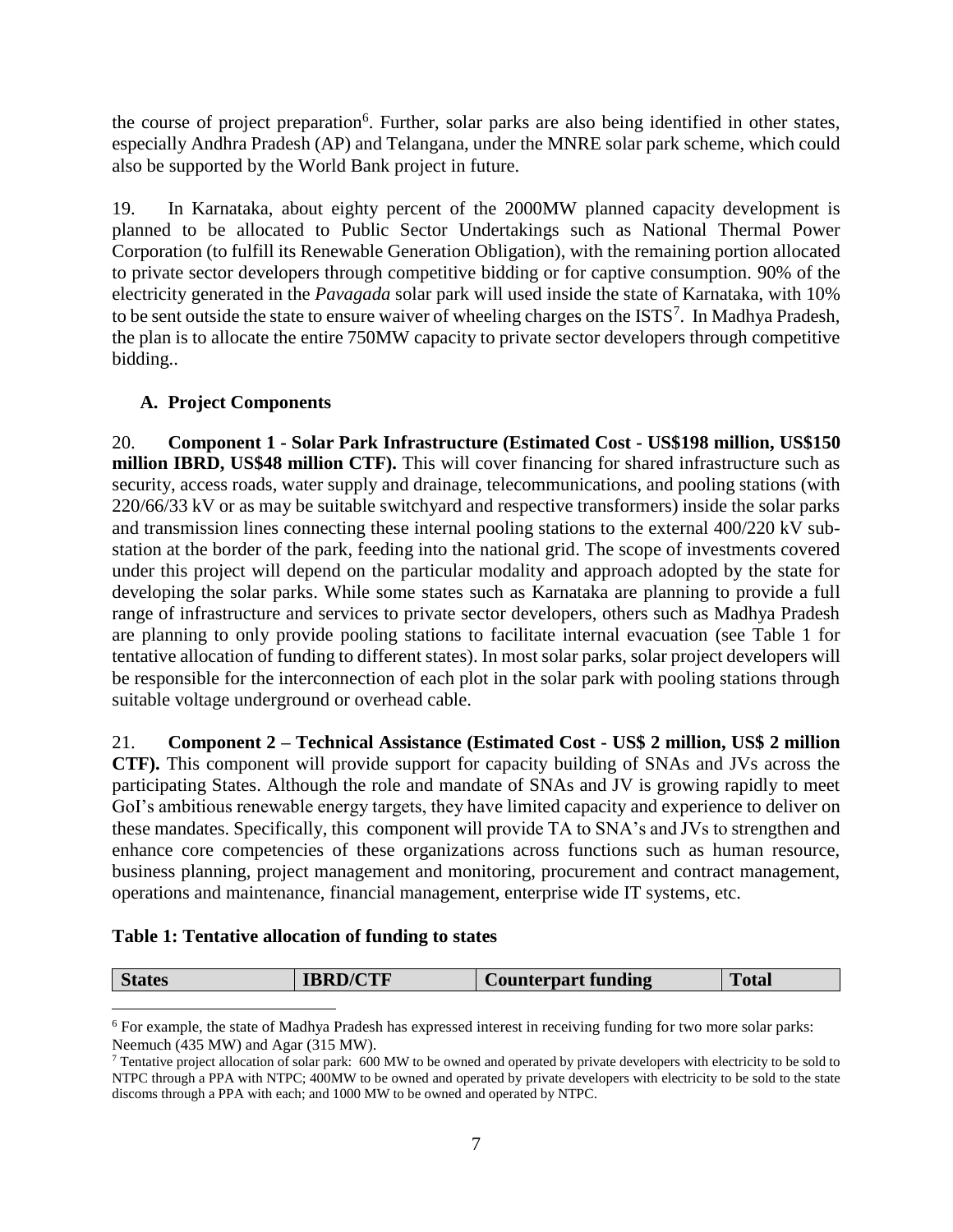|                | US\$ million | US\$ million | US\$ million |
|----------------|--------------|--------------|--------------|
| Karnataka      | 90           | 90           | 180          |
| Madhya Pradesh | 50           | 50           | 100          |
| Other states   | 60           | 60           | 120          |
| <b>Total</b>   | 200          | 200          | 400          |

## <span id="page-17-0"></span>**B. Project Financing**

22. The project will be financed through the Investment Project Financing instrument, which will cover the investments required for shared infrastructure in identified states. GoI has chosen to denominate the loan in USD. Total project financing requirements are estimated at US\$ 200 million, comprising the World Bank IBRD financing of US\$ 150 million and CTF financing of US\$ 50 million. GoI has opted for variable spread option for the IBRD loan. **[WILL BE CONFIRMED AT NEGOTIATIONS**]. MNRE will sign the project agreement with the Bank for the implementation of the project while GoI will sign the loan agreement with the Bank.

23. The CTF funding would comprise \$50 million, of which \$48 million will be extended under softer concessional terms and \$2 million will be extended in the form of a grant. The CTF loan is offered with a service charge of 0.25% per annum on the disbursed and outstanding loan balance and 40-year maturity, including a 10-year grace period, with Principal repayments at 2% for Years 11-20 and at 4% for Years 21-40. Principal and service charge payments accrue semi-annually. A management fee equivalent to 0.45% of the total loan amount (\$216,000) will be charged, to be capitalized from the loan proceeds, following the effectiveness of the loan.

24. Table 2 provides a breakdown of project costs and financing by component:

| <b>Project Components</b>                                                                                  | <b>Project cost</b> | <b>IBRD</b><br><b>Financing</b> | <b>CTF</b><br><b>Financing</b> | <b>GoI</b> and State<br><b>Government Financing</b> |
|------------------------------------------------------------------------------------------------------------|---------------------|---------------------------------|--------------------------------|-----------------------------------------------------|
| Solar Park Shared<br>Infrastructure                                                                        | 396                 | 150                             | 48                             | 198                                                 |
| Technical Assistance for<br>Capacity Building and<br><b>Institutional Strengthening</b><br>of SNAs and JVs | $\overline{4}$      | $\overline{0}$                  | 2                              | $\overline{2}$                                      |
| <b>Total Project Costs</b>                                                                                 | 400                 | 150                             | 50                             | <b>200</b>                                          |

# **Table 2: Project Cost and Financing (US\$ million)**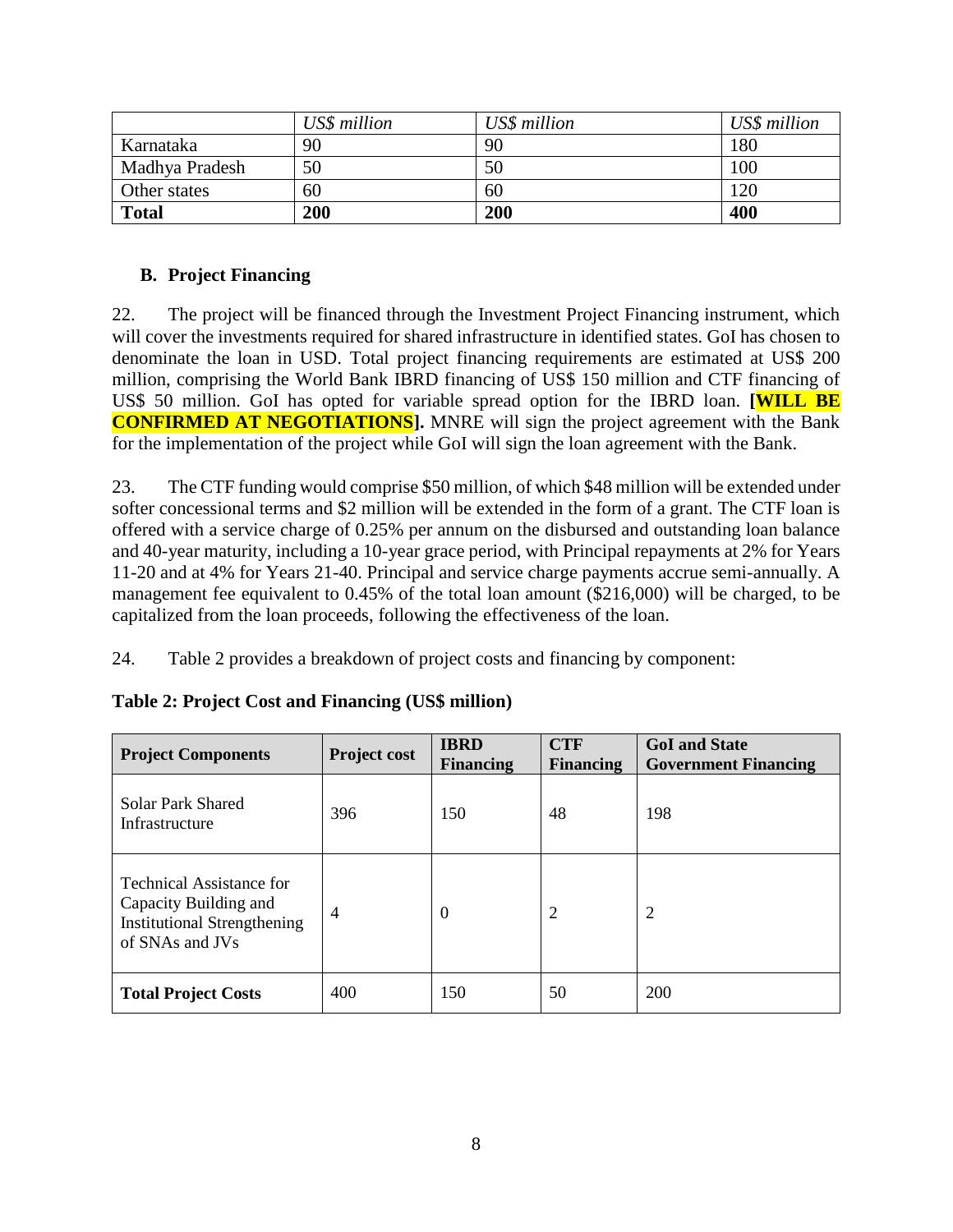### <span id="page-18-0"></span>**C. Lessons Learned and Reflected in the Project Design**

25. The project builds on the lessons learned from GoI's experience with the implementation of *Charanka* and *Bhadla* Solar Parks in the states of Gujarat and Rajasthan, respectively. In particular, these experiences have highlighted the need to (i) keep the shared infrastructure costs of solar parks low to attract developers to the park; (ii) have access to the ISTS from the solar park to ensure linkage with the national market and (iii) closely co-ordinate the development of transmission interconnections to the park to ensure that assets of developers are not stranded. These lessons have been built into the design of the solar park scheme by MNRE. The project also incorporates lessons from the implementation of Bank financed power sector projects in India, which have shown that when implementing agencies with limited institutional capacity are looking for a significant increase in capital investment over a short span of time, it is important to have the support of a strong project management consultant and implementation agency to guide and handhold the utilities.

26. Another important lesson is how to successfully design and implement a project under the framework of a Centrally Sponsored Scheme (CSS). The past experience of implementing similar projects, which normally span multiple states, clearly underscored that project implementation is often adversely affected because of inadequate attention to a range of technical, institutional and regulatory issues in preparation. To avoid implementation delays, the project has to adopt a subproject readiness criteria specifying the critical actions related to technical, environmental, and social aspects that need to be completed prior to contract award.

### <span id="page-18-1"></span>IV. **IMPLEMENTATION**

### <span id="page-18-2"></span>**A. Institutional and Implementation Arrangements**

27. Joint venture (JV) companies comprising SECI and the State Nodal Agency - Karnataka Solar Power Development Corporation Limited (KSPDCL) and REWA Ultra Mega Solar Limited (RUMSL) have been formed in Karnataka and Madhya Pradesh, respectively to manage the solar parks in these states. MNRE has designated these JVs as the Implementing Agencies (IA) to implement the project in close coordination with the respective state power utilities and departments. Similar JVs will be formed in other states that will receive funding from this project. As the borrowing agency, MNRE will pass on the Bank funds to JVs (see Figure 1 for the implementation and funds flow arrangements). Once the assets are created and commissioned, the JVs will operate and maintain these assets as per normal industry practices.

28. All the schemes under this operation are being supervised by JVs. Local and foreign contractors engaged through international competitive bidding will carry out the supply, installation and erection works. To ensure that the JVs develop the capacity required to operate and maintain the assets created through this project, STUs and SNAs in respective states may depute their staff to JVs to work alongside JV officials in implementing the schemes and thus develop an understanding of the technical requirements of the assets created. This will also enable enhancing the strengthening of the technical capacity in the JVs.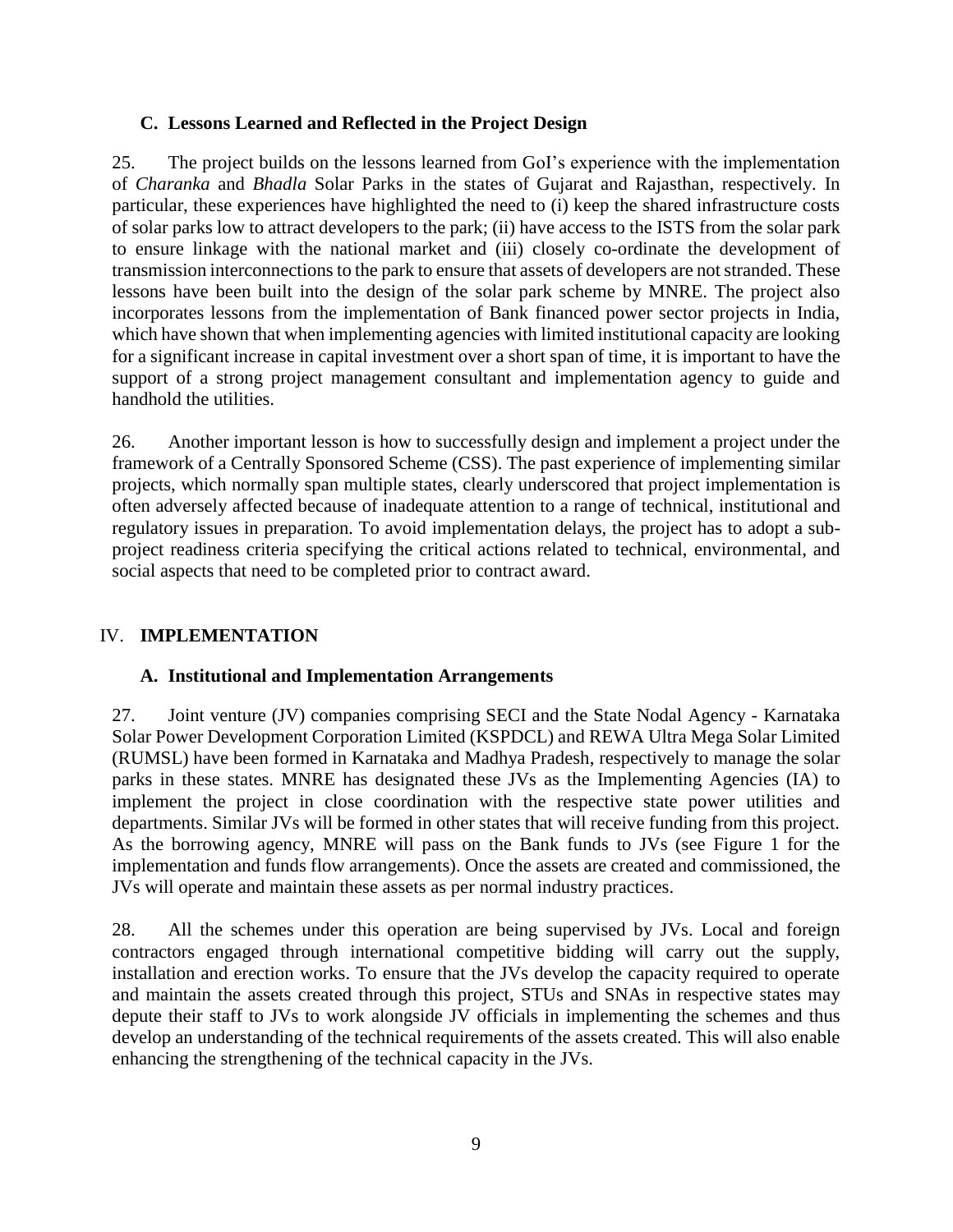

### **Figure 1. Fund flow structure for solar park scheme**

### <span id="page-19-0"></span>**B. Results Monitoring and Evaluation**

29. JVs, as the implementing agencies, will provide the Bank with quarterly physical progress reports, interim financial reports, audited financial statements (within six months of the end of each financial year), and other such information as the Bank may reasonably require. Since the nature of these contracts will be Design, Supply and Installation, Monitoring and Evaluation (M&E) is linked to project targets upon completion of the standard milestones like delivery of material, erection and commissioning.

30. The PDO level results indicators of this project are: (i) investment mobilized in solar projects in solar parks under the project (\$ Million); (ii) installed solar generation capacity (MW); and (iii) GHG emissions reduced (thousand tons). The intermediate results indicators are: (i) transmission lines constructed inside the solar park (in circuit km); and (ii) number of pooling stations constructed inside the solar park.

31. The project is not financing new household connections or last mile connectivity and is not directly contributing to expanding access in the participating states. However, the project is likely to have a significant indirect contribution to expansion of access to electricity, as a result of the increased availability of electricity in all project states, wherein the investments supported under the project are expected to lead to increased hours of supply to existing customers, and increased availability of electricity supply, which may enable utilities to connect and serve new customers.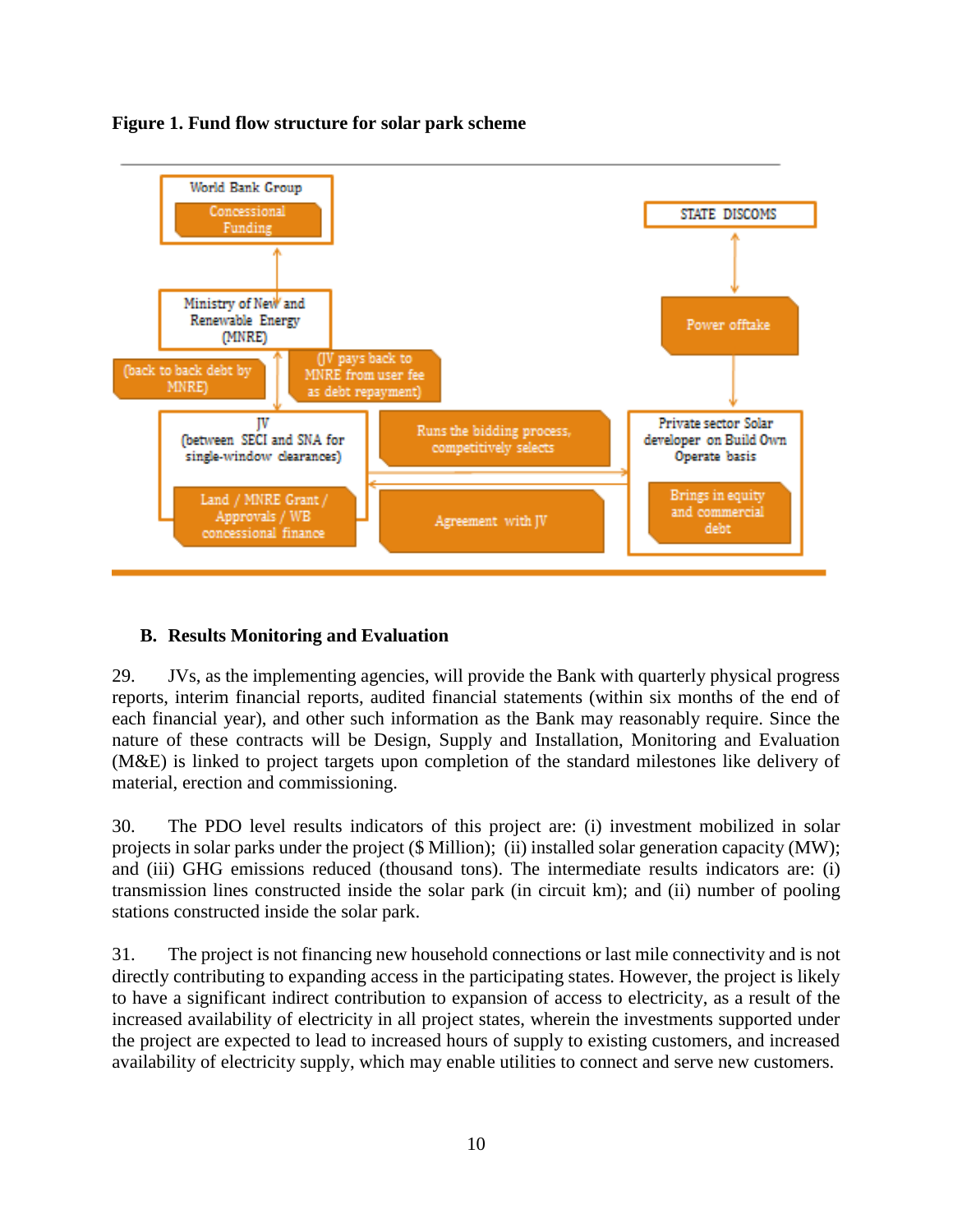### <span id="page-20-0"></span>**C. Sustainability**

32. There is strong ownership of the project at the highest levels of GoI, MNRE, the participating states, discoms and the JVs responsible for implementing this project. This commitment has been demonstrated through their intensive engagement and involvement during the project preparation. As mentioned in the preceding sections, GoI and state governments are pushing through with a number of policy and regulatory reforms, implementation mechanisms and incentives to ensure that there costs of solar power are kept low and there is sufficient demand for the offtake of solar power generated under the project. There has been strong response to solar parks in Rajasthan and Andhra Pradesh that have recently invited bids from the private sector. This trend is expected to continue for the "plug and play" solar generation plots that are being developed inside the park, which will help ensure the financial sustainability of the park.

33. In addition, the sustainability of the project will be ensured by the institutional strengthening of of the beneficiary JVs under Component 2. During the implementation period, the team will continue the dialogue with all key stakeholders of the sector on the implementation of measures that will further improve the performance of solar parks.

# <span id="page-20-1"></span>V. **KEY RISKS AND MITIGATION MEASURES**

### <span id="page-20-2"></span>**A. Overall Risk Rating Explanation**

34. The risk associated with "sector strategies and policies" is rated as substantial, on account of the financial situation of the discoms, which will be the main off takers of power generated from the solar parks The financial distress of electricity distribution companies (discoms) may discourage them from signing power purchase agreements with solar power developers. This could contribute towards limiting the interest of reputable private sector developers in setting up generation capacity inside solar parks. GoI has last year undertaken a debt restructuring scheme and given a framework to the States to help them to put the distribution sector's finances back on track. The team will also be discussing this aspect with GoI as part of the broader dialogue on the sector engagement. The reluctance of discoms to buy solar power due to their cash constraints must be weighed against the steps taken by GoI to reduce the costs of solar power and the new and increased renewable purchase obligations which the discoms will be subjected to following the ongoing discussion on the Amendments to the Electricity Act as well as following the introduction of the National Renewable Energy Act that is in draft stage and currently out for public comments.

35. The risk associated with "institutional capacity for implementation and sustainability" is rated substantial due to the involvement of newly formed entities in the implementation of the project. Project implementation involves a number of newly formed entities such as SECI and the JV companies (formed between SECI and the respective state nodal agencies) that have low capacity on project management, fiduciary (procurement, contract management, financial management, etc.), manpower availability, etc. In addition, significant co-ordination will be required among state and central agencies, private sector, state utilities, and the central transmission utility (POWERGRID) in order to implement the project. This could present significant risks to the timely and successful implementation of the project. To mitigate this, the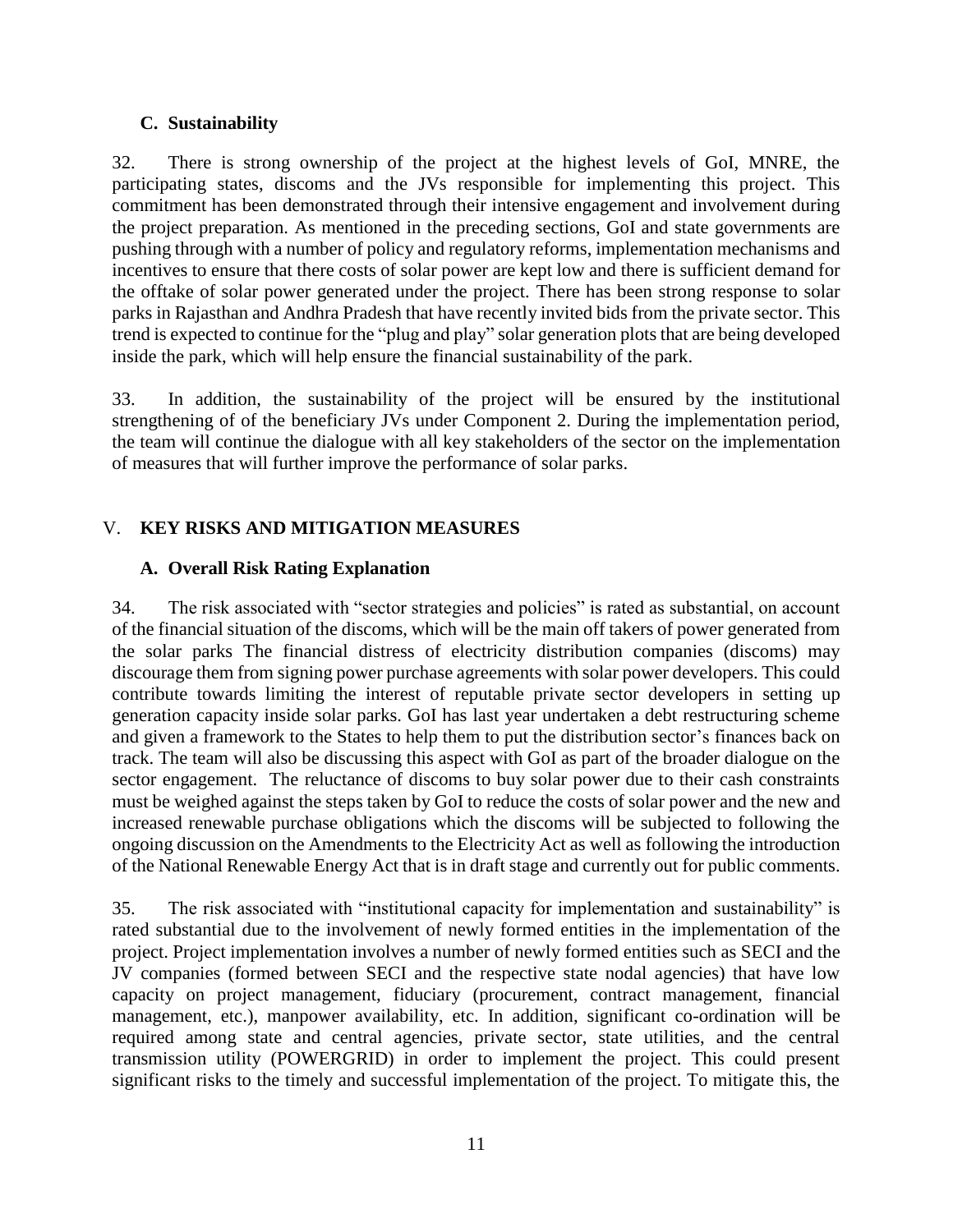Bank plans to work with SECI and JV companies, in consultation with GoI, to strengthen their procurement and implementation capacity.

36. The risk associated with "technical design of the project" is rated substantial on account of the challenges of integrating a variable renewable energy source like solar power into the grid. The main technical risk include (i) grid instability resulting from large-scale solar generation at a single point; and (ii) the lack of availability of the grid in a timely manner to evacuate power from the parks. The Bank is working closely with relevant state and central agencies and utilities to address these concerns.

37. OVERALL: Given the (i) weak capacity of agencies involved in the implementation of the program; (ii) the financial situation of electricity distribution companies in the country who are the main off takers of solar power and (iii) policy and regulatory uncertainty on solar power, the risk is being maintained at "Substantial" during project preparation. The team expects that a close and intensive engagement with stakeholders during the pre-appraisal period will help to identify the gaps and accordingly prepare a suitable capacity building and action plan to address those gaps. In addition, it is also expected that a continuous dialogue with the GoI and MNRE will help to resolve uncertainty on regulatory and policy issues. Based on this, the risk is assessed at "Moderate" during project implementation.

# <span id="page-21-0"></span>VI. **APPRAISAL SUMMARY**

 $\overline{a}$ 

## <span id="page-21-1"></span>**A. Economic and Financial Analysis**

38. A cost-benefit analysis consistent with recent Bank guidance on this topic<sup>8</sup> was carried out for the 2GW *Pavagada* Solar Park in Karnataka, which is the most advanced in terms of design of the solar parks covered under the project<sup>9</sup>. The economic analysis covers the entire package of solar park investments comprising of solar park investments, transmission investment, and solar generation plants installed by developers rather than just the Bank financed portions of the solar parks projects<sup>10</sup>. The economic analysis covers 28 years, including 3 years of construction and 25 years of operation. A discount rate of 12% was used for the calculation $11$ . The analysis includes a consideration of the relevant negative global and local environmental externalities.

39. The economic analysis indicates that in India utility scale solar power is increasingly competitive with thermal generation using imported coal. The baseline economic return of *Pavagada* Solar Park against the "without solar park scenario" is 7% (NPV –US\$ 386 million), which is below the 12% hurdle rate used for Bank projects (see Table 3). However, the solar park has substantial local and global environmental benefits and consideration of these benefits increases the ERR of the solar park significantly. The inclusion of avoided damage costs of local

<sup>8</sup> These include the 2015 World Bank guidance on the economic analysis of renewable energy projects and the 2014 "Operational Policy and Bank Procedure (OP/BP) 10.00, Investment Project Financing"

<sup>9</sup> Once design elements are firmed up, the team will carry out the economic analysis of additional solar parks

<sup>&</sup>lt;sup>10</sup> This is consistent with the Bank's 2015 guidance on economic analysis of renewable energy projects.

 $<sup>11</sup>$  A review of discount rates used in Bank projects is currently underway. The economic analysis will revised once the new</sup> guidance on discount rate is finalized.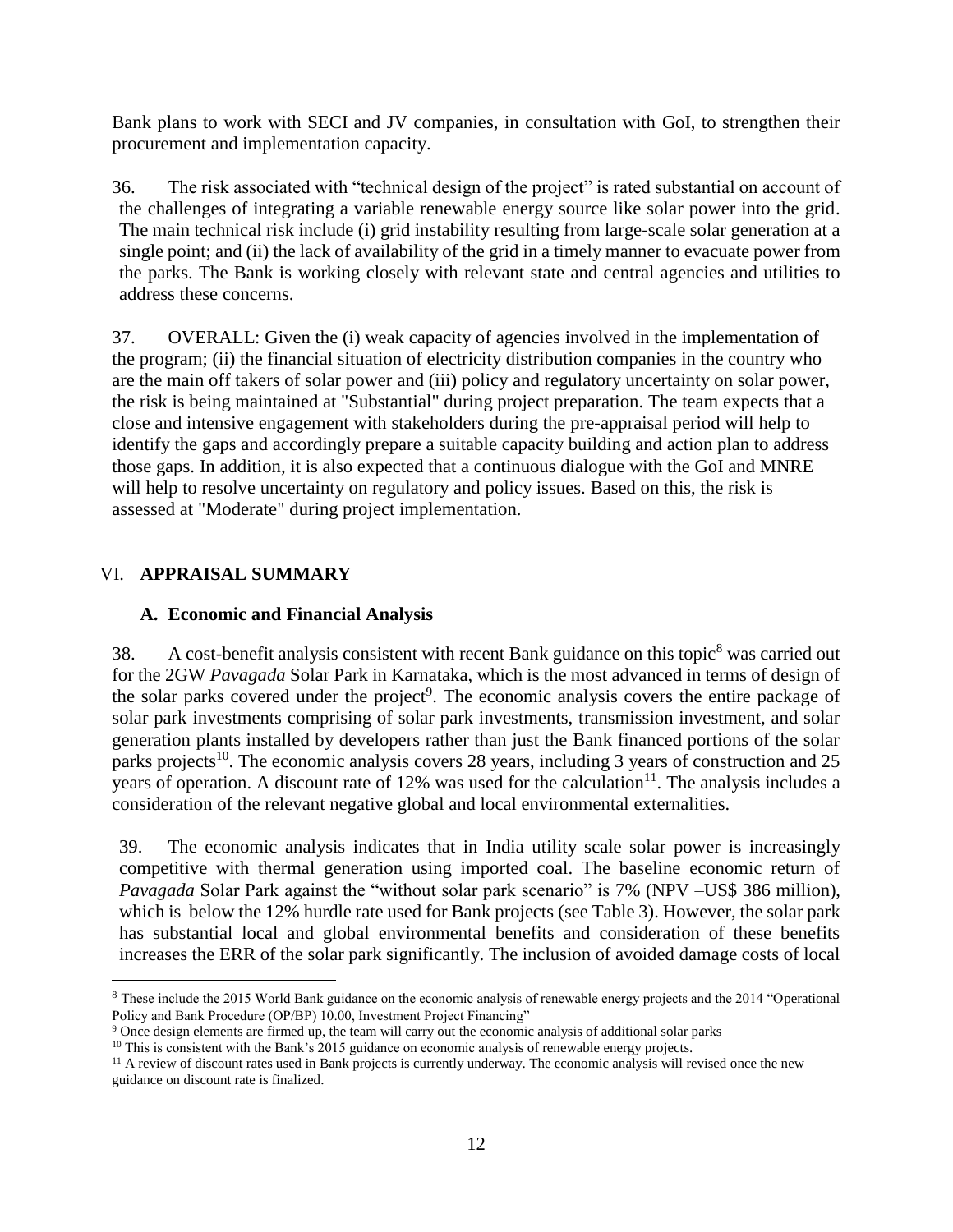pollution in the economic flows, increases the ERR to 10% (NPV -US\$163 million). The inclusion of avoided global environmental damage costs (using the Bank guidance on social value of carbon), increases the ERR to 18% (NPV \$ 545 million).

### **Table 3 – Summary of Economic Analysis**

| <b>Economic rate of return</b>        | Unit                 | <b>Values</b> |
|---------------------------------------|----------------------|---------------|
| ERR                                   | $\%$                 | 7%            |
| $ERR + local externalities$           | $\%$                 | 10%           |
| $ERR + local externalities + GHG$     | $\%$                 | 18%           |
| Switching value, avoided GHG emission | \$/ton               | \$6           |
| <b>Composition of NPV</b>             |                      |               |
| Cost of Solar Park                    |                      |               |
| capital cost                          | \$USm                | 1265          |
| O&M                                   | \$USm                | 31            |
| Benefits of avoided coal generation   |                      |               |
| Avoided coal costs                    | \$USm                | 824           |
| Capacity credit                       | \$USm                | 86            |
| NPV (before environmental benefits)   | \$USm                | $-386$        |
| local environmental benefits          | \$USm                | 223           |
| GHG emissions @\$30/ton               | \$USm                | 708           |
| NPV (including environment)           | \$USm                | 545           |
|                                       | <b>Mtons</b>         | 69            |
| Lifetime GHG emissions undiscounted   | CO <sub>2</sub>      |               |
| Marginal abatement cost MAC           | $\frac{\sqrt{2}}{2}$ | 5.6           |

40. **Reduction in GHG emissions.** The analysis indicates that the solar park will reduce GHG emissions by 69 million tons over the life of project compared to the thermal counterfactual. The marginal abatement cost of GHG emission for the Solar Park is \$5.6/ton. The Solar Park will help avoid local and environmental damage costs equal to \$931 million compared with the thermal counterfactual.

41. **Sensitivity Analysis.** The sensitivity analysis in Table 4 calculates the switching values for the important variables such as capital costs, Capacity Utilization Factor, PV generation capital costs, coal prices, capacity credit and discount rate.

| Input                       | Unit          | <b>Baseline Value</b> | <b>Switching Value</b> |
|-----------------------------|---------------|-----------------------|------------------------|
| <b>Project Cost</b>         | \$ Million    | 1296                  | 910                    |
| <b>CUF</b>                  | $\frac{0}{0}$ | 19%                   | 27%                    |
| <b>PV</b> Cost              | \$M/MW        | 1.06                  | 0.70                   |
| <b>Annual Increase Coal</b> |               |                       |                        |
| Prices                      | %             | 0%                    | 5%                     |

Table 4 – Switching Values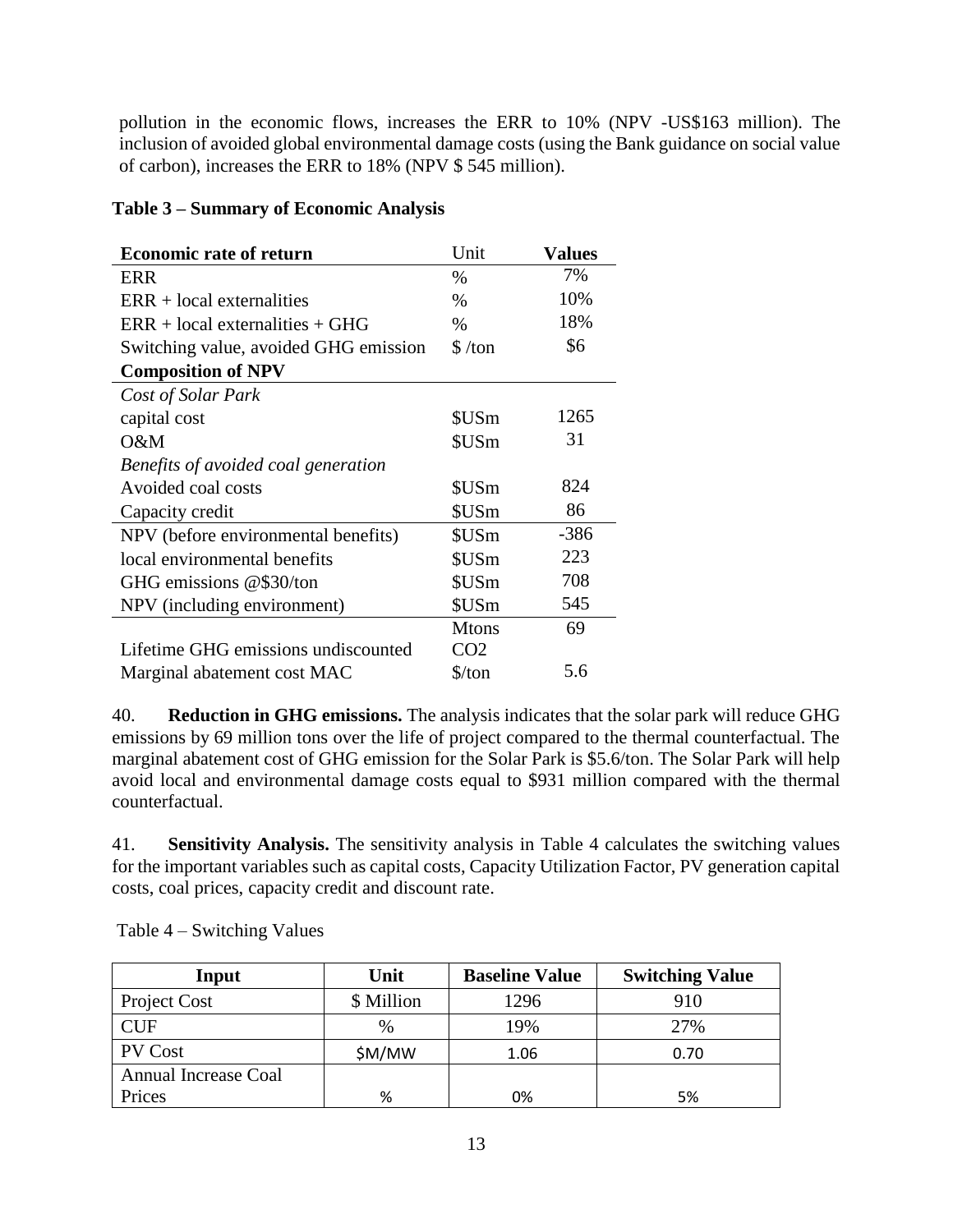| Discount Rate                 | $\%$  | !2% | 7%             |
|-------------------------------|-------|-----|----------------|
| Capacity Credit               | %     | 19% | 103%           |
| <b>Grid Integration Costs</b> | %     |     | $-2.70%$       |
| Project cost overrun          |       |     |                |
| factor                        | Ratio |     | $\mathbf{D}$ . |

# <span id="page-23-0"></span>**B. Technical**

42. The key technical issue for the project is the availability of a sound internal and external evacuation system for solar parks. Based on Long Term Access (LTA) application from KSPDCL and RUMSL, POWERGRID has carried out detailed grid evacuation and grid impact studies and established augmentation/ additions needed to the existing network so that the generation can be absorbed without any adverse effect. These studies cover load flow analysis, reactive power flow patterns, and measures and corrective actions to be implemented by the partners in the Grid. The studies also assess the health of the consolidated system in case of outage of any network element of the grid including solar park generation. The findings of these studies are scheduled to be presented in the Standing Committee chaired by CEA in mid-November, for deliberations and clearance. There have been some changes in the share of generation of that is proposed to go out of the state for both the solar parks but POWERGRID is now aware of this and taking necessary steps to incorporate this into their planning and design.

## <span id="page-23-1"></span>**C. Financial Management**

43. The financial management assessment has been carried only for states and sites that have already been identified. For additional sites and states, separate FM assessment will be carried out at a later stage. Based on preliminary assessment, a broad framework for FM arrangements has been defined. The specific actions to meet the fiduciary requirements and the tentative timeline has been spelled out and going forward these will be re assessed and formalized. The summary is spelled below with details in Annex 6.

44. **At Centre level:** As immediate step, the project cost (ie the counterpart funding as well as Bank financing) needs to be incorporated into the GoI budget under identifiable budget line item each year, starting FY 15-16 through revised estimate (RE). The basis for initial allocation for FY 15-16 and future budgetary forecast for FY 16-17 will be based on the fund requirement for the two PIA's. *(This is one of the readiness criteria and needs to be done before appraisal)*

45. **At State level:** KSDPCL (for Karnataka) and RUMSL (for Madhya Pradesh), the project implementing agencies (PIA's) at state level will be responsible for the procurement as well as for the financial management arrangements on the project. Both these agencies are relatively newly set up (incorporated in 2015), with Boards of Directors and a few staff on deputation (with additional charge) from the parent company as the key members. A preliminary assessment has been carried out and an action plan has been drawn for setting up the agreed FM arrangements by appraisal. The summary of the same is highlighted below with details in Annex 6.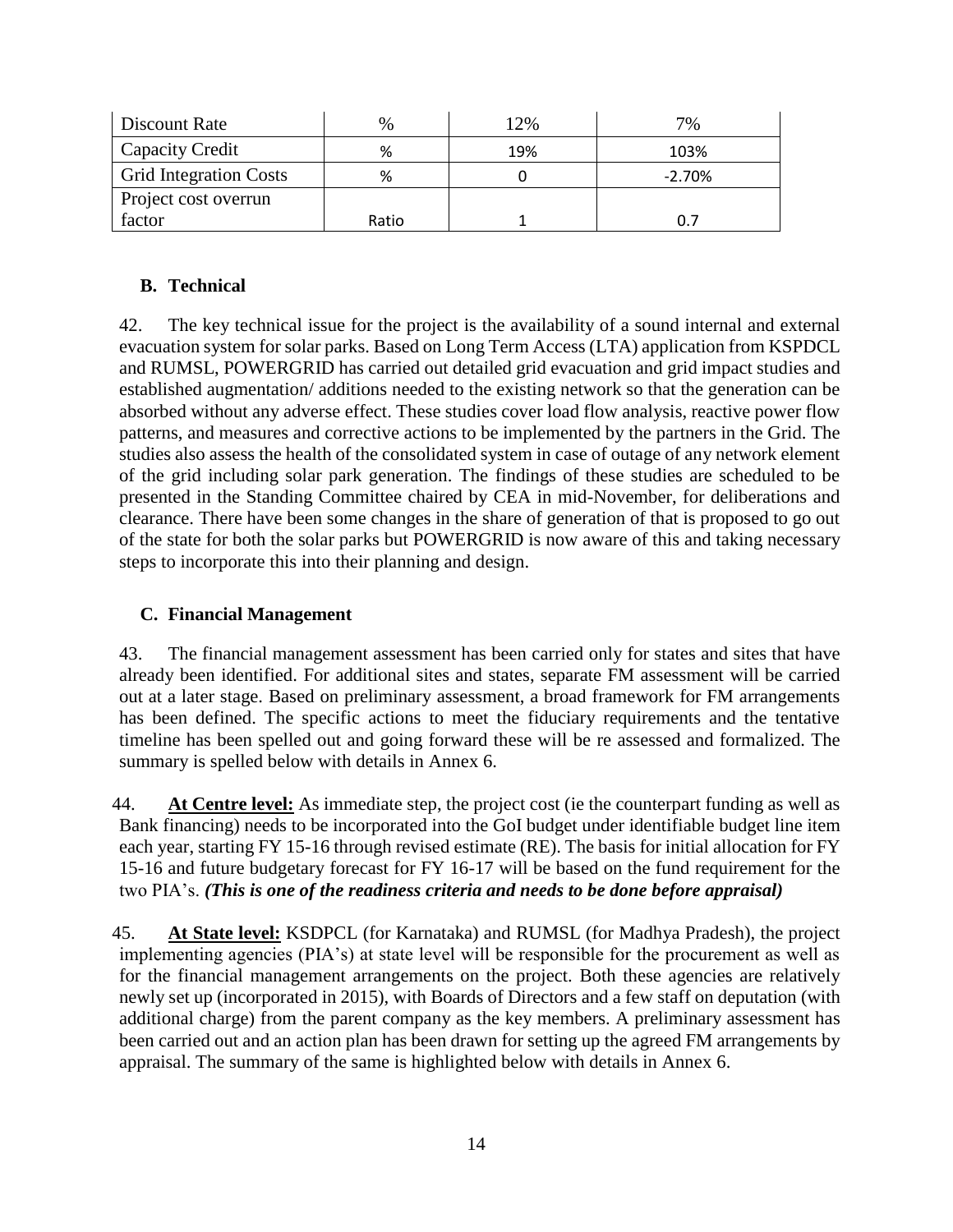46. **KSPDCL:** This will be KSPDCL's first major project as well as its first Bank funded project. KSPDCL is a Joint Venture (JV) between RECI, a central Public Sector Unit, and KREDL a state PSU. KSPDCL was incorporated on  $12<sup>th</sup>$  March 2015 under the Companies Act 2013 initially as a private limited company and thereafter on September 20 2015 KSPDCL was converted into a public limited company. Apart from the Board members, KSPDCL has no other officials/ staff. This needs to be remedied urgently and KSPDCL needs core staff to be appointed in key positions including FM; develop appropriate management and functional structures with job descriptions; develop operational strategies, policies, systems, procedures and controls to facilitate project preparation and implementation to the satisfaction of the Bank. Till date KREDL officials have been supporting the Chairman in key areas of project preparation in an informal manner. These arrangements need to be formalized urgently by the JV which would be assessed by the Bank for readiness before appraisal.

47. **Rewa Ultra Mega Solar Limited (RUMSL)** is the implementing agency for this project which would be its first major project as well as its first Bank funded project. RUMSL is a Joint Venture (JV) between Solar Energy Corporation of India (SECI) a central Public Sector Undertaking (PSU) and Madhya Pradesh Urja Vikas Nigam Ltd (MPUVNL) a state PSU. RUMSL was incorporated on 10<sup>th</sup> July 2015 under The Companies Act 2013 as a private limited company. Being a new entity RUMSL is yet to develop an organization structure with plans for deployment of staff, infrastructure and resources. Currently RUMSL is being actively assisted by MPUVNL in its project preparation activities.

48. The first Board of Directors has four members – Chairman and Managing Director and three part time Directors all nominated by SECI and MPUVNL. There are no whole time functional directors on the Board. The first meeting of the Board was held on August 7 2015.

49. The proposed organization structure of the JV needs to be formulated. According to RUMSL the organization structure and staffing of the JV would be lean and compatible with its requirements. RUMSL proposes to hire a third party as the project management consultant for project supervision and management. However the JV would require an internal governance structure with adequate skills, infrastructure and resources for effective oversight and control of the project including fiduciary compliance. (This is not negotiable). Two senior finance and accounts officials deputed to the JV from MPUVNL with additional charge are already in place.

50. The JV would require operational plans, policies, delegation of financial powers, operating controls, systems and procedures manuals to be in place within a reasonable period of time. However in the context of the project, the JV needs to develop a project specific delegation of powers and FM systems and procedures manual vetted by the Bank before Appraisal. Statutory auditors of the JV would be appointed by the Comptroller and Auditor General of India (CAG). The JV needs to follow up and share with the Bank the status of appointment of statutory auditors. In addition, a system of periodic internal audit of the JV and the project would be necessary

51. **Corporate Governance aspects:** The applicability of mandatory code of corporate governance to the PIA's needs to be determined in due course. However in view of good practice as well as the fact that the systems, policies and procedures for the IA's are in the process of being laid down, the Corporate governance requirements are being spelt in the Annex for KSPDCL and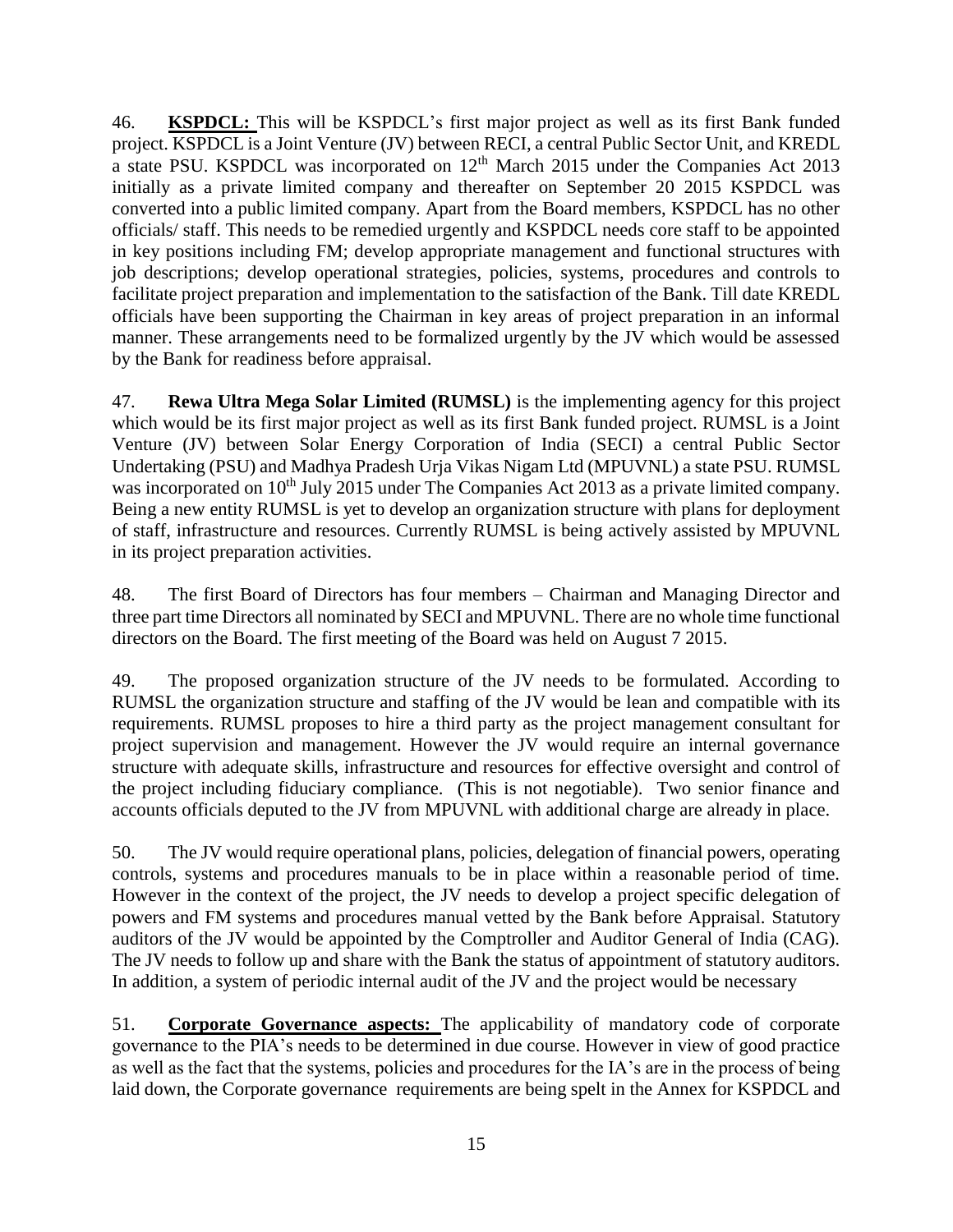RUMSL for their review and incorporation as much as possible. The Bank proposes to hold discussions with them at an appropriate time in order to develop an agreed action plan for implementation by Appraisal.

# <span id="page-25-0"></span>**D. Procurement**

# *Pavagada Solar Park (Karnataka)*

52. Establishment of the Shared Infrastructure for Solar Parks Project requires construction of pooling sub-stations, transmission lines for evacuation of power (internal and to the grid), integrated / individual control room(s), main road, connecting roads, (minimum for intra-park access) with the option for the power developer to further develop internal roads within his allocated plots, water supply and drainage, telecommunication, common facilities for the staff during the working hours, and a cleaning facility. A number of community development and benefit sharing (as well as skill building) investments are also proposed to be funded as part of the project costs.

53. It was agreed that the JV Company would prepare the long list of requirements, prepare the broad technical specifications/bill of quantities, and gather information related to similar procurements, in order to stipulate qualification criteria commensurate with the scope of works as well as appropriate packaging of the items to be procured in order to ensure adequate participation from suitably qualified bidders..

54. There is need to convert the generic requirements in the detailed project report (DPR) for Pavagada Solar Park into broad specifications and a bill of quantities. Essentially, these details will help the JV Company's procurement team prepare the bidding documents.

55. **Procurement Staffing:** The JV Company, KSPDCL, is yet to be fully staffed, and needs support to develop criteria for employee selection and to launch an employment / deployment plan. The new CEO, who is in charge of establishment of solar parks is familiar with the procurement of pooling stations and transmission facility (Supply and Installation on turnkey basis). He needs support with procurement document preparation and contract management of civil works. The procurement team needs dedicated staff with a procurement specialist (PS) and a shared facility development specialist who is experienced in development and maintenance of solar parks or similar parks.

56. **Procurement Training:** KREDL has identified and deputed two staff for the 3 day procurement training conducted at Delhi. They are familiar with the Bank's procurement procedure, however, they will still need handholding for the first few procurements they undertake.

57. **Procurement Capacity Assessment:** The procurement questionnaire was circulated with the client and discussed on Sep 7 after the meeting at Bengaluru; it was subsequently further refined during discussions on Oct 19 and Oct 20. The overall risk as measured during the preparatory mission is: **substantial.**

*Rewa Solar Park*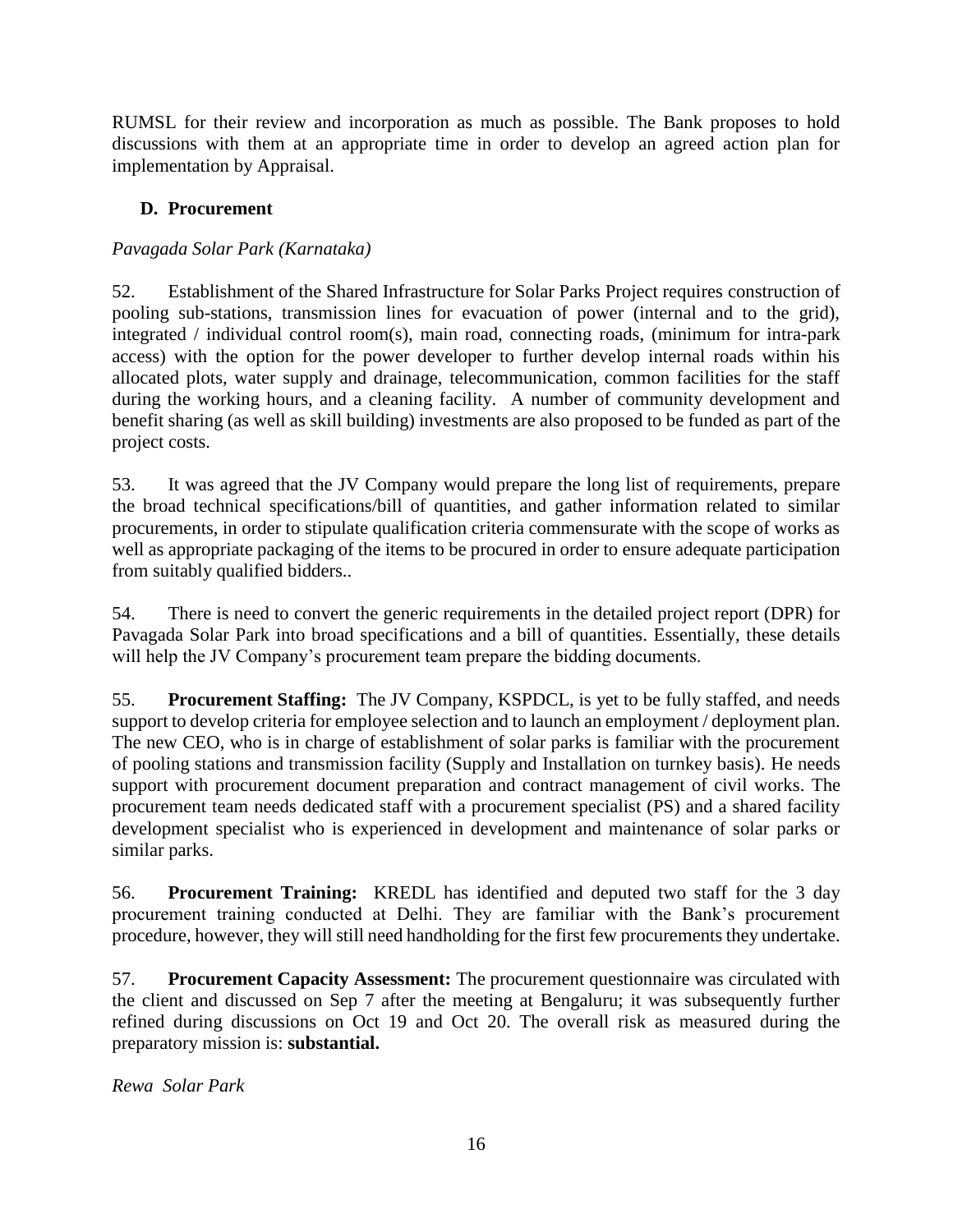58. The procurement capacity of the JV Company, RUMSL, is expected to be augmented through a Project Management Consultant (PMC). RUMSL has appointed the state transmission utility, MPTCL, as their PMC. The formal arrangement between the MPTCL as PMC to RUMSL will be shared with the Bank. Duly considering this development, the mission and the client have agreed for procurement assessment of PMC. The assessment may be combined with the other task of providing brief orientation to the PMC officials on the Bank's procurement procedures and guidance to the preparation of the bidding documents.

59. **Procurement Staffing:** The RUMSL is presently working on the shared staff from MPUVNL and clear job description, organogram is in preparation. The procurement team needs dedicated staff with procurement specialist (PS) for coordination of procurement with PMC and to carry out related procurement for Shared infrastructure.

60. **Procurement Training:** The RUMSL has identified and deputed three staff for the 3 day procurement training conducted at New Delhi. They are familiar with the Bank's procurement procedure, however, clear designation / allocation of duties related to procurement is essential. The mission learnt that the PMC is having expertise in preparation of bidding documents for other multi-lateral funding agencies like ADB. The Chief engineer expressed the desire to have Bank's SBD, which was already shared with the members of the team who attended the procurement training. A reference bid document of similar procurement would be useful reference and the Bank team communicated that they will search the Bank's archive and share with the client, if located.

61. **Procurement Capacity Assessment:** The procurement questionnaire was circulated with the client and discussed on Sep 11 after the meeting at Bhopal, further discussed during preparatory mission on Oct 26. The client has agreed to send the compiled assessment questionnaire along with the supporting details by Nov 4, 2015. Based on the information provided (partially compiled questionnaire) and discussion had during Sep 11 and Oct 26, the overall risk is measured during the preparatory mission is: High.

# <span id="page-26-0"></span>**E. Social (including Safeguards)**

62. While the project is expected to benefit communities in terms of additional sources of livelihood generation and benefits of corporate social responsibility (CSR) investments, the implementation of project will lead to adverse social impacts. A Social Impact Assessment (SIA) is being conducted for the project. The baseline study has identified potential adverse impacts, and proposed the requisite measures for avoiding or mitigating them, which will be incorporated in the project design. Potential adverse social impacts include loss of land or structures, loss of access to areas for livelihood support and / or common property resources, noise and other disruptions, and public safety issues. Site selection could be locally controversial among directly affected people and other stakeholders.

63. In Rewa, the proposed site area of about 4994 ha, comprising of about 4811 ha private land and about 183 ha of government land. The land included under the project is nearly 50% of the total land under these villages. In Pavagada, KREDL has identified 1319 survey numbers owned by 1422 farmers in five affected villages. Nearly 48 % of land owners comes under the category of marginal and small farmers. Hence OP 4.12 on involuntary resettlement has been triggered. The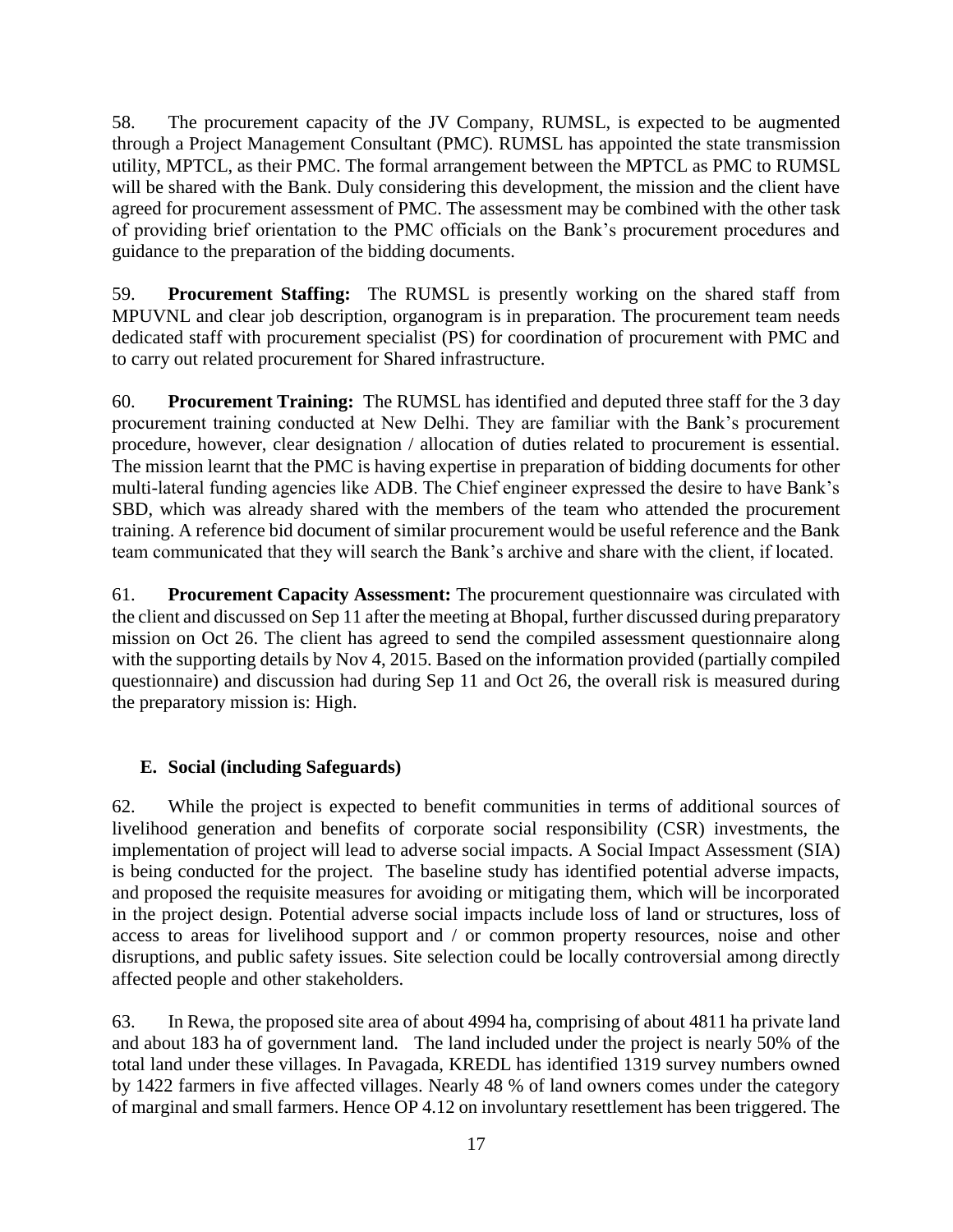SIA is underway and site specific mitigations plan will be developed based on SIA results. Apart from site specific safeguard instruments, Social Management Framework (SMF) will also be prepared for the sub projects that are not known yet. The SMF to be prepared acknowledges these issues and integrates the measures for addressing them in the project implementation process.

64. **Resettlement and Land Acquisition.** According to the baseline analysis, there will be need for private land acquisition in Rewa, which will result in involuntary displacement and loss of livelihoods. The scale of involuntary resettlement is likely to be small. Even in Pavagada where land will be taken on 30 years of lease on consent basis, will have impact on landless farmers working on the land parcels that will be taken on lease. The SMF includes a Resettlement Policy Framework (RPF), which specifies the procedures, eligibility, entitlements, implementation mechanism and grievance redress mechanism and other measures to be followed in the event of resettlement and / or land acquisition. The project will also ensure that developers come up with corporate social responsibility plan and implement the same in the project area.

65. **Indigenous Peoples.** Baseline studies shows presence of indigenous community in both the proposed park areas. Hence OP 4.10 on indigenous peoples has been triggered. As part of the SMF, a Tribal Management Framework (TMF) will be prepared, with the objective of including tribal communities in the project in order to achieve the highest possible positive impact of the interventions to improve their quality of life.

66. **Gender.** Most of the women's status indicators (including those pertaining to health, literacy, work force participation,) show that gender equity and empowerment remain serious issues in the proposed sites. As part of the SMF, a Gender Development Framework will be designed which will help to analyze gender issues to design interventions to address women's needs. Gender analysis will be part of the social impact assessment.

67. **Grievance Redressal.** Communities and individuals who believe that they are adversely affected by a World Bank (WB) supported project may submit complaints to existing project-level grievance redress mechanisms or the WB's Grievance Redress Service (GRS). The GRS ensures that complaints received are promptly reviewed in order to address project-related concerns. Project affected communities and individuals may submit their complaint to the WB's independent Inspection Panel which determines whether harm occurred, or could occur, as a result of WB noncompliance with its policies and procedures. Complaints may be submitted at any time after concerns have been brought directly to the World Bank's attention, and Bank Management has been given an opportunity to respond. For information on how to submit complaints to the World Bank's corporate Grievance Redress Service (GRS), please visit [http://www.worldbank.org/GRS.](http://www.worldbank.org/GRS) For information on how to submit complaints to the World Bank Inspection Panel, please visit [www.inspectionpanel.org.](http://www.inspectionpanel.org/)

68. Project will set up Grievance Redress Cell (GRC) at the district level where proposed parks have been planned. The mandate of the GRC will be to redress grievances of project affected persons (PAPs) in all respects, especially with regards to rehabilitation and resettlement assistance.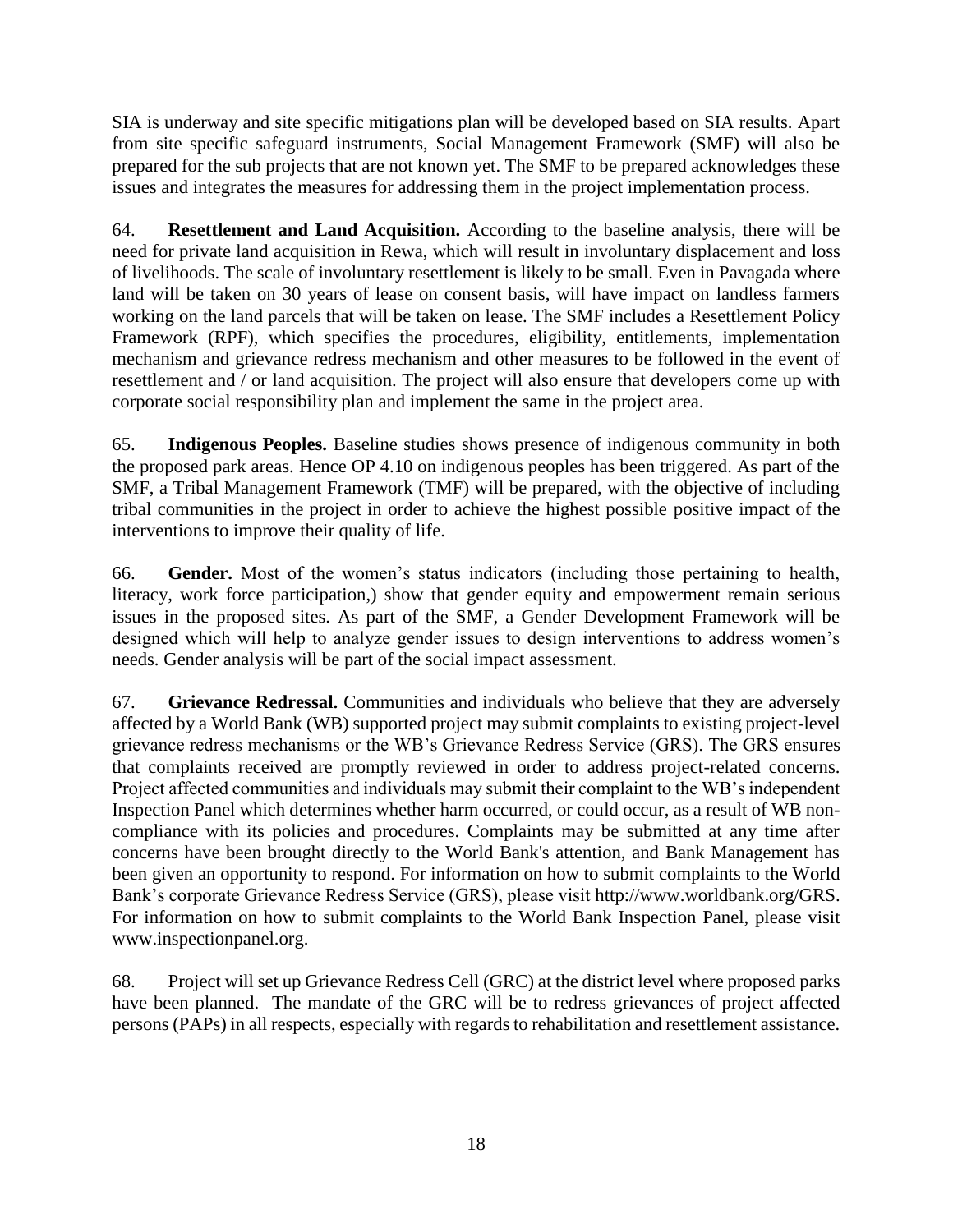69. **Stakeholder Engagement.** The project will have tailor-made interventions to engage with local communities and key stakeholders to ensure their inclusion and participation in the planning and implementation stages.

70. **Institutional Arrangement:** In order to have smooth implementation of RAP and / or SMF, each state will established Social Development and Resettlement Cell (SDRC) managed by Project Head at the state level and supported by a Social Development Specialist. At project level, one social officer will be appointed / hired from the market. Project will contract a nongovernmental organization (NGO) for implementation of RAP and IPP. The RAP / IPP will be implemented over a period of one year. The project will also establish a grievance redress cell. During the operation phase, each developer will appoint one community development officer who will be responsible for planning and implementation of CSR activities in consultation with project SD Specialist.

# <span id="page-28-0"></span>**F. Environment (including Safeguards)**

71. The project, supporting solar PV installation and providing ancillary infrastructure like internal collection infrastructure and substation, is likely to have limited impacts on the environment. Environmental Assessment is underway for the project, building on the baseline documentation already undertaken for currently identified sites. The project will develop an environmental and social management framework (ESMF) along with site specific environmental impact assessments and management plans, to assist the JVs and prospective developers to manage impacts in line with GoI requirements as well as Bank safeguards policies. These may include, in addition to Environmental Assessment (OP4.01), Natural Habitats (OP4.04), Physical Cultural Resources (OP4.11), and Forests (OP4.36).

72. At the currently identified sites, in Rewa, Madhya Pradesh and in Pavagada, Karnataka, important environmental issues relate to the use of water, leveling of land and any consequent alteration of local drainage patterns for the preconstruction phase. During construction and installation, occupational health and safety concerns for workers and residents of nearby habitations are likely along with handling hazardous material like defective solar panels and batteries. In the operation phase, in addition to the end-of-use aspects, occupational safety concerns would need to be addressed. Since there is possibility of chance-finds during earthworks, appropriate measures would be devised and included in the EMP. Natural Habitats may be encountered in some locations, though none have yet been identified in project areas. If required, the management plan for the same will be included in the EMP. Some area in the site may be designated forests, and project activities have the potential to affect their health. In line with GoI requirements and OP4.36 stipulations, suitable measures will be undertaken, including compensatory afforestation wherever required, by either JV or selected developers.

73. Stakeholder views were solicited during the collection of baseline data. These are being supplemented with stakeholder consultations, including public consultations, being undertaken for the impact assessment. These would help with identifying key environmental aspects that are valued by the local people and other stakeholders. In addition, consultations would continue during project implementation.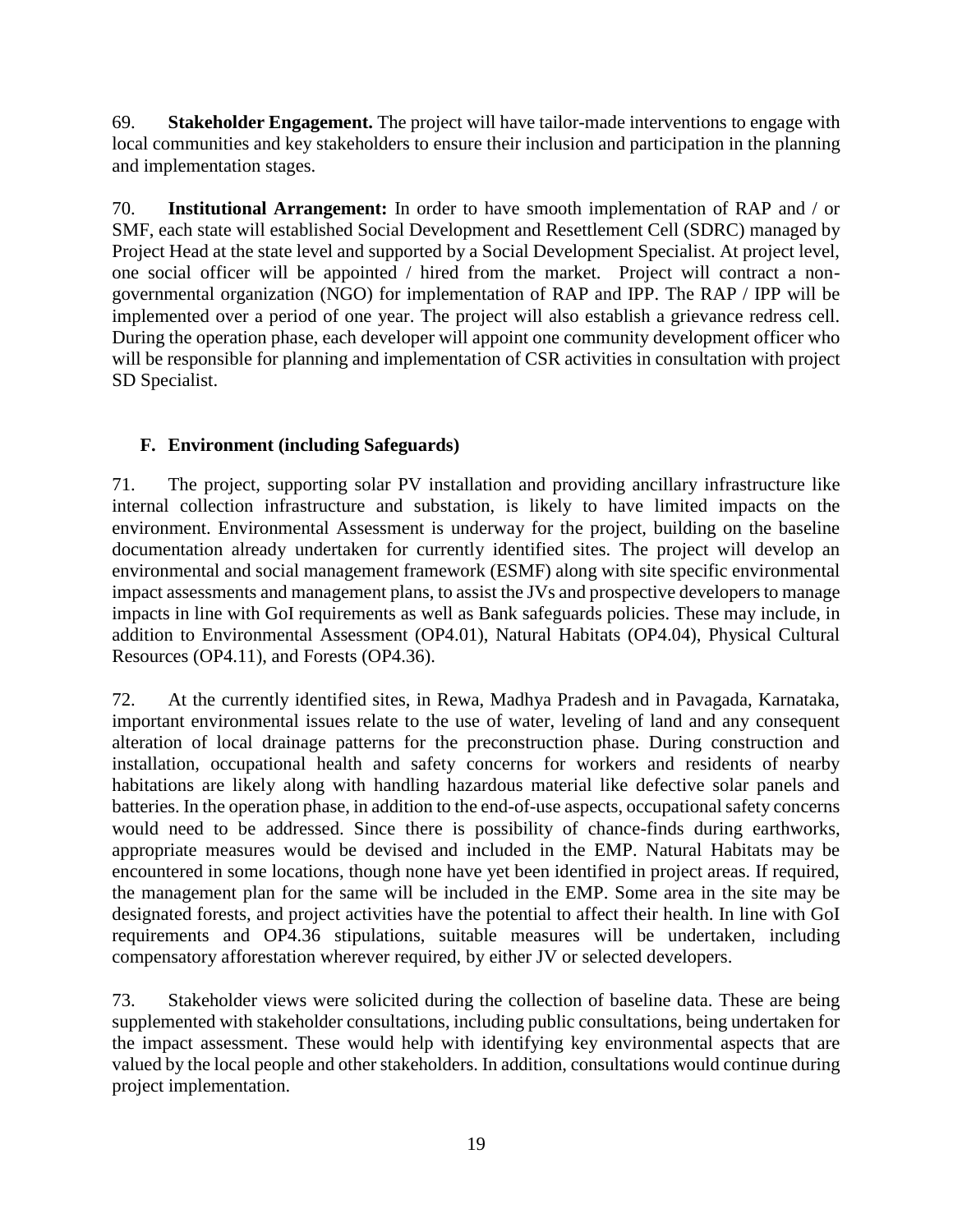74. Implementation of the EMP will be undertaken by the JV as well as the selected developers depending in the stage at which impacts actually occur. The JV will implement the pre-selection impacts, including siting related aspects. The EMP will be integrated with the Contract for the development of (portions of) the park / installation of the panels. Specific requirements for the handling for hazardous material, including disposal in authorized locations/ with authorized handlers will be included in the Contract document(s) to be agreed between the JV and individual developers. A PMC with sufficient capacity to facilitate EMP implementation will assist the JV during project implementation.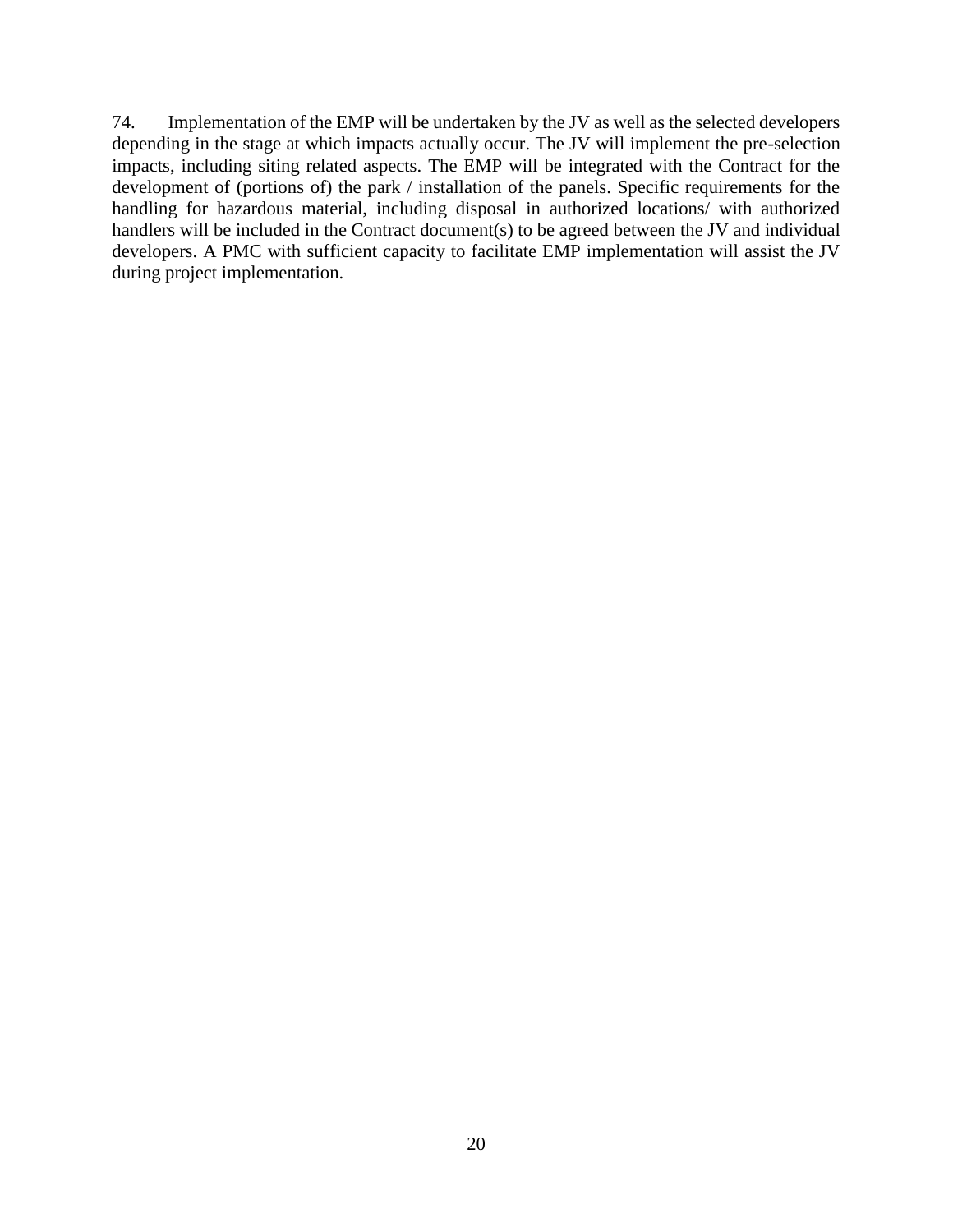### **Annex 1: Results Framework and Monitoring**

**Country: India**

.

.

.

**Project Name:** Shared Infrastructure for Solar Parks (P154283)

**Results Framework**

# **Project Development Objectives**

<span id="page-30-0"></span>PDO Statement

The proposed development objective is "to increase solar generation capacity through the establishment of utility-scale solar parks in the country." This will contribute to the achievement of GoI's target of installing 100GW solar power by 2022.

**These results are at** Project Level

| Indicator Name                                                                      | Core | Unit of Measure Baseline |                  | <b>Cumulative Target Values</b> |                 |                 |       |                 |                   |
|-------------------------------------------------------------------------------------|------|--------------------------|------------------|---------------------------------|-----------------|-----------------|-------|-----------------|-------------------|
|                                                                                     |      |                          |                  | YR1                             | YR <sub>2</sub> | YR <sub>3</sub> | YR4   | YR <sub>5</sub> | <b>End Target</b> |
| Investment<br>mobilized in solar<br>projects in solar<br>parks under the<br>project |      | US\$ million             | $\boldsymbol{0}$ | $\overline{0}$                  | 1,000           | 2,000           | 2,750 | 3,500           | 3,500             |
| Installed solar<br>generation capacity                                              |      | <b>MW</b>                | $\overline{0}$   | $\overline{0}$                  | 1,000           | 2,000           | 2,750 | 3,500           | 3,500             |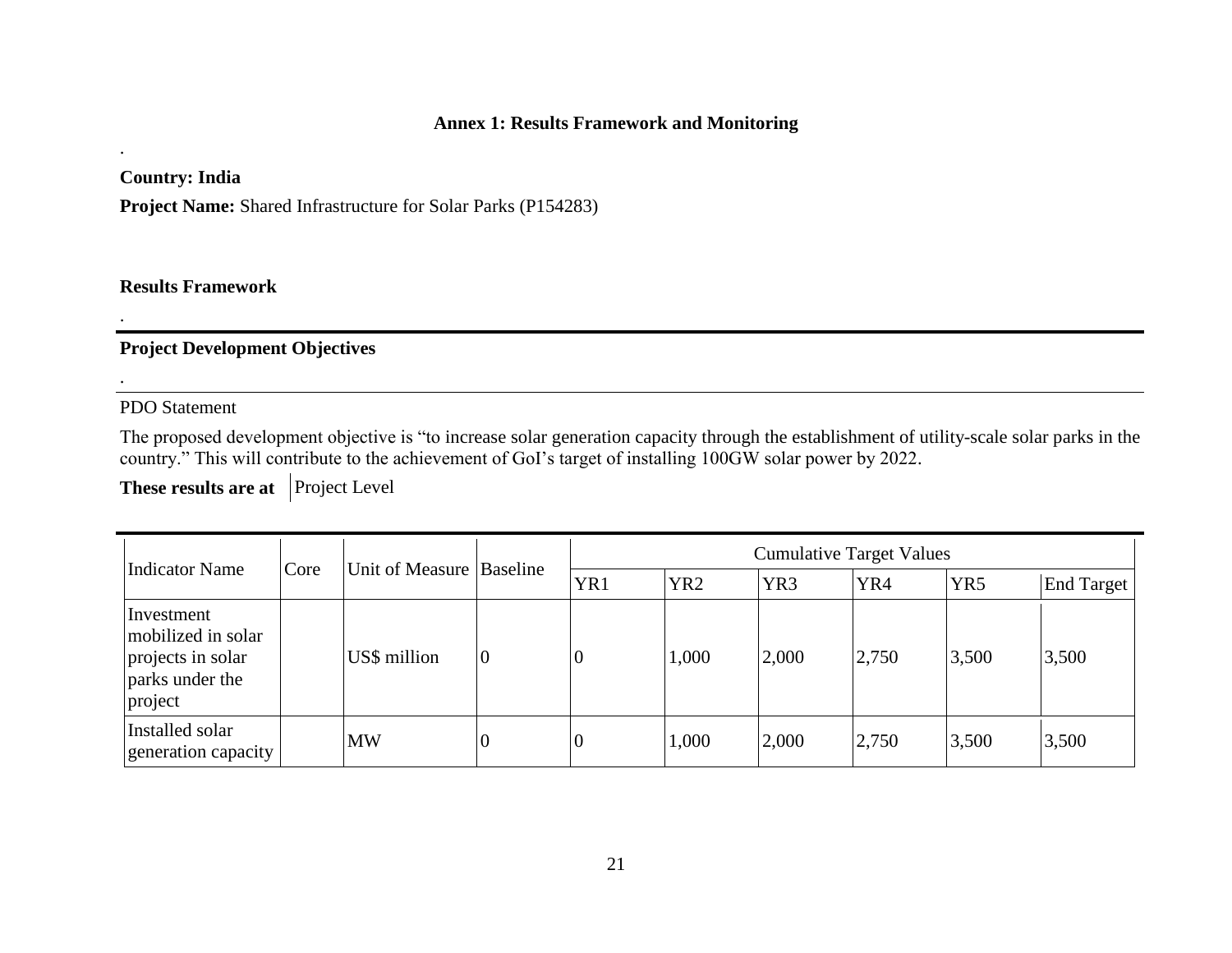| GHG emission<br>reductions | thousand tons<br>$CO2$ equivalent<br>per year | 10 |  | 1,374 | 2,748 | 770<br>70<br>$\cup$ , $\prime$ | 4,809 | 4,809 |  |
|----------------------------|-----------------------------------------------|----|--|-------|-------|--------------------------------|-------|-------|--|
|----------------------------|-----------------------------------------------|----|--|-------|-------|--------------------------------|-------|-------|--|

|                                                               |                           | Unit of Measure Baseline |          | <b>Cumulative Target Values</b> |                 |                 |     |                 |            |
|---------------------------------------------------------------|---------------------------|--------------------------|----------|---------------------------------|-----------------|-----------------|-----|-----------------|------------|
| <b>Indicator Name</b>                                         | Core                      |                          |          | YR1                             | YR <sub>2</sub> | YR <sub>3</sub> | YR4 | YR <sub>5</sub> | End Target |
| <b>Transmission lines</b><br>constructed under<br>the project | $\boldsymbol{\mathrm{X}}$ | Kilometers               | 0        | v                               |                 | 10              | 20  | 30              | 30         |
| Number of Grid<br>substations<br>constructed/upgrad<br>ed     |                           | Number                   | <b>O</b> | 0                               |                 | 6               | l Q | 12              |            |

# **Indicator Description**

.

| <b>Project Development Objective Indicators</b>                      |                                                                                                                                       |           |                               |                                          |  |  |  |  |
|----------------------------------------------------------------------|---------------------------------------------------------------------------------------------------------------------------------------|-----------|-------------------------------|------------------------------------------|--|--|--|--|
| <b>Indicator Name</b>                                                | Description (indicator definition etc.)                                                                                               | Frequency | Data<br>Source<br>Methodology | Responsibility<br>for Data<br>Collection |  |  |  |  |
| parks under the project $(\$\)$ parks under the project.<br>Million) | Investment mobilized in This indicator measures the investment Annual<br>solar projects in solar mobilized in solar projects in solar |           | <b>Progress Report</b>        | <b>Implementing Agency</b>               |  |  |  |  |
| capacity (MW)                                                        | Installed solar generation This indicator measures the installed Annual<br>solar generation capacity under the<br>project             |           | <b>Progress Report</b>        | <b>Implementing Agency</b>               |  |  |  |  |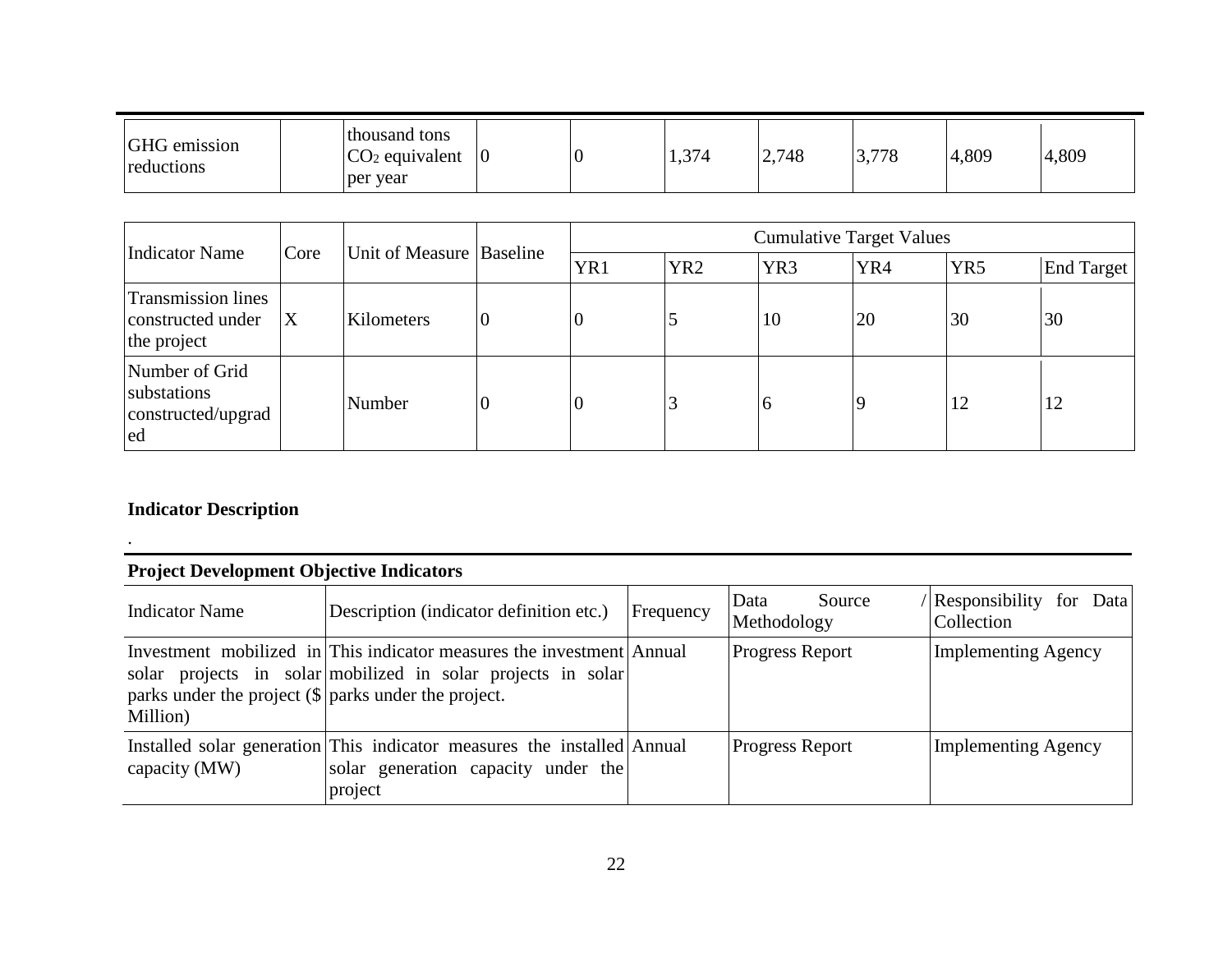| GHG emission reduction This indicator measures GHG emission Annual |                |         |          | <b>Progress Report</b> | Implementing Agency |
|--------------------------------------------------------------------|----------------|---------|----------|------------------------|---------------------|
| (thousand tons)                                                    | reduced        | against | thermal. |                        |                     |
|                                                                    | counterfactual |         |          |                        |                     |

### **Intermediate Results Indicators**

| Description (indicator definition etc.)<br><b>Indicator Name</b> |                                                                                                                                                                                                                   | Frequency | Source<br>Data<br>Methodology | (Responsibility for Data)<br>Collection                 |
|------------------------------------------------------------------|-------------------------------------------------------------------------------------------------------------------------------------------------------------------------------------------------------------------|-----------|-------------------------------|---------------------------------------------------------|
| under the project                                                | Transmission lines inside This indicator measures the length of Annual<br>the solar park constructed the transmission lines constructed<br>under the project.                                                     |           | Progress Report               | <b>Implementing Agency</b>                              |
| of<br>Number<br>substations<br>inside the solar park             | Grid This indicator measures the number of Annual<br>constructed $\left  \frac{220}{132} \right $ kV, $\left  \frac{132}{33} \right $ kV substations<br>constructed under the project                             |           | <b>Progress Report</b>        | <b>Implementing Agency</b>                              |
| months<br>of<br>(percentage)                                     | Grievances received that This indicator measures the grievances/ Annual<br>are addressed within two complaints received and percentage<br>receipt addressed within a period of two<br>months from date of receipt |           | <b>Progress Reports</b>       | Implementing<br>Agency,<br><b>State Power Utilities</b> |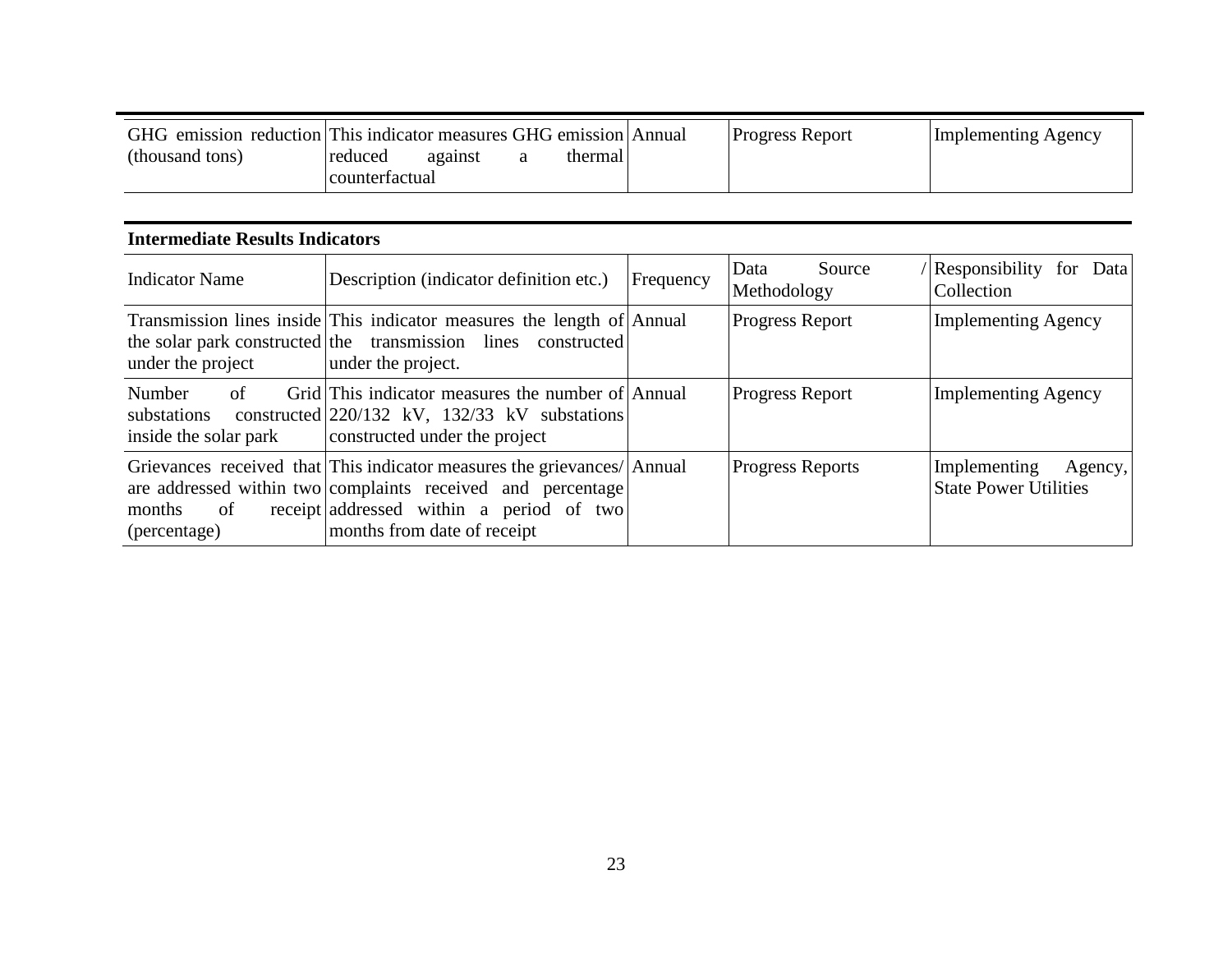#### **Annex 2: Detailed Project Description**

<span id="page-33-0"></span>1. This proposed project is one in a series of three engagements requested by the GoI from the World Bank for US\$1 billion of funding in the solar power sector<sup>12 13</sup>. All three projects are expected to support achievement of the government's new solar targets, and to demonstrate important economies of scale in utility scale solar generation, push down equipment and transaction costs, and also increase efficiency while reducing unit costs of solar power. It is expected that the Bank-supported projects will create market confidence and will catalyze further support from other investor groups for the GoI to help with achievement of its ambitious target of installing 100GW of solar power capacity by 2022.

2. In particular, the proposed Shared Infrastructure for Solar Parks operation will support MNRE's announced "solar park scheme" for installing utility scale grid-connected solar parks by 2020, with a targeted, collective installed capacity of 20GW. The MNRE Solar Park scheme will use IBRD funding to develop the enabling infrastructure for utility scale development of solar power, including common infrastructure such as large areas of land, power pooling sub-stations as well intra-park transmission infrastructure, access roads, common security arrangements. This will facilitate investment in solar power development by private or public sector developers, who may be able to shorten the time from contract award to commissioning from 20 months to less than 10 months.

3. As an additional incentive, and to further increase the value proposition of these World Bank-supported solar parks as an investment destination, IBRD funding is also being made available (through a separate but related project implemented by PowerGrid) to provide transmission interconnections to the Inter State Transmission System (ISTS) at the border of the respective solar park. The ISTS provides direct access to the entire national power market, and will therefore allow solar developers from these parks to more easily sign PPAs with customers and off-takers anywhere in the country<sup>14</sup>.

4. Presence of ISTS at the solar park border therefore allows India's solar-resource rich states to transfer solar energy to solar-resource poor states, whose distribution utilities nevertheless face renewable purchase obligations and must meet these by "importing" renewable energy from elsewhere. This is a nascent or not yet developed market, which will be supported by the implementation of the current project and a few more like it. These World Bank supported solar parks will be managed in most cases by a Joint Venture company comprising of Solar Energy Corporation of India (SECI) and the State Nodal Agency for renewable energy<sup>15</sup>.

 $12$  During their July 2014 and January 2015 meetings, Prime Minister Narendra Modi and President Jim Kim had agreed that the Bank would provide financing for Solar Parks in the country

<sup>&</sup>lt;sup>13</sup> In particular, GoI requests have been received for all other Bank engagements to (i) support the establishment of grid connected rooftop PV; (ii) fund the construction of associated evacuation infrastructure from Bank-supported solar parks; and (iii) shared infrastructure for solar parks.

<sup>&</sup>lt;sup>14</sup> Until the Open Access system is made fully operational, this direct access to PowerGrid's network confers an additional benefit relative to exclusive dependence on the state transmission utility's network and the latter's possible reluctance to allow power to be sold outside of the state, contractual obligations notwithstanding

<sup>&</sup>lt;sup>15</sup> However, MNRE's scheme does not preclude state-only or private-sector only or SECI-only solar parks, as valid alternative business models for construction and management of solar parks. It so happens that both of the solar parks that have sought World Bank assistance to date, are JVs between SECI and the state. Future solar parks under this project may have different ownership and management arrangements.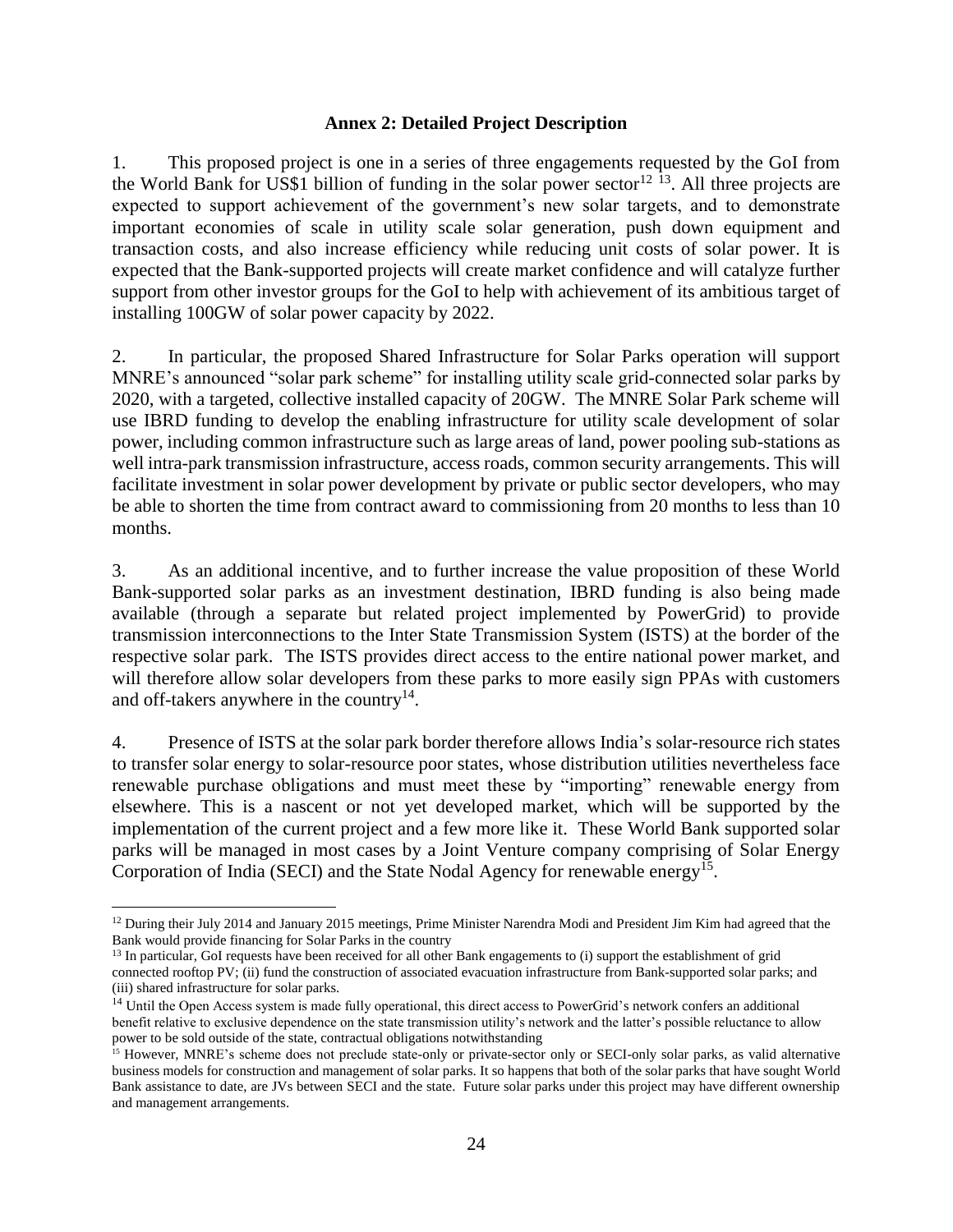5. The JV Company will make available plots of minimum 50MW size inside the park, and offer them to solar power developers in return for user fees that are designed to gradually recover the cost of upfront investment in the shared infrastructure. The benefit of low-cost and long-term funding for the shared infrastructure will be passed on to the end consumer by reducing the initial investment cost for the developer. Developers will consequently be able to competitively bid for long term Power Purchase Agreements (PPAs) with distribution companies inside and outside the state; they will also have the option of generating solar power for captive customers (who are not discoms). The Central Transmission Utility, PowerGrid, or the State Transmission Utility will build the necessary evacuation infrastructure. Some parks will sell all the power outside the state, and others will seek to consume most of it inside the state. The project design allows for all the required flexibility.

6. Each of the participating States along with MNRE, which is the central ministry for the New and Renewable Energy sector in India have drawn-up a long list of candidate solar parks.

| S.No           | <b>State</b>         | Location & capacity                                      |
|----------------|----------------------|----------------------------------------------------------|
|                | Gujarat              | Banaskantha (700 MW)                                     |
| 2              | Madhya Pradesh       | Rewa (750 MW)                                            |
|                |                      | Neemuch (435 MW)                                         |
|                |                      | Agar (315 MW)                                            |
| 3              | Telangana            | Gattu, Mehboob Nagar (1000 MW)                           |
| $\overline{4}$ | Andhra Pradesh       | Anantpur (1500 MW)                                       |
|                |                      | Kurnool (1000 MW)                                        |
| 5              | Karnataka            | Tumkur (2000 MW)                                         |
| 6              | <b>Uttar Pradesh</b> | Jalaun (370 MW)                                          |
|                |                      | Sonbhadra, Allahabad & Mirzapur (230 MW)                 |
| $\tau$         | Meghalaya            | West & Esat Jayantia Hills (50 MW)                       |
| 8              | J&K                  | Leh & Kargil $(7500 \text{ MW})$                         |
| 9              | Punjab               | Patiala, Fatehgarh Sahib, Ludhiana & Gurdaspur (1000 MW) |
| 10             | Rajasthan            | Bhadla (1700 MW) & Jaisalmer (2000 MW)                   |
| 11             | Tamil Nadu           | Ramanathapuram (500 W)                                   |
| 12             | Odisha               | Location not stated (1000 MW)                            |
| Total          |                      | 22,050 MW                                                |

**Table 1: Summary of planned long list of potential solar parks**

7. Out of this long list of potential/ candidate solar parks, solar parks which are being considered for financing and implementation under the project. MNRE has requested World Bank's support for setting up solar parks in four states – Karnataka, Madhya Pradesh, Andhra Pradesh and Telangana, and has kept the option open for other states to join if they are able to meet the necessary conditions. The process for establishing Solar Parks is most advanced in Tumkur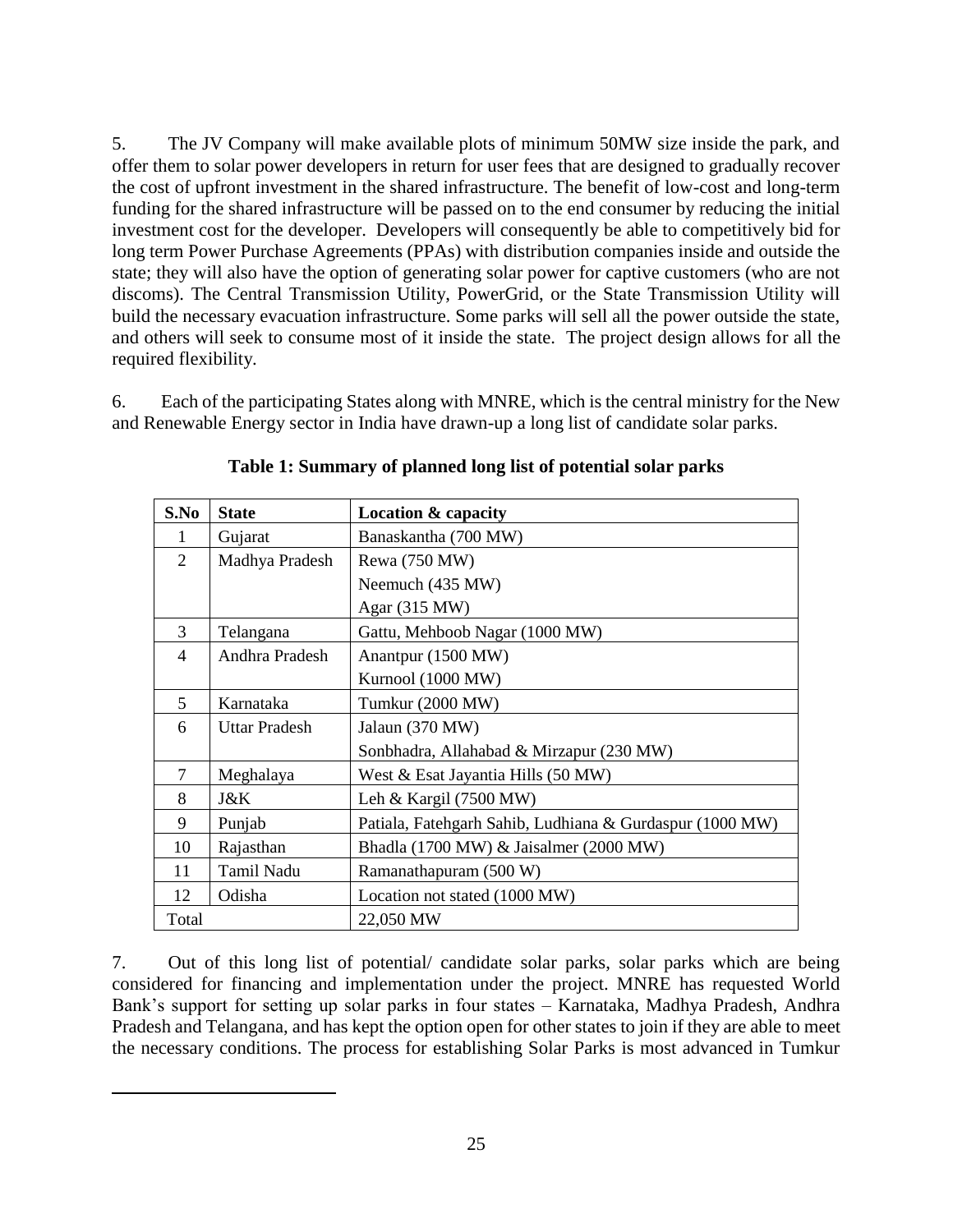District, Pavagada in Karnataka and Rewa District in Madhya Pradesh, with land having already been identified for parks with capacities of 2000MW and 750 MW, respectively. (Table 2)

| S.No | <b>State</b>   | <b>Location &amp; capacity</b> |
|------|----------------|--------------------------------|
|      | Karnataka      | Tumkur (2000 MW)               |
| 2    | Madhya Pradesh | Rewa (750 MW)                  |
|      |                | Neemuch $(435 \text{ MW})$ &   |
|      |                | Agar $(315 MW)$                |
| 3    | Telangana      | To be confirmed                |
| 4    | Andhra Pradesh | To be confirmed                |
|      | Odisha         | To be confirmed                |

8. Based on the above long list of projects, the following allocation of project costs and funding across states was established, and is presented in Table 2.

| Table 3 Allocation of project costs and funding across states (excluding front end fees) |                  |                                                                      |              |  |
|------------------------------------------------------------------------------------------|------------------|----------------------------------------------------------------------|--------------|--|
| <b>States</b>                                                                            | <b>IBRD</b> loan | <b>Counterpart funding - GoI contribution (MNRE)</b><br><b>Total</b> |              |  |
|                                                                                          |                  | grant)                                                               |              |  |
|                                                                                          | US\$ million     | US\$ million                                                         | US\$ million |  |
| Karnataka                                                                                | 90               | 90                                                                   | 180          |  |
| Madhya Pradesh                                                                           | 50               | 50                                                                   | 100          |  |
| Other states                                                                             | 60               | 60                                                                   | 120          |  |
| <b>Total</b>                                                                             | 200              | 200                                                                  | 400          |  |

9. **Readiness Criteria and Eligibility for inclusion of new solar parks:** Recognizing that flexibility under this project is needed to ensure maximum development impact, a specific provision is added to include new solar parks (outside of the long list of potential/ candidate solar parks) in various states as long as they meet the following Readiness Criteria (Table 4) that includes a combination of techno-economic, environmental, social requirements and secure the relevant clearances.

### **Table 4: Readiness Criteria**

| <b>Departments/Agencies</b>                      | <b>Description/Output</b>                                                   | <b>Completed</b><br>(ves/No)<br>with Comments |
|--------------------------------------------------|-----------------------------------------------------------------------------|-----------------------------------------------|
| relevant<br>Energy<br>other<br>and<br>department | Policy document, under which the renewable energy park<br>will be developed |                                               |
|                                                  | Land lease/usage agreement for 25 years or more                             |                                               |
| Revenue department                               | Land status with non agriculture conversion                                 |                                               |
|                                                  | Environment and Social Impact Assessment (ESIA)                             |                                               |
|                                                  | Availability of ground water/Ground water assessment                        |                                               |
| Third party reports                              | Geo technical study reports                                                 |                                               |
| of<br>Industrial<br>Approval<br>commissioner     | Covers the exact details of Khasra (plot) nos of project land               |                                               |
|                                                  | No Objection Certificate (NoC) from forest department for<br>land usage     |                                               |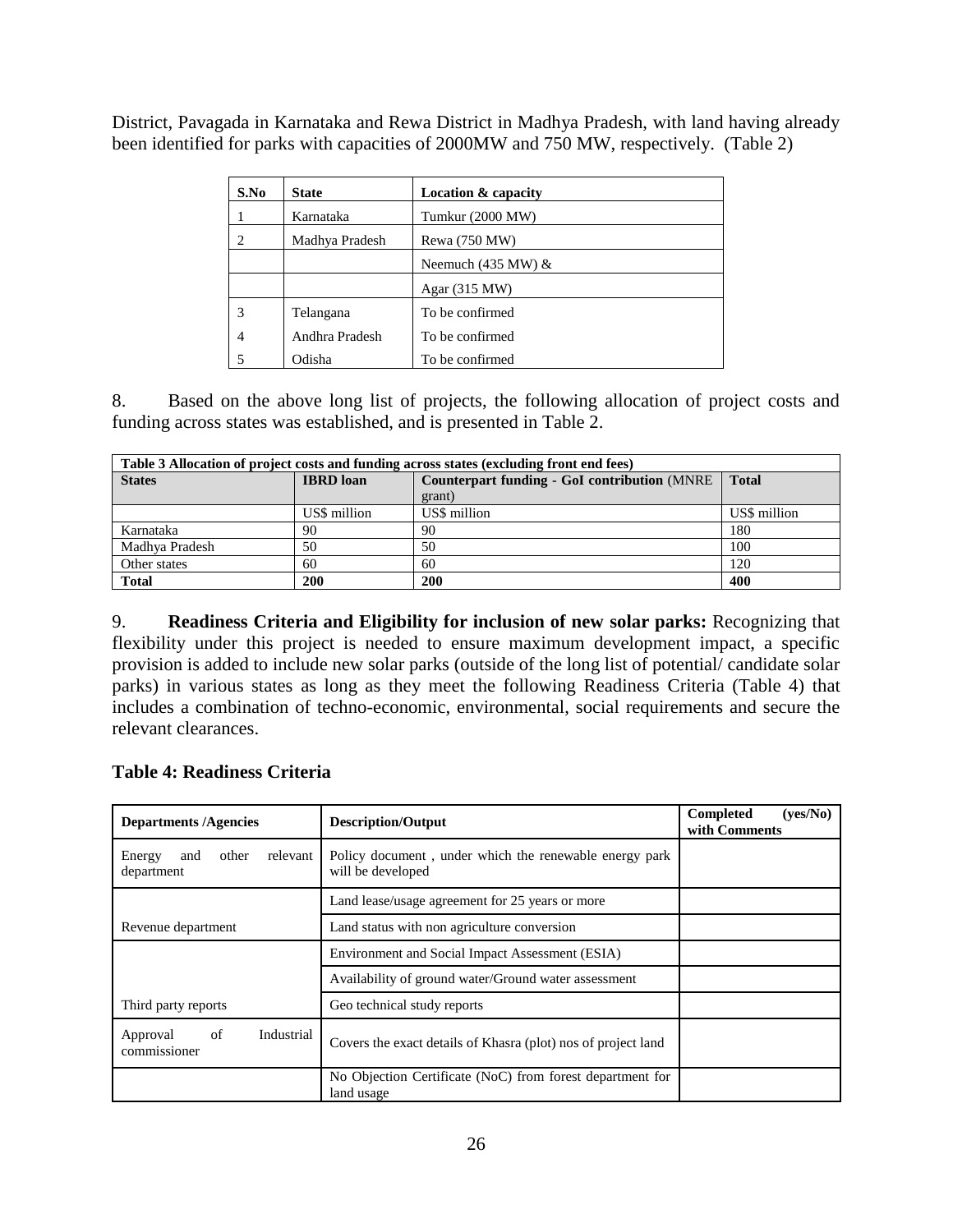| of Environment and<br>Ministry<br>Forests (MoEF) /State<br>forest<br>department | NoC for plant/facility should not be within 10 KM radius of<br>National Park/Wild life Sanctuaries / Eco sensitive zones |  |
|---------------------------------------------------------------------------------|--------------------------------------------------------------------------------------------------------------------------|--|
| NoC from irrigation department, if<br>applicable                                | No irrigation canal/pipeline should be crossing through land                                                             |  |
| NoC from concerned agency, if<br>applicable                                     | In case any oil/gas/water pipelines crossing nearby site land                                                            |  |
| Local<br>Gram<br>Panchayat,<br>as<br>applicable                                 | $NoC$ – Land usage for development of RE park                                                                            |  |
| Parishad,<br>Local<br>Nagar<br>as<br>applicable                                 | $NoC$ – Land usage for development of RE park                                                                            |  |
| Town planning, as applicable                                                    | Permission/NOC                                                                                                           |  |
|                                                                                 | Grid feasibility study report                                                                                            |  |
| Transmission<br><b>State</b><br>company<br>Limited                              | In principal grid connectivity to substation                                                                             |  |
|                                                                                 | Grid connectivity agreement                                                                                              |  |
| Power Grid                                                                      | Agreement, in case of intrastate open access/ $3rd$ Party sale                                                           |  |
|                                                                                 | Study for Ground Water availability by third party                                                                       |  |
| Central Ground Water Authority                                                  | Permission for Borewell and extracting ground water for<br>required water usage                                          |  |
| State pollution control board                                                   | Consent to establish under Air and Water act<br>Hazardous waste/water pollutants discharge etc.                          |  |

10. The project would be implemented over a five year period and has two components

**Component 1 - Solar Park Infrastructure (Estimated Cost - US\$198 million, US\$150 million IBRD, US\$48 million CTF).** This will cover financing for shared infrastructure such as security, access roads, water supply and drainage, telecommunications, and pooling stations (with 220/66/33 kV or as may be suitable switchyard and respective transformers) inside the solar parks and transmission lines connecting these internal pooling stations to 400/220 kV sub-station. The scope of investments covered under this project will depend on the particular modality and approach adopted by the state for developing the solar parks. While some states such as Karnataka are planning to provide a full range of infrastructure and services to private sector developers, others such as Madhya Pradesh are planning to only provide pooling stations to facilitate internal evacuation (see Table 1 for tentative allocation of funding to different states). In most solar parks, solar project developers will be responsible for the interconnection of each plot in the solar park with pooling stations through suitable voltage underground or overhead cable.

**Component 2 – Technical Assistance (Estimated Cost - US\$ 2 million, US\$ 2 million CTF).**  This component will provide support for capacity building of SNAs and JVs across the participating States. Although the role and mandate of SNAs and JV is growing rapidly to meet GoI's ambitious renewable energy targets, they have limited capacity and experience to deliver on these mandates. In this context, this component will provide TA to SNA's and JVs to enhance core competencies of these organizations across functions such as human resource, business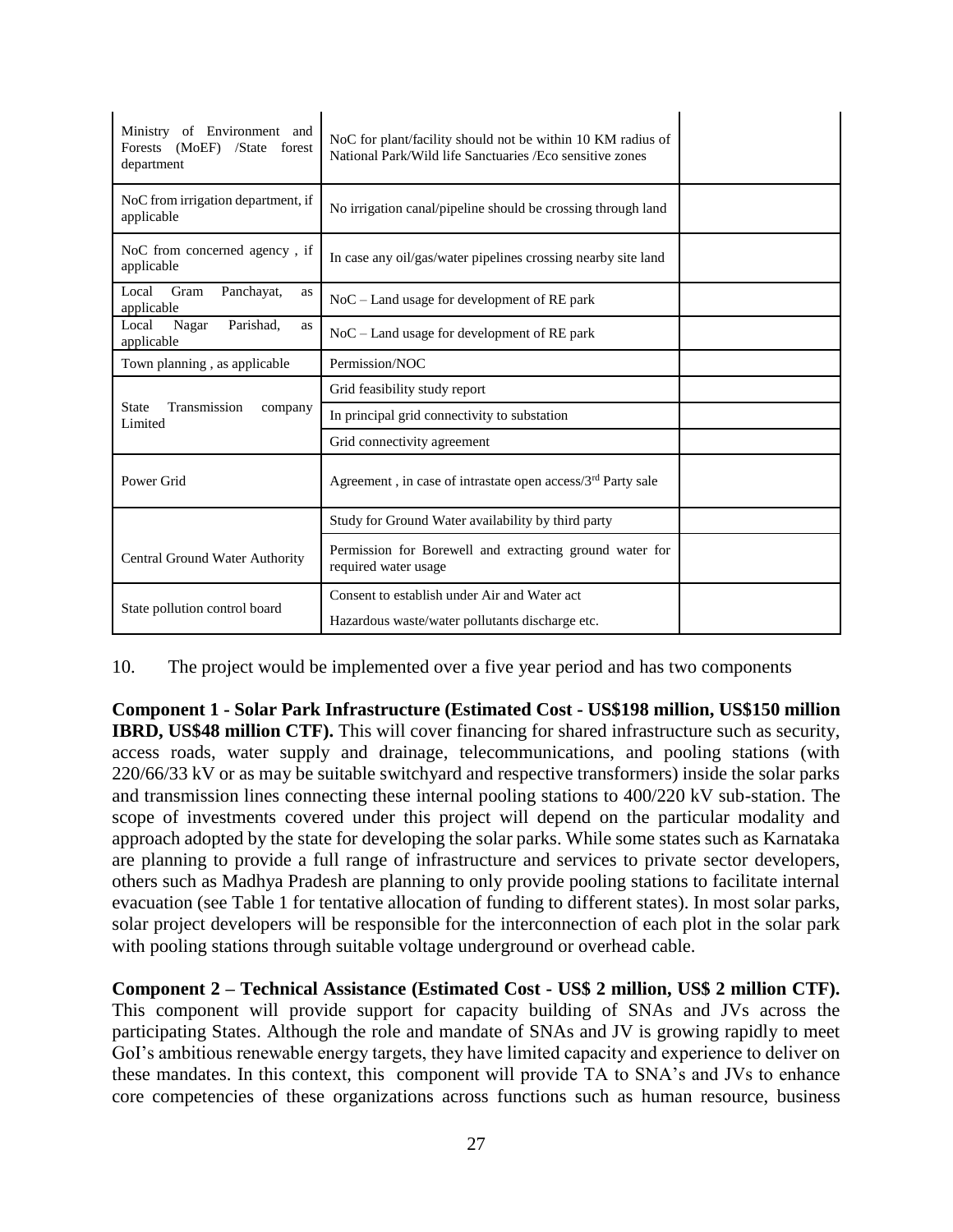planning, project management and monitoring, procurement and contract management, operations and maintenance, financial management, enterprise wide IT systems.

11. The implementation agency, entrusted with implementing the program will get the land developed and provide necessary infrastructure like road connectivity, transmission infrastructure etc. Significant investments will also be made in the operation & maintenance of the solar park, employing staff and other activities like marketing etc. The entire cost of development including cost involved in acquisition of land will form the total cost for the project for which an estimate will be prepared beforehand by the nodal agency. Based on this estimate the implementing agency will formulate a recovery model to ensure the sustainability of the park. The implementing agency may raise the funds as follows:

(a) The implementation agency may sell/lease out the plots to prospective project developers. Lease period shall be of 30 years or as per State land policy. The Allotment Price per metre square (inclusive of all applicable taxes, duties, cess etc.) payable by the plot applicant for the applications must be specified in a transparent manner. The allotment price may be reviewed annually and an annual increment may also be specified. The maximum stretch of plot to be allotted will be decided as per the benchmarks finalized by the implementing agency.

(b) A one-time registration fee (per project or per MW) may be collected by inviting applications from the prospective buyers when the scheme is finalized, land identified and marked. An advance may be collected from the prospective buyers when 50% of the land is acquired. This advance will be 10% of the sale price or lease amount. Another instalment of 25% of the price of land or lease amount may be taken when full land is acquired. Further instalments may be collected while plot are being developed. Final 15% of the price of land or lease amount may be collected at the time of allotment of the plot to the buyer.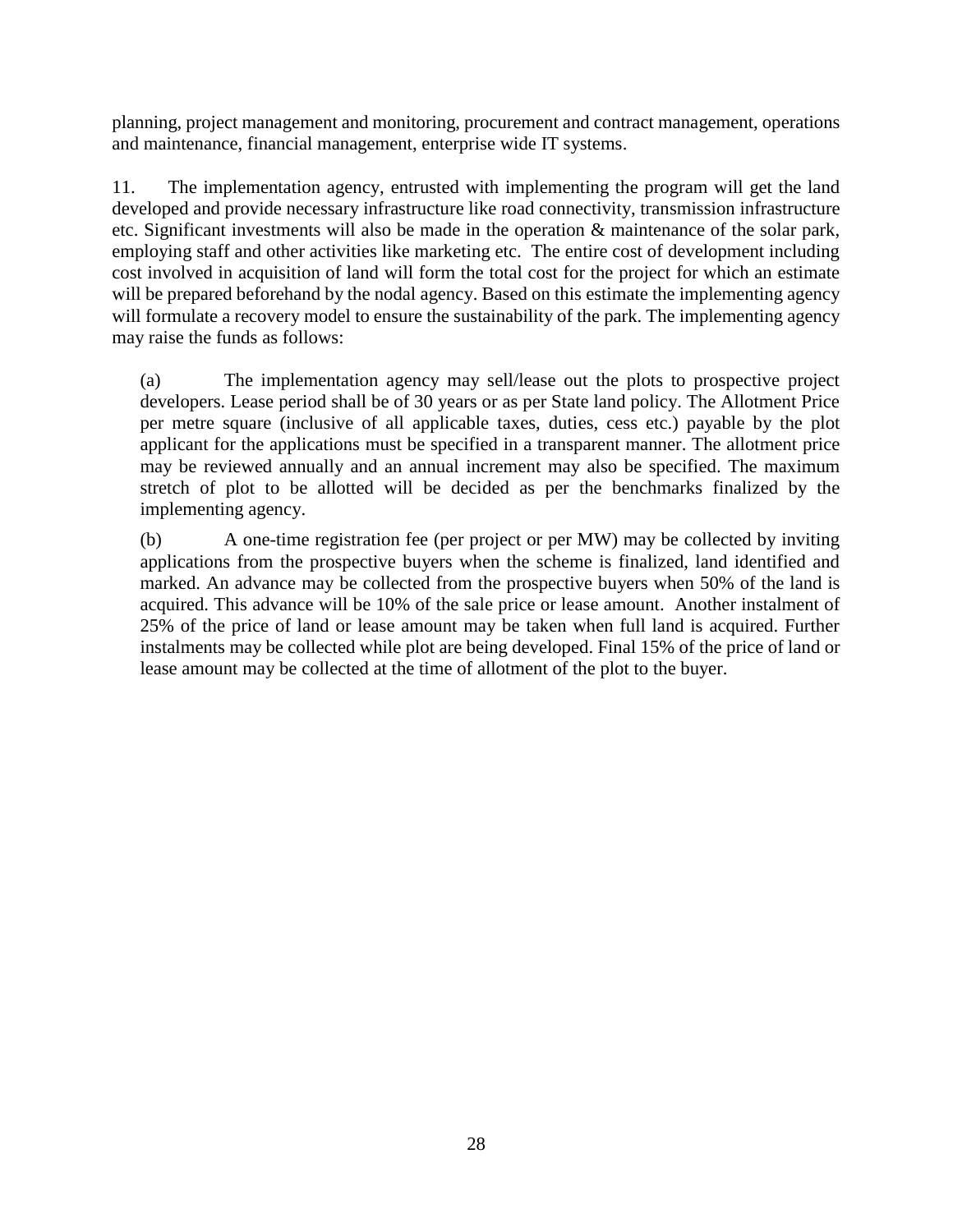#### **Annex 3: Economic Analysis**

<span id="page-38-0"></span>This annex discusses the rationale for public financing of the project, the valued added from the Bank support and presents the analysis of the project's development impact in terms of expected benefits and costs. Since the transmission and shared infrastructure investments (that are funded by the World Bank through two related projects) cannot have an economic return independent of the solar PV generation investments, the economic analysis covers the entire package of solar park investments of the *Pavagada Solar Park* in the state of Karnataka<sup>16</sup>. This economic analysis is consistent with the new Bank guidelines in Operational Policy and Bank Procedure (OP/BP) 10.00, Investment Project Financing and Social Value of Carbon in Project Appraisal.

#### **Rationale for public sector provision/financing**

The Government of India has announced a bold target of installing 100GW of solar power capacity by 2022 – a thirty fold increase from 3.7GW in 2015. The push in solar energy underpins GoI's *Power for All* program to supply 24x7 electricity to residential, commercial and industrial consumer by 2019 and is a key part of its efforts to reduce environmental pollution and greenhouse gas emissions. There is a need to significantly scale up of both private and public investments to meet GoI's solar power targets**.** In particular, there is a strong justification for the use public financing to on the following grounds:

- Public financing can be used to provide services where the public sector has an advantage such as land acquisition, obtaining necessary permits, providing common infrastructure and interconnections from the solar park to the state and national grid. This helps remove or reduce the private sector's risk perception about solar power and increase the availability of private investment and financing for solar power.
- Public support and financing for solar parks infrastructure is also necessary reduce the financial costs of solar power and to enable it to be competitive with thermal generation – so that the full externalities of solar power through avoided environmental and health damage costs can be captured.

#### **Value added of the Bank's support**

 $\overline{a}$ 

GoI has requested Bank support for solar power at the highest levels<sup>17</sup>. India's push in solar power will increase the share of renewable energy in India's electricity generation mix and aid efforts to increase electricity access and meet the growing demand in the country. However, since solar power is intermittent energy source, this transition will have to be managed carefully

<sup>&</sup>lt;sup>16</sup> The Pavagada Solar Park has been selected because it is the most advanced in design amongst the solar parks that Bank has been asked to finance as part of MNRE 20GW Solar Park Scheme.

<sup>&</sup>lt;sup>17</sup> During their July 2014 and January 2015 meetings, Prime Minister Narendra Modi and President Jim Kim had agreed that the Bank would provide financing for Solar Parks in the country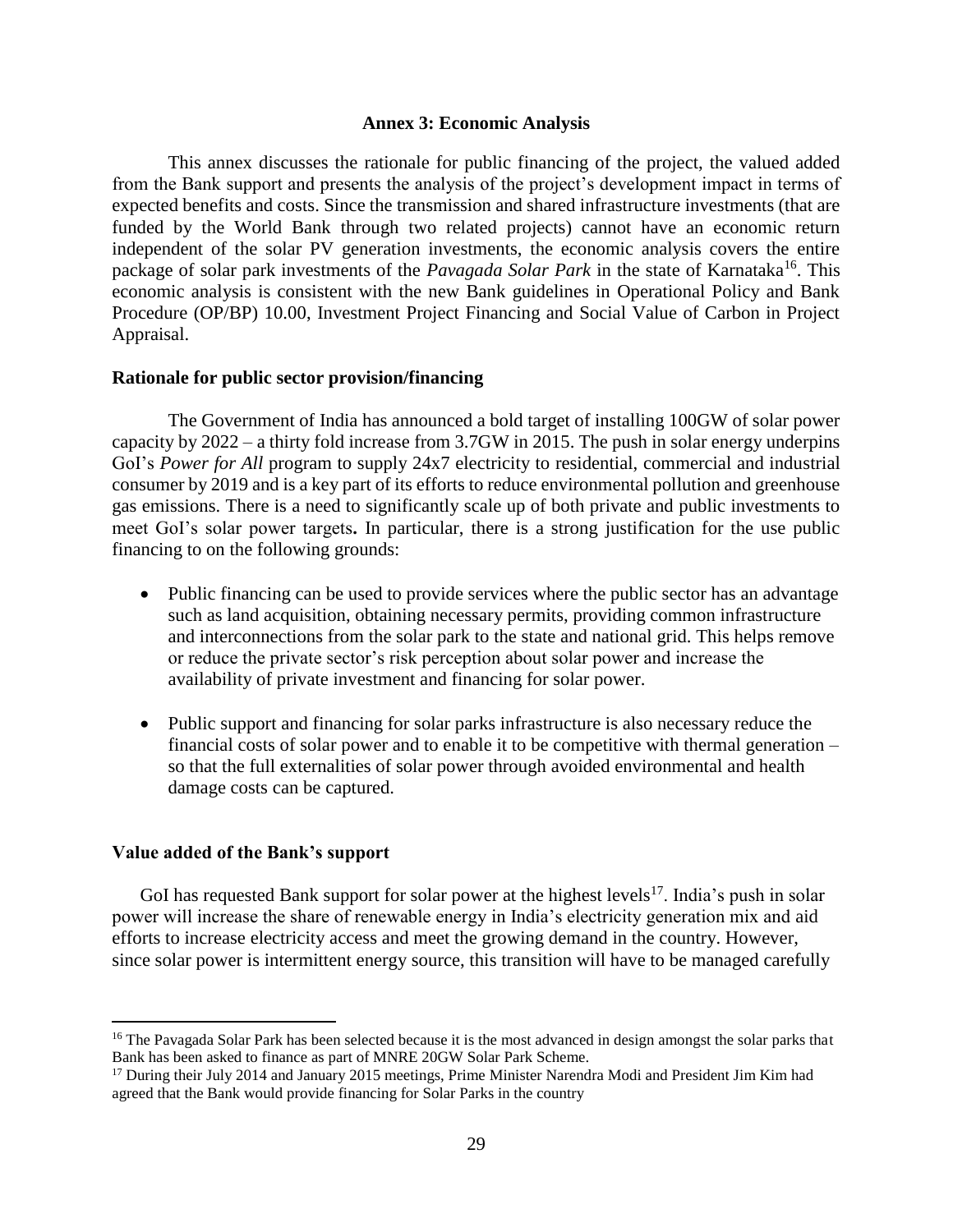and efficiently to be successful. The World Bank Group can play a valuable role in this transition by

- (i) making long term concessional financing available for development of solar power;
- (ii) sharing international knowledge and experience on how utility scale solar parks have been implemented across the world; and
- (iii) providing technical assistance and capacity building support to key stakeholders .

### **Pavagada Solar Park in India's Generation Mix**

Assessment of the impact of a new generation source (in this case the solar park) is carried out jointly by the State Transmission Utility (KSTCL), the Central Transmission Utility (POWERGRID) and the Central Electricity Agency. These assessments help determine the required investments in transmission evacuation arrangements, future generation planning as well as any measures and investments that may be needed to manage the generation from the solar park.

For the Pavagada Solar Park, the implementing agency, Karnataka Solar Power Corporation Development Limited has filed a Long Term Access Application with POWERGRID. The LTA application indicates that up to 90% of the electricity from the park will be utilized inside the state, with the remaining power evacuated to consumers outside the state. Based on the LTA application, POWERGRID, STU and CEA have carried out assessments of the impact of the solar park on the grid and generation mix. These studies will be made available to the Bank once they have been presented at the meeting of the Standing Committee on Power System Planning in the Southern Region in the third week of November 2015.In absence of these studies, this economic analysis uses generation from imported coal (which is the marginal electricity generation source for India) as the counter factual to the generation from the *Pavagada solar park.* 

### **The Project and its Rationale**

An estimated 300 million people are not connected to the national electrical grid in India and those who are, face frequent disruptions. Power shortages in FY2015 were equivalent to about 3.6% of total energy and 4.7% of peak capacity requirements. To meet the power demand, industrial establishments and manufacturers have been relying on diesel-based back-up power supplies, which are significantly more expensive than grid-based electricity. Coal currently fuels two thirds of India's electricity generation. To avoid the global and local environmental damage costs associated with thermal generation, the Government of India (GoI) wants to install 100GW of solar power by 2022.The proposed project is a key part of GoI's solar park scheme to install 20GW of utility scale solar power by 2020 and will help in meeting the rapidly growing electricity demand in an environmentally sustainable way/.

### **Cost Benefit Analysis of the Pavagada Solar Park**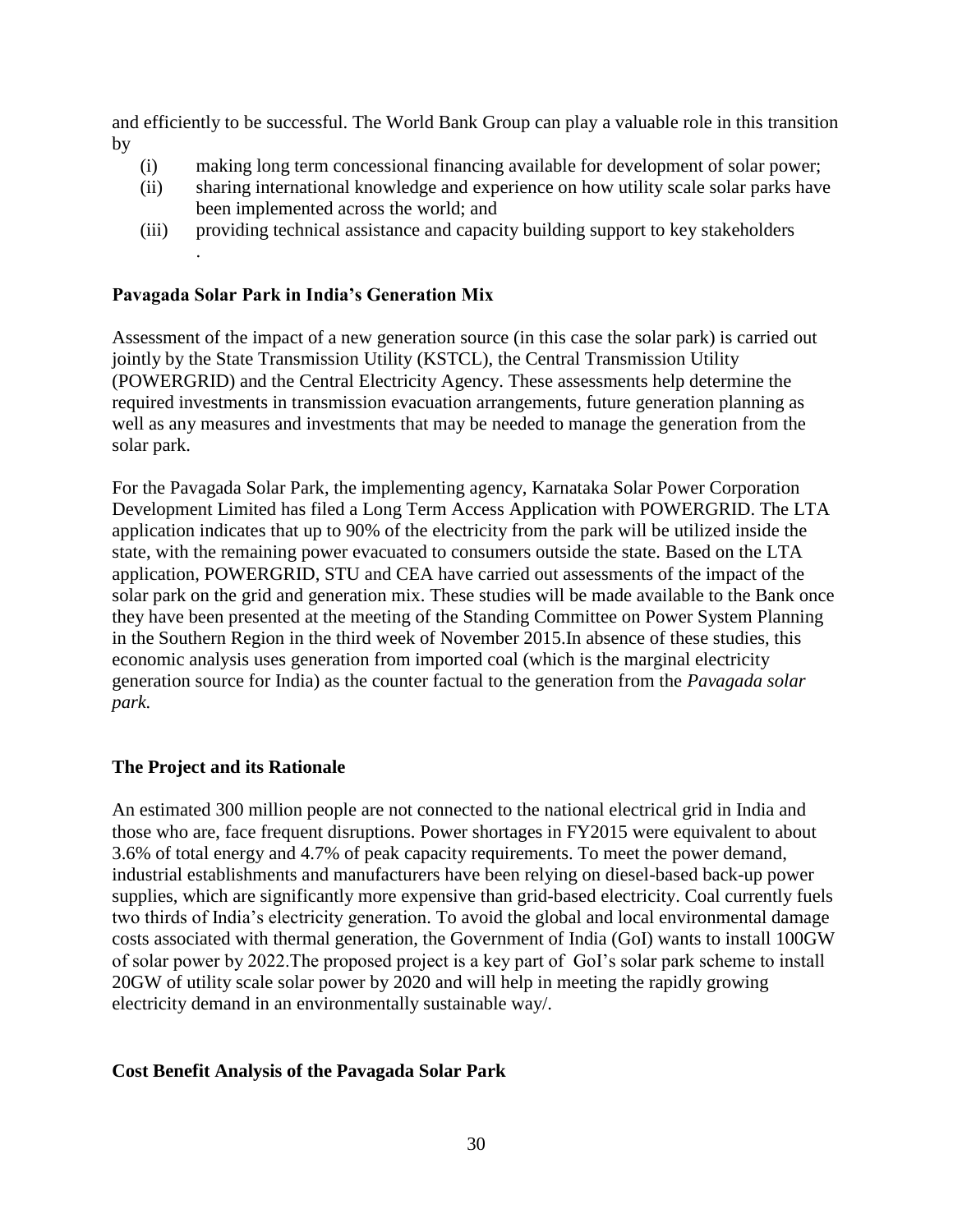The economic viability of the project was assessed through a cost-benefit analysis. Net benefits for the *Pavagada Solar Park* was calculated by comparing total system costs and benefits for the "*with project*" and "*without project*" scenario. A range of scenarios and sensitivities that meaningfully reflect the uncertainties of key input variables are evaluated. The analysis includes a consideration of the relevant environmental and social externalities. Monte Carlo simulation, which assumes input assumptions are defined as probability distributions rather than as single "best estimates", is used to analyze the possibility of more than one input assumption combines unfavorably.

#### **Project costs**

#### *Capital costs*

The total project (financial) cost excluding price contingencies and interest during construction is \$1.9 billion (Table 1). This includes \$87 million of shared infrastructure costs, \$164 million of transmission costs and \$1.7 billion of PV generation capital cost. The 2014 Central Electricity Regulatory Commissions (CERCs) benchmark capital cost for Solar PV is used as the basis for solar generation costs; a reduction of 10% per year is assumed through to 2017 when the actual investments are projected to take place. Subtracting taxes and duties from the base cost, one obtains an economic cost of \$1.6 billion.

|                              | Base Cost (\$ Million) | Taxes and Duties (\$<br>Million) | Economic Cost (\$<br>Million) |
|------------------------------|------------------------|----------------------------------|-------------------------------|
| <b>Shared Infrastructure</b> | 87                     | 22                               | 65                            |
| Transmission                 | 164                    | 41                               | 123                           |
| <b>PV</b> Generation         | 1668                   | 278                              | 1390                          |
|                              | 1918                   | 340.75                           | 1578                          |

Table 1 – Total project cost

#### *Operating and Maintenance costs*

The operation and maintenance (O&M) costs are estimated as 1% of the capital costs, which computes to \$14 million per year.

#### *Grid integration costs*

Since the grid is not designed to manage intermittent sources of generation, solar power can impose additional coping costs on the grid. These include but are not limited to (i) the requirements of connecting generation far away sources to load centers through transmission lines; (ii) additional operation and maintenance costs of thermal plants if they have to operate at lower load factors that would otherwise be the case; (iii) the need for standby generation to provide power when there is no sunshine. It is generally agreed that these cost are negligible or very low at lower levels of penetration of variable renewable energy. This economic analysis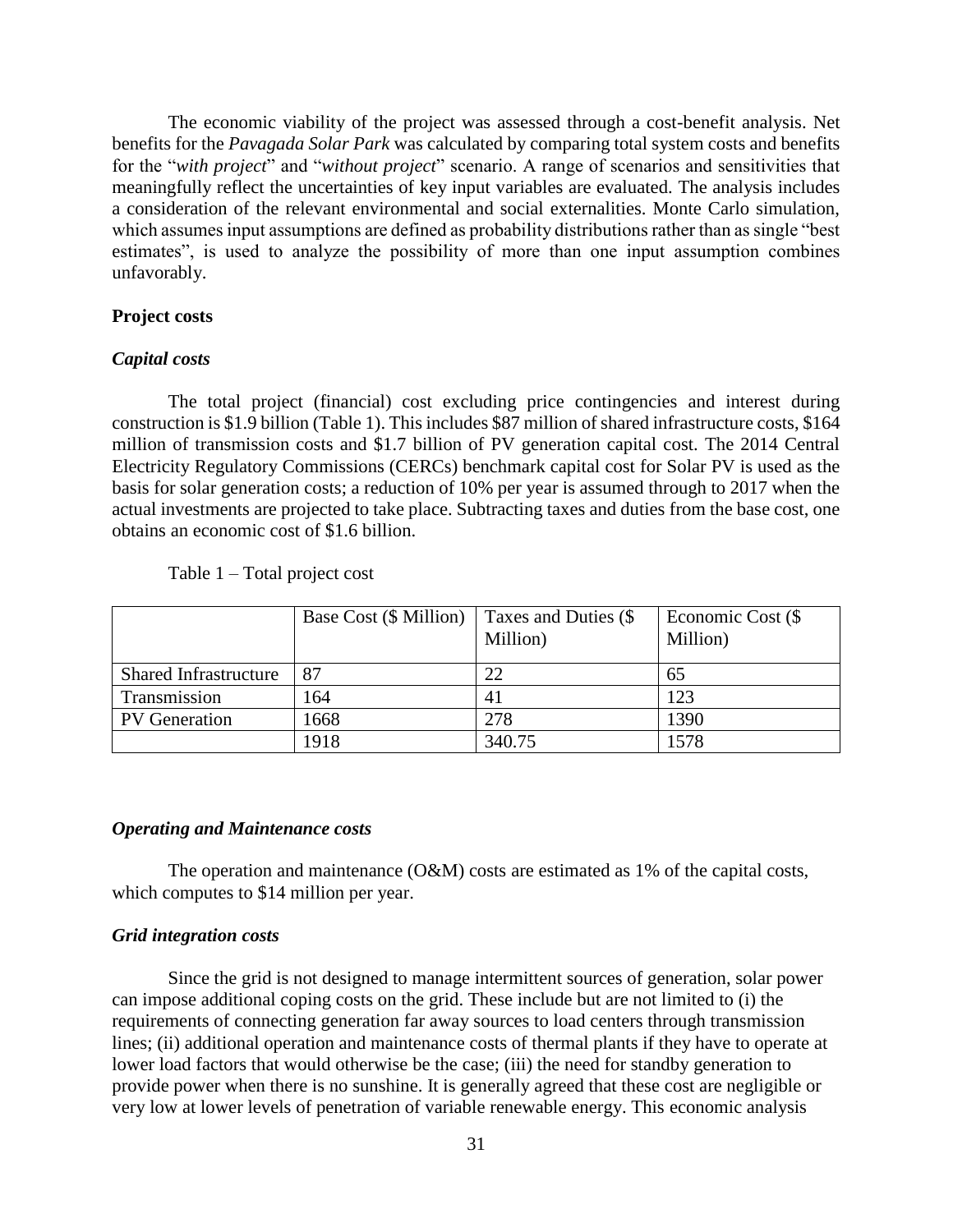zero value for grid integration cost in the base case but then uses sensitivity analysis to calculate the impact of grid integration costs on the

### **Project benefits**

### *Fuel costs of the thermal counterfactual using coal*

Avoided fuel costs of thermal counterfactual (which is assumed to be coal in this economic analysis) constitutes one of the main economic benefits associated with solar power generation. These avoided costs are calculated based on the coal supply requirements of producing electricity equivalent to those produced from the Pavagada solar park. A capacity utilization factor of 19% is used the solar park based on the analysis that has been carried out in the Detailed Project Report of the solar park. The coal is valued at import price of coal from Australia, which is higher than the domestic price of coal in Australia.

### *Capacity credit of the solar park*

A capacity credit equal to the forecast capacity factor of the solar park (19%) is used in the base case of the economic analysis. Sensitivity analysis is then used to analyze the impact of the capacity credit on the economic returns of the project.

### *Avoided global environmental damage cost*

Avoided global externalities constitute another economic benefit of the Pavagada Solar Park, given that solar power replaces coal generation. Emissions of coal based generation displaced by the solar park estimated are using a emission factor of 830 tonnes/Gwh. Consistent with Bank guidance on the social value of carbon, carbon emission reductions are valued in the base case at US\$30 in 2015 and increasing to US\$80 in real terms by 2050. The low (\$15 in 2015 increasing to \$50 in 2050) and the high paths (\$50 in 2015 increasing to \$150 in 2050) for the social value of carbon suggested in the Bank guidance are used for sensitivity analysis.

### *Avoided local environmental damage costs*

 $\overline{a}$ 

The emission factors and per unit damage costs for So2, Nox, and PM for coal generation plants in India from Cropper et al.  $(2012)^{18}$  are used to compute the avoided local environmental damage costs of having the Solar Park (Table 2).

|                  | Units | <b>Nox</b> | <b>PM10</b>                             | SO <sub>2</sub> |
|------------------|-------|------------|-----------------------------------------|-----------------|
| Emission Factor, | g/kwh | 2.09       | $\alpha$ and<br>$U \cdot \angle \angle$ | . 44            |
| coal             |       |            |                                         |                 |

### Table 2 – Emission Factor and Damage Costs

<sup>18</sup> Cropper, M., S. Gamkhar, K. Malik, A Limonov, and I Partridge, *The Health Effects of Coal Electricity Generation in India*, Resources for the Future, June 2012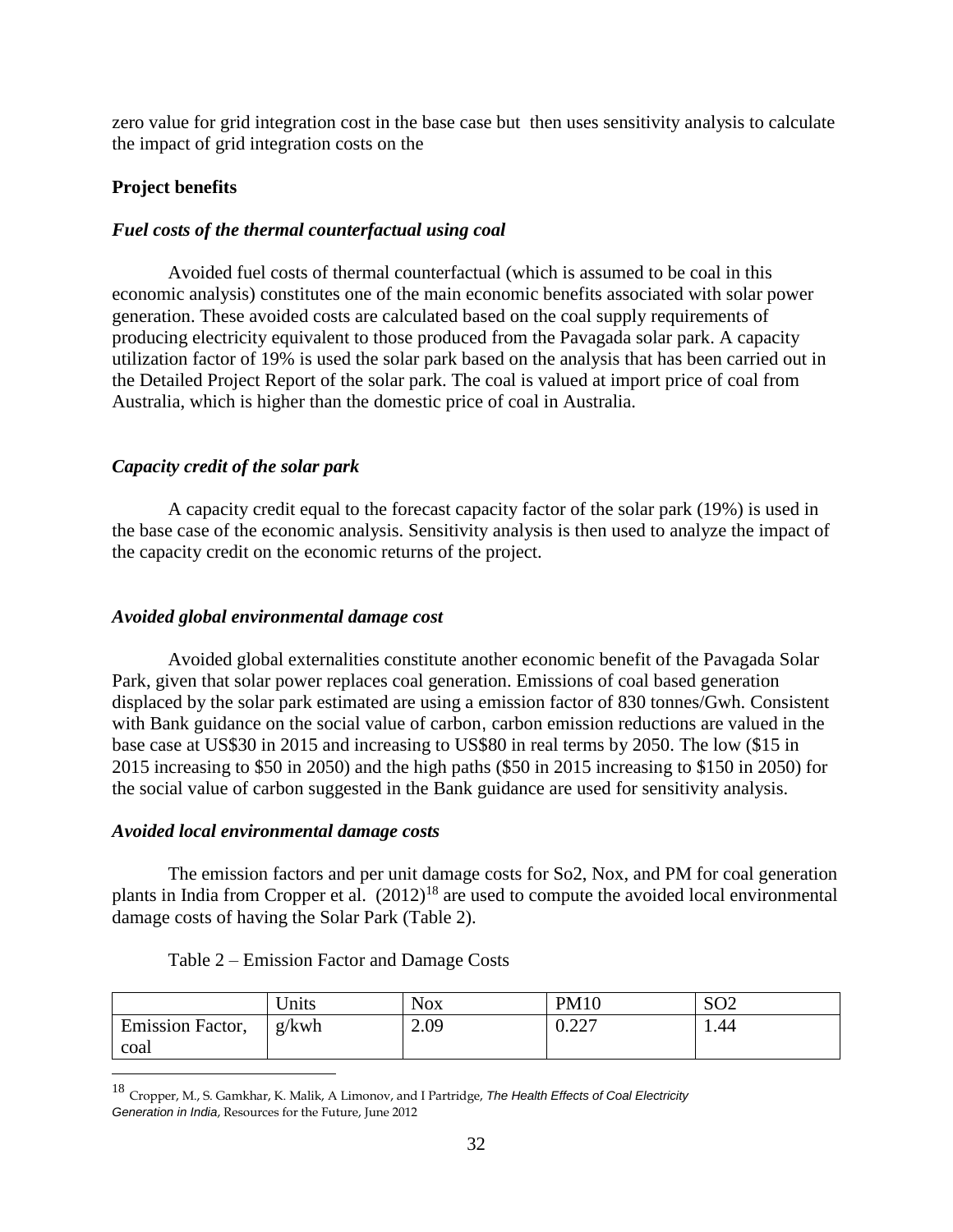| Damage costs, | T T.N<br>'kwh<br>SC/ | $\sim$<br>∪.∠⊥ | 0.06 | یر سر<br>v.vJ |
|---------------|----------------------|----------------|------|---------------|
| coa           |                      |                |      |               |

### *Non Quantified Benefits*

The proposed Solar Park is also expected to have a number of additional benefits which are either uncertain or difficult to quantify such as (i) energy security (ii) macroeconomic benefits through the development solar manufacturing industries; (iii) employment generation; (iv) learning and economy of scale benefits which can help facilitate further reductions in cost of PV. These benefits have not been included in this economic analysis.

#### **Economic analysis**

#### **Assumptions**

In addition to the costs and benefits noted in the previous section, the economic analysis rests on the following additional assumptions:

- Discount rate for calculation of NPV: 12%, which is the rate used by past Bank financed power sector projects in India and is consistent with Bank guidance on this topic<sup>19</sup>.
- Project cost phasing: as follows:

|                              | 2016 | 2017  |
|------------------------------|------|-------|
| <b>Shared Infrastructure</b> | 40%  | 60%   |
| Transmission                 | 40%  | 60%   |
| <b>PV</b> Generation         |      | 100\% |

• First year of operation: 2018

### **Results**

 $\overline{a}$ 

The economic analysis indicates that in India utility scale solar power is increasingly competitive with thermal generation using imported coal. The baseline economic return of *Pavagada* Solar Park against the "without solar park scenario" is 7% (NPV –US\$ 386 million), which is below the 12% hurdle rate used for Bank projects (see Table 3). However, the solar park has substantial local and global environmental benefits and consideration of these benefits increases the ERR of the solar park significantly. The inclusion of avoided damage costs of local pollution in the economic flows, increases the ERR to 10% (NPV -US\$163 million). The inclusion of avoided global environmental damage costs (using the Bank guidance on social value of carbon), increases the ERR to 18% (NPV \$ 545 million).

<sup>&</sup>lt;sup>19</sup> The World Bank is presently formulating new guidance note for the choice of discount rate. If the guidance is available before project appraisal, the economic analysis will we revised accordingly.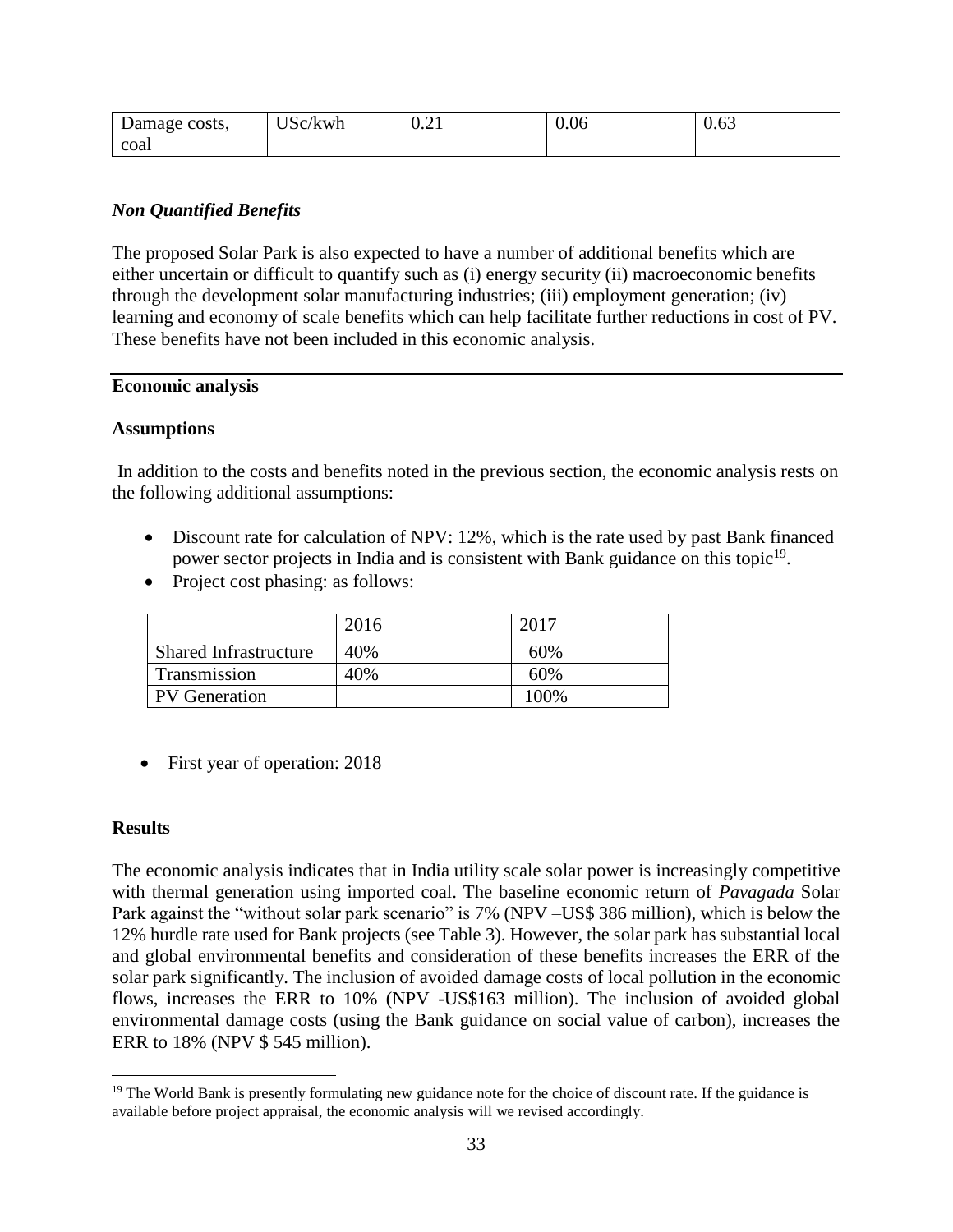| <b>Economic rate of return</b>        | Unit                          | <b>Values</b> |
|---------------------------------------|-------------------------------|---------------|
| ERR                                   | $\%$                          | 7%            |
| $ERR + local externalities$           | $\%$                          | 10%           |
| $ERR + local externalities + GHG$     | $\%$                          | 18%           |
| Switching value, avoided GHG emission | $\frac{\text{S}}{\text{ton}}$ | \$6           |
| <b>Composition of NPV</b>             |                               |               |
| Cost of Solar Park                    |                               |               |
| capital cost                          | \$USm                         | 1265          |
| O&M                                   | \$USm                         | 31            |
| Benefits of avoided coal generation   |                               |               |
| Avoided coal costs                    | \$USm                         | 824           |
| Capacity credit                       | \$USm                         | 86            |
| NPV (before environmental benefits)   | \$USm                         | $-386$        |
| local environmental benefits          | \$USm                         | 223           |
| GHG emissions @\$30/ton               | \$USm                         | 708           |
| NPV (including environment)           | \$USm                         | 545           |
|                                       | <b>Mtons</b>                  | 69            |
| Lifetime GHG emissions undiscounted   | CO <sub>2</sub>               |               |
| Marginal abatement cost MAC           | $\frac{\sqrt{2}}{2}$          | 5.6           |

### **Table 3 – Summary of Economic Analysis**

**Reduction in GHG emissions.** The analysis indicates that the solar park will reduce GHG emissions by 69 million tons over the life of project compared to the thermal counterfactual. The marginal abatement cost of GHG emission for the Solar Park is \$5.6/ton. The Solar Park will help avoid local and environmental damage costs equal to \$931 million compared with the thermal counterfactual.

**Sensitivity Analysis.** The sensitivity analysis in Table 4 calculates the switching values for the important variables such as capital costs, Capacity Utilization Factor, PV generation capital costs, coal prices, capacity credit and discount rate.

| Input                       | Unit          | <b>Baseline Value</b> | <b>Switching Value</b> |
|-----------------------------|---------------|-----------------------|------------------------|
| Project Cost                | \$ Million    | 1296                  | 910                    |
| <b>CUF</b>                  | $\frac{0}{0}$ | 19%                   | 27%                    |
| <b>PV</b> Cost              | \$M/MW        | 1.06                  | 0.70                   |
| <b>Annual Increase Coal</b> |               |                       |                        |
| Prices                      | %             | 0%                    | 5%                     |
| Discount Rate               | %             | 12%                   | 7%                     |

Table 4 – Switching Values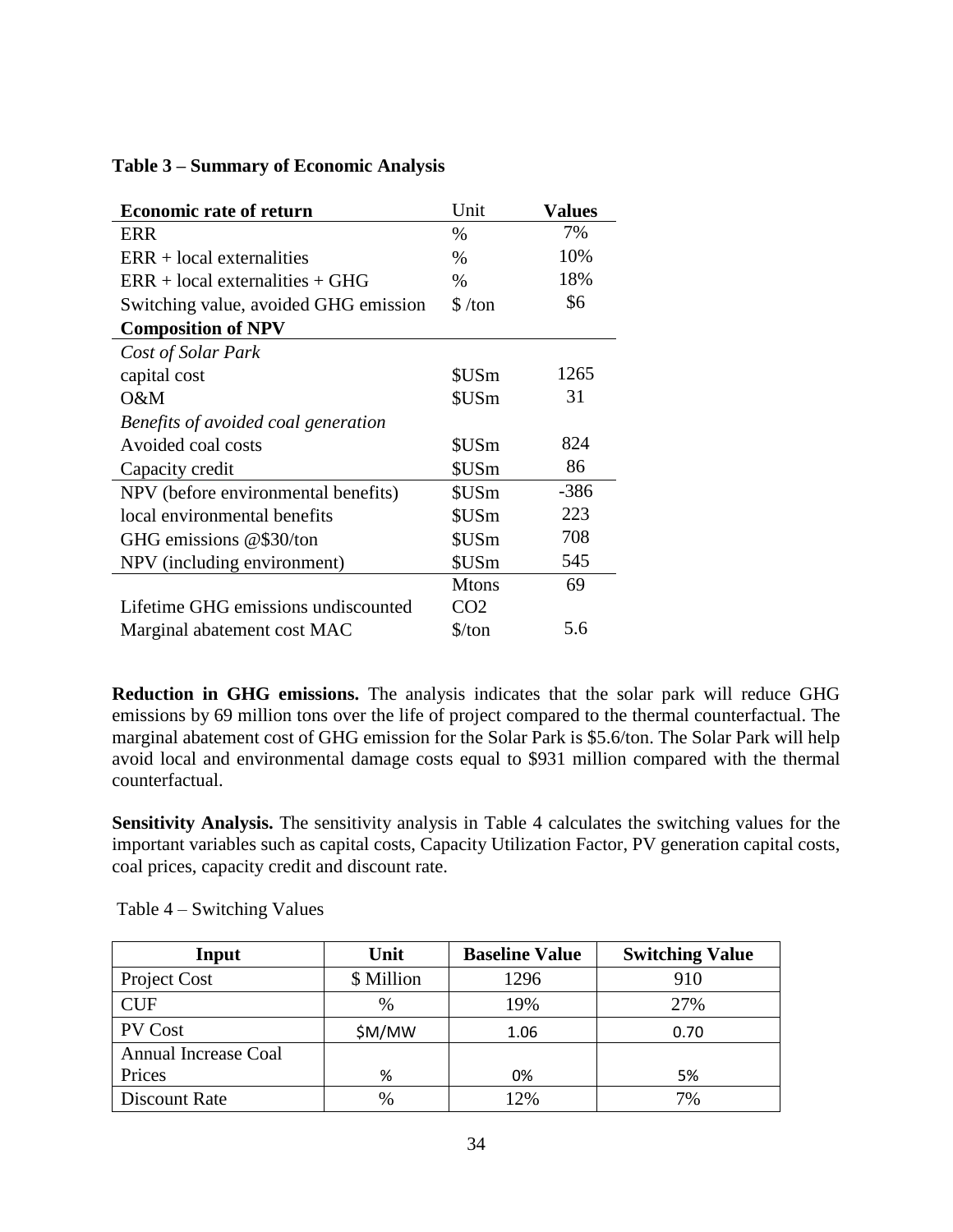| Capacity Credit               | %     | 19% | 103%     |
|-------------------------------|-------|-----|----------|
| <b>Grid Integration Costs</b> | %     |     | $-2.70%$ |
| Project cost overrun          |       |     |          |
| factor                        | Ratio |     |          |

Sensitivity analysis using the low case (increasing from \$15 per ton in 2015 to \$50 in 2050) and high case (increasing from \$50 per ton in 2015 to 150 in 2050) social values of carbon recommended by Bank guidance impacts the returns of the project significantly. There is 8% percent difference between the ERRs for low case and high case social value of carbon (Table 4). This suggests that the climate change and local pollution impacts are an important deciding factor in whether or not to go ahead with this project.

| Table 4 – Sensitivity on Social Value of |             |            |  |
|------------------------------------------|-------------|------------|--|
| Carbon                                   |             |            |  |
| <b>Social Value of</b>                   | <b>EIRR</b> | <b>NPV</b> |  |
| Carbon                                   |             |            |  |
| <b>Low Case</b>                          | 412         | 14%        |  |
| <b>Base Case</b>                         | 751         | 18%        |  |
| <b>High Case</b>                         | 1233        | 23%        |  |
|                                          |             |            |  |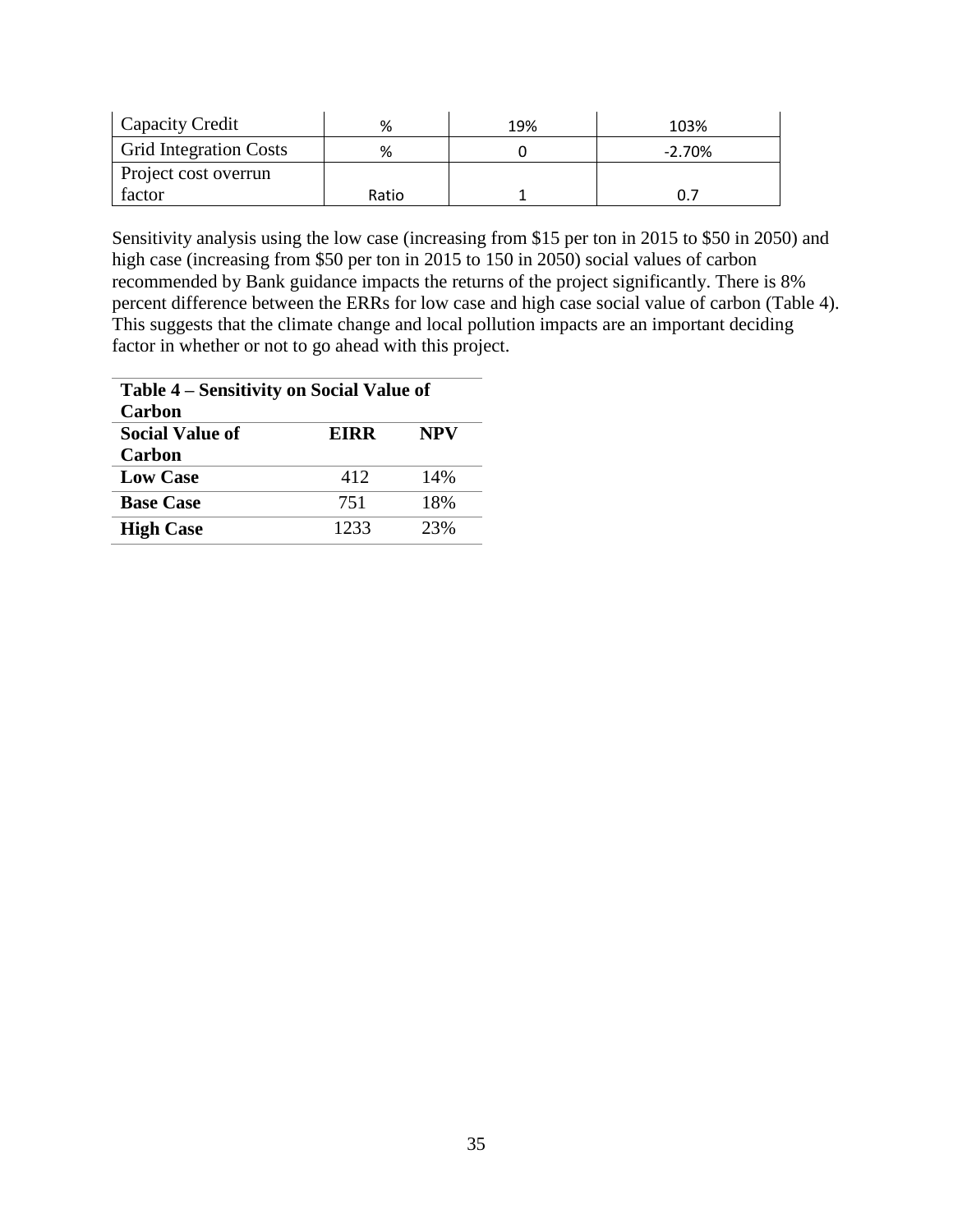#### **Annex 4: Financial Management**

- <span id="page-45-0"></span>1. At central level, MNRE will be the implementing agency for the project. As MNRE is implementing another Bank funded project, it is well versed with the fiduciary arrangements on the project. MNRE will support the project by extending the budgetary support as well as the supervision oversight to the implementation at state level. However the PIA's (KSPDCL and RUMSL) will be responsible for implementation including procurement as well as compliance to agreed FM arrangements at the state level.
- 2. **Sources and application of funds**: The project size is USD 400 mn with USD 200 mn as bank funding and USD 200 mn as counterpart funding. The counterpart is expected to be met out of  $GoI^{20}$  through the subsidy as well as private developers in form of user fees.

The present project at Karnataka as well as  $MP<sup>21</sup>$  have a cost of USD ... with requirement of Bank funding of USD ……

- 3. **Budget**: The project will follow the budgeting cycle of Government of India (GoI) ie April to March and the process will be completed when project's expenditure estimates (GoI as well as World Bank financing) are included in the Union government's budget presented and approved by Parliament. The responsibility of preparing the budget is with Divisional Heads (for this project it is Joint Secretary which is then approved by Secretary, MNRE. The project will be budgeted on the expenditure side at the Union (center) level, as externally aided project under an identifiable budget head item (demand no. 69) of the MNRE. The allocation for FY 15-16 needs to be made during the upcoming supplementary in December 2015. Detailed annual budget and work plans for the project as prepared by KSPDCL and RUMSL will be the basis for the budget provision for initial allocation for FY 15-16 and future budgetary forecast for FY 16-17 in the union budget
- 4. **Fund Flow:** The project will be prefunded by budgetary allocation. Each year, basis the budget approved under the dedicated EAP budget head, the funds will be drawn from Treasury (through the central government budget) and would pass through the MNRE Pay and Accounts Officer (PAO) to the state IA's ie KSPDCL and RUMSL dedicated bank account as grant in aid. Bank disbursement will be based on reimbursement of expenditures which will be report-based. Eligible expenditures will comprise: consulting and nonconsulting services, goods, workshops and training, and other operating costs.

Claim preparation: Actual expenditure on agreed activities reported through IFR

Filing claim: Initiation of claim Fring claim: initiation of claim<br>with CAAA in agreed IFR format. Claim processing: Bank disburses

GoI.

<sup>&</sup>lt;sup>20</sup> Scheme name and date to be quoted.

<sup>21</sup> As per DPR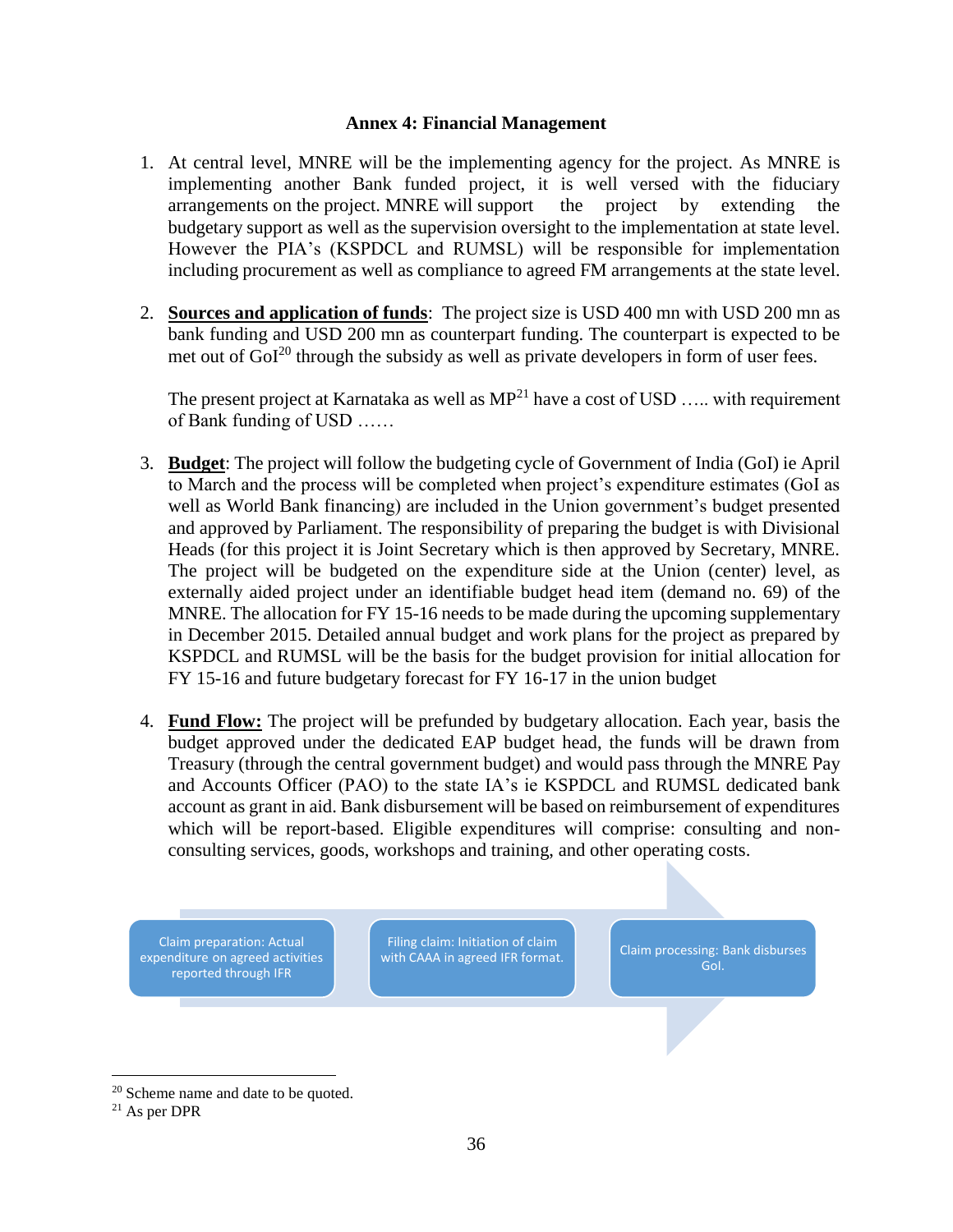

### **5. Fiduciary assessment: KSPDCL**

 $\overline{a}$ 

The mission visited KSPDCL which is presently housed in KREDL premises in Bangalore and discussed<sup>22</sup> FM aspects of project preparation.

KSPDCL is the state implementing agency of the project to be located in Tumkur Karnataka. This project would be KSPDCL's first major activity which would be Bank funded. KSPDCL was incorporated on  $12<sup>th</sup>$  March 2015 under Companies Act 2013 as a private limited company. Subsequently on September 20 2015 KSPDCL was converted into a public limited company. KSPDCL is a Joint Venture (JV) between RECI a central PSU and KREDL a state PSU each holding 50% of the share capital of KSPDCL. The paid up capital is INR one crore.

a. **Board of Directors (BOD):** The current Board of Directors comprises Chairman (part time) and three part time nominee directors. There are no full time functional directors on the Board. Mr Ravi Kumar past executive director of POWERGRID has been selected as the chief executive officer (CEO) of the JV. However the formal order is yet to be issued. The BOD needs to be strengthened in due course with full time functional director/s to provide required direction for successful

<sup>22</sup> Mr GV Balram, Chairman KSPDL, Mr Ganesh Financial Controller KREDL, C Sujatha AGM – Solar Park KREDL and Lata N Patil Technical Officer – Solar Park KREDL.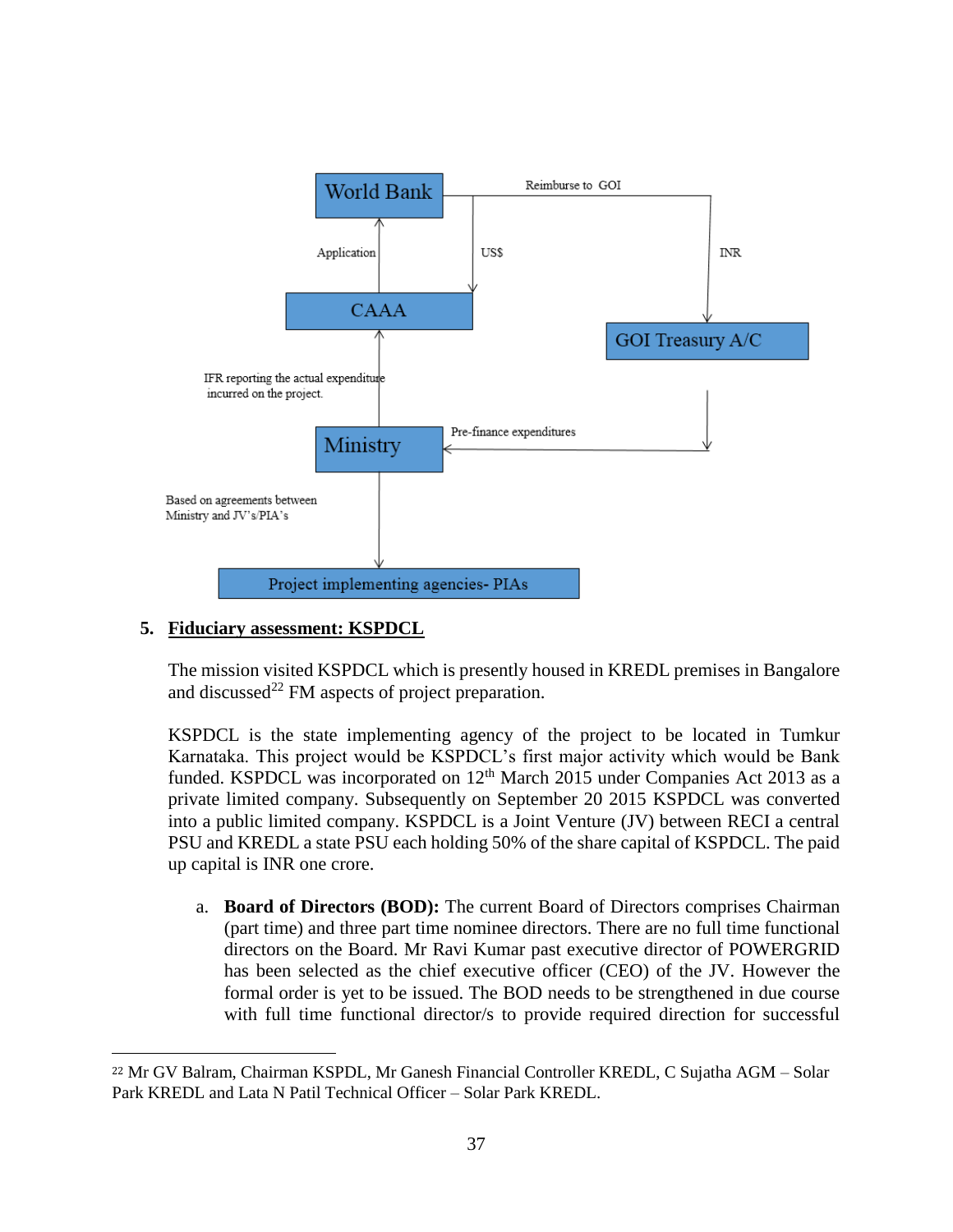implementation of the project. The Articles of Association provides the structure of the Board. The mission would request that the JV strengthens its Board accordingly in a time bound manner and share its plans with the Bank. The mission requested KSPDCL to share with the Bank the revised Memorandum and Articles of Association. This revision was necessitated by the recent conversion of the JV from a private limited to a public limited company.

b. **JV Structure and staffing:** The only formal appointment in the JV is that of the Board members. Three KREDL staff and two retirees on contract with KREDL are assisting the Chairman full time with specific project preparation activities including FM. In addition, other officials of KREDL are providing assistance on need basis to the JV including finance and accounts department staff and the Company Secretary of KREDL. The JV needs to formally appoint qualified and experienced staff in all disciplines including FM in required numbers through recruitment and/ or deputation or engage as consultant, on urgent basis. Specifically for FM there is a need for appointing/ hiring before appraisal a senior level staff with finance and accounts background and at least 7-10 years of experience and an assistant level staff with at least 3-5 years of experience in finance and accounts. These personnel need to be trained in the Banks fiduciary requirements as well.

The JV is in the process of developing formal organization structure, manpower requirements and job descriptions. These need to be completed and an early draft along with recruitment plan shared with the Bank for evaluating the capacity of the JV to manage the preparation and implementation of the Bank funded project.

c. **JV accounting:** Expenditures of the JV are being met by KREDL (i) from its own funds and ii) from the JV's own bank account with Vijaya Bank where the funds received by the issue of shares amounting to INR one crore has been deposited. KREDL is maintaining records of JV's expenditures met out of KREDL's funds in its own books. Records of cheques issued from the JV's bank account are manually maintained by KREDL in a separate register. The mission recommends that the JV commences its own accounting immediately with the assistance of KREDL. A possible way is that KREDL (i) segregate and list the expenditures of the JV appearing in KREDL's books as on a cut-off date and have them audited by KREDL's internal auditors; (ii) pass formal accounting entries in KREDL's books of accounts on the cut-off date showing amount/s recoverable from the JV; (iii) assist the JV in recording through suitable accounting entries all expenses in the JV's own books of accounts under proper heads and (iv) ensure that all subsequent expenditures of the JV are captured in the JVs own books of accounts accurately. The mission would request the project to share with the Bank by December 15 2015 the Balance Sheet and Profit and Loss Account of the JV as on Nov 30 2015 with adequate notes and schedules showing expenses till date and amounts due to the parent company KREDL.

KREDL uses Tally accounting software for accounting purposes and its experience with the software has been good. The mission discussed the possibility of acquiring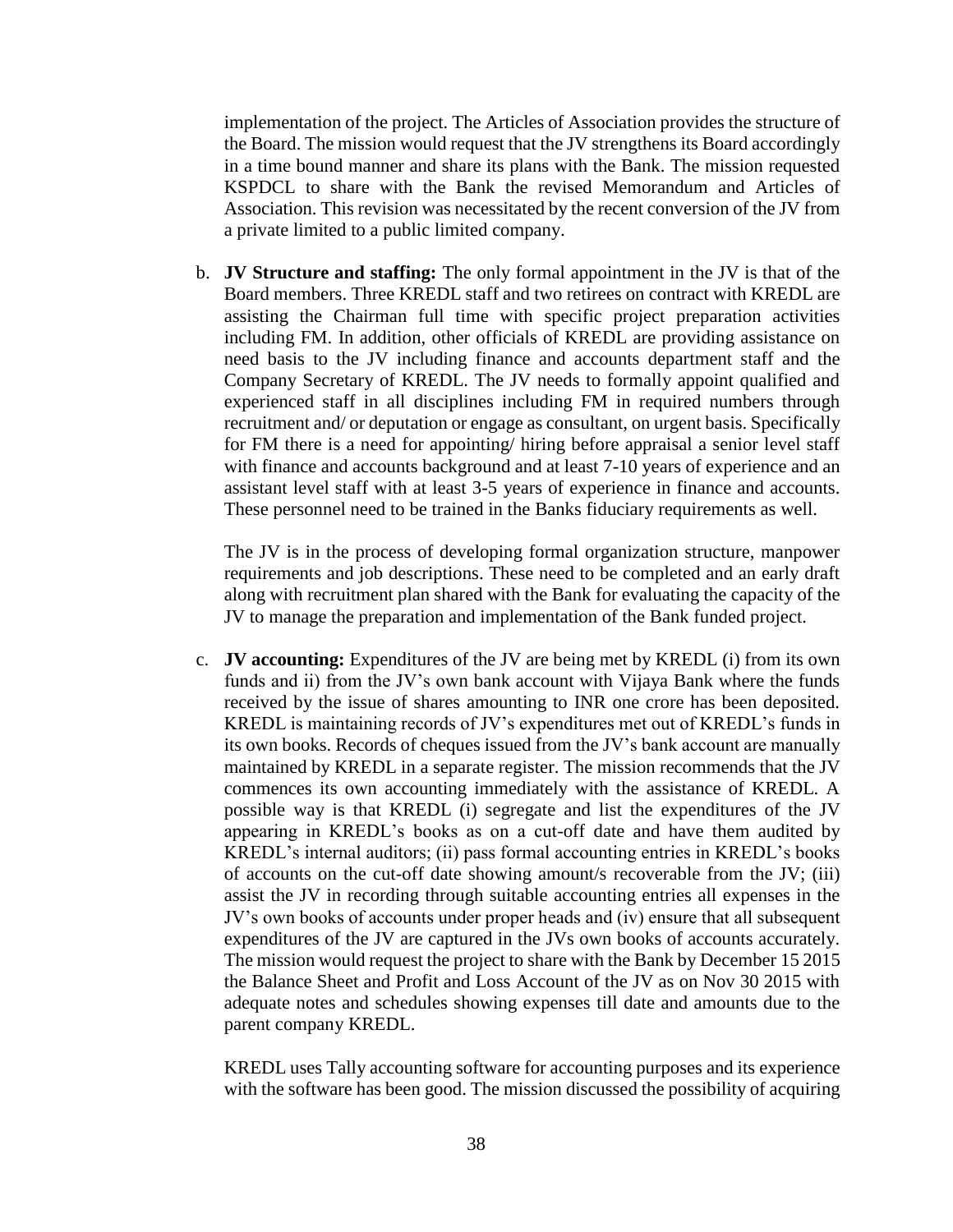Tally software for the JV and using this software to record all accounting data since its inception including the data that would be notified and transferred by KERDL. It was agreed that this exercise under the supervision and guidance of KREDL would serve as training for gaining proficiency in using Tally by JV FM staff in accounting and reporting on the Bank funded project in the future.

- d. **Operations manuals:** Being a new company, the JV is yet to develop any operations manuals. Currently for its expenditures, KREDL's operational procedures and controls are being followed<sup>23</sup>. The JV would need a Project specific FM manual laying down procedures and controls for planning, budgeting, accounting, reporting and audits. The project manual would be reviewed and accepted by the Bank before appraisal. Specific FM personnel would be identified for the project.
- e. **Action plan till appraisal:** The responsibility for FM activities of the project would lie with the JV. The FM manual would broadly cover the following areas:
	- The projec**t** would initially prepare a **project plan** for the duration of the project which would be agreed with the Bank before the beginning of the project. The project plan would be revised in consultation with the Bank as and when required based on actual performance of the project and expected progress
	- The project would prepare **annual project budget** prior to the beginning of the financial year and share the budget with the Bank. The annual project budget would provide expenditure estimates for contracts and activities that would be funded (i) by the Bank and (ii) through counterpart contributions. Actual performance against budget would be captured in quarterly project reports for monitoring and control. Midyear revision of budget would be carried out.
	- $\triangleright$  Receipts of project funds from the Bank would be held in a separate, dedicated **project bank account** which would be opened to effectively segregate Bank funds from counterpart and JV's own funds. Periodic project bank reconciliation statements would be prepared and shared with the Bank along with the quarterly project reports.
	- $\triangleright$  Expenditure out of project funds would be incurred strictly for the purposes intended as specified in the legal agreements and authorized in accordance with the **formal delegation of powers** (DOP) adopted for the project. The delegation of powers would be shared with the Bank before appraisal.
	- Detailed **controls, systems and procedures** would be laid down in the manual to cover payments to contractors and others in accordance with contractual terms and conditions after proper verification of work and appropriate authorization. Compliance with laid down procedures and controls would be adhered to by the project and its compliance would be tested during Bank's supervision visits and external and internal

 $23$  The mission reviewed the audit report of statutory auditors for year ended 2014-15 and found no serious observations.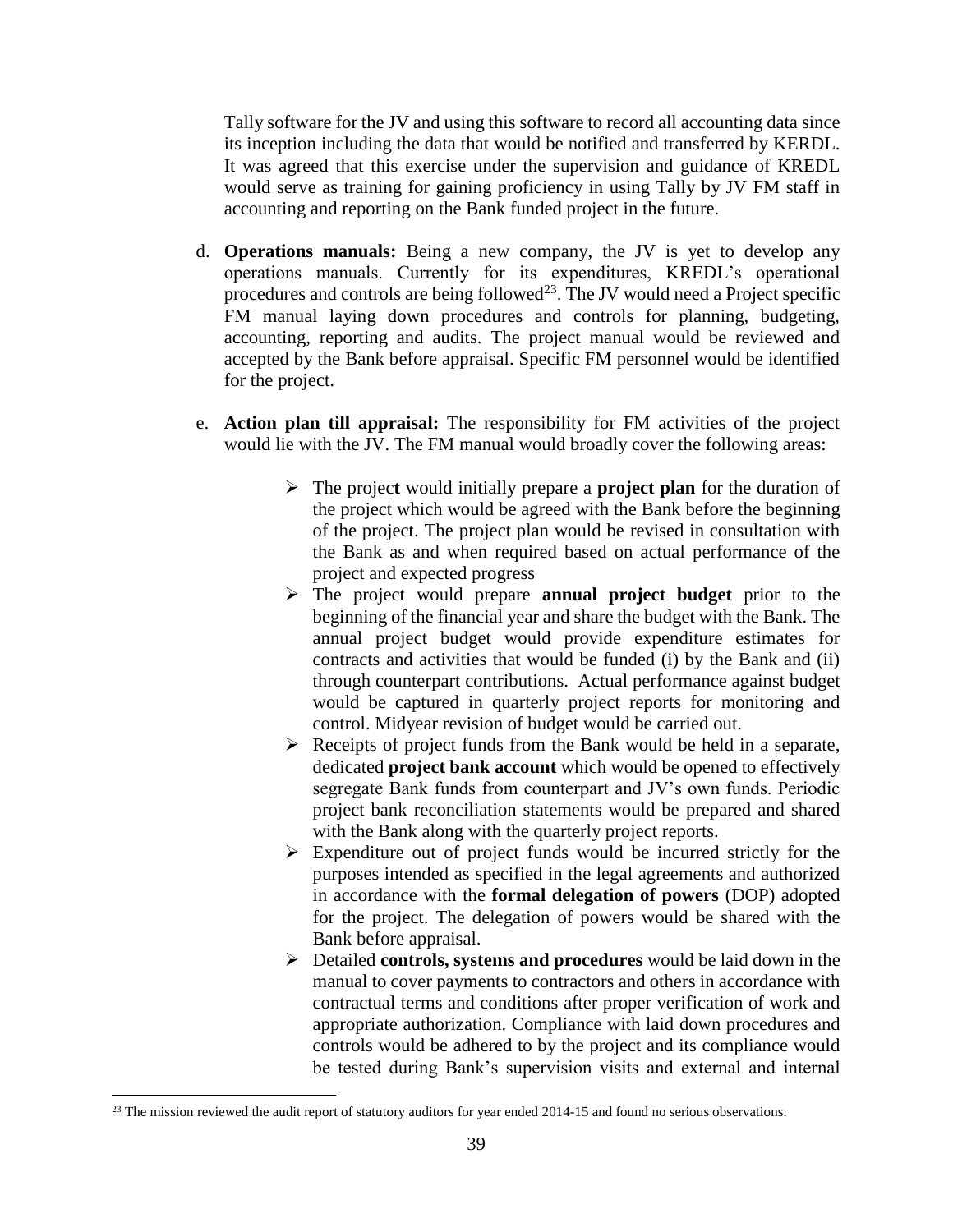audits of the project. All ineligible expenditures will be disallowed and recovered by the Bank according to laid down procedures. Project accounting will be on cash basis and the project as well as the entity (JV) would follow Indian Accounting Standards specified under law. All project related documents including contracts, work orders, work verification, bills and vouchers and all other relevant documents, agreements, records and reports would be kept under safe custody of the project authorities during project duration and as per legal requirements.

- The project would submit to the Bank **quarterly interim unaudited financial reports (IFR)** in the prescribed format within 45 days of quarter end. These reports would cover summary of receipt and expenditure of funds under prescribed funds sources (Bank, counterpart) and by expenditure heads such as approved packages/ activities as prescribed in the legal agreements. The report would provide details for the quarter, year to date and project to date. The report would compare financial performance with budgets and analyze causes of major variances if any. The receipts and expenditure would be based on project accounts and comprise only eligible expenditures as defined by the project. In addition the IUFR would provide list of Bank funded contracts along with contract details and cumulative payments till date to monitor time and cost variances.
- The project would be subject to **independent audits** by CA firms in the form of (i) periodic internal audit of the project including FM and (ii) annual project audit of the project financial statement (PFS) and IFRs. The audits would be carried out in accordance with Indian Audit Standards specified under law. The audit reports containing audit observations would be shared with the Bank within the prescribed timeframe. The suggested TORs would be provided by the Bank as also the mode of appointment of the auditors. While the internal audit report will be shared with the Bank within the timeframe mutually agreed, the annual PFS and IFR audit report and the JV's entity audit report will be due for submission to the Bank within 9 months from year end (by end December).

| $\ldots$ , and $\ldots$ are considered to the contract of $\alpha$ . The contract $\alpha$ is the contract of $\alpha$ and $\alpha$ and $\alpha$ |                                  |                    |  |  |
|--------------------------------------------------------------------------------------------------------------------------------------------------|----------------------------------|--------------------|--|--|
| Name of Report                                                                                                                                   | Timeframe for Submission         | Responsibility     |  |  |
| <b>IFR</b>                                                                                                                                       | Within 45 days of quarter end    | <b>KSPDCL</b> (JV) |  |  |
| <b>Internal Audit Report</b>                                                                                                                     | As prescribed in PAD             | <b>KSPDCL</b> (JV) |  |  |
| <b>Annual PFS Audit Report</b>                                                                                                                   | Within 9 months of year end      | <b>KSPDCL</b> (JV) |  |  |
| Annual<br>Audit<br>Report                                                                                                                        | of   Within 9 months of year end | <b>KSPDCL</b> (JV) |  |  |
| <b>KSPDCL</b>                                                                                                                                    |                                  |                    |  |  |

Reports submission timeframe under legal covenant of the Bank is summarized below:

f. Appointment of statutory auditors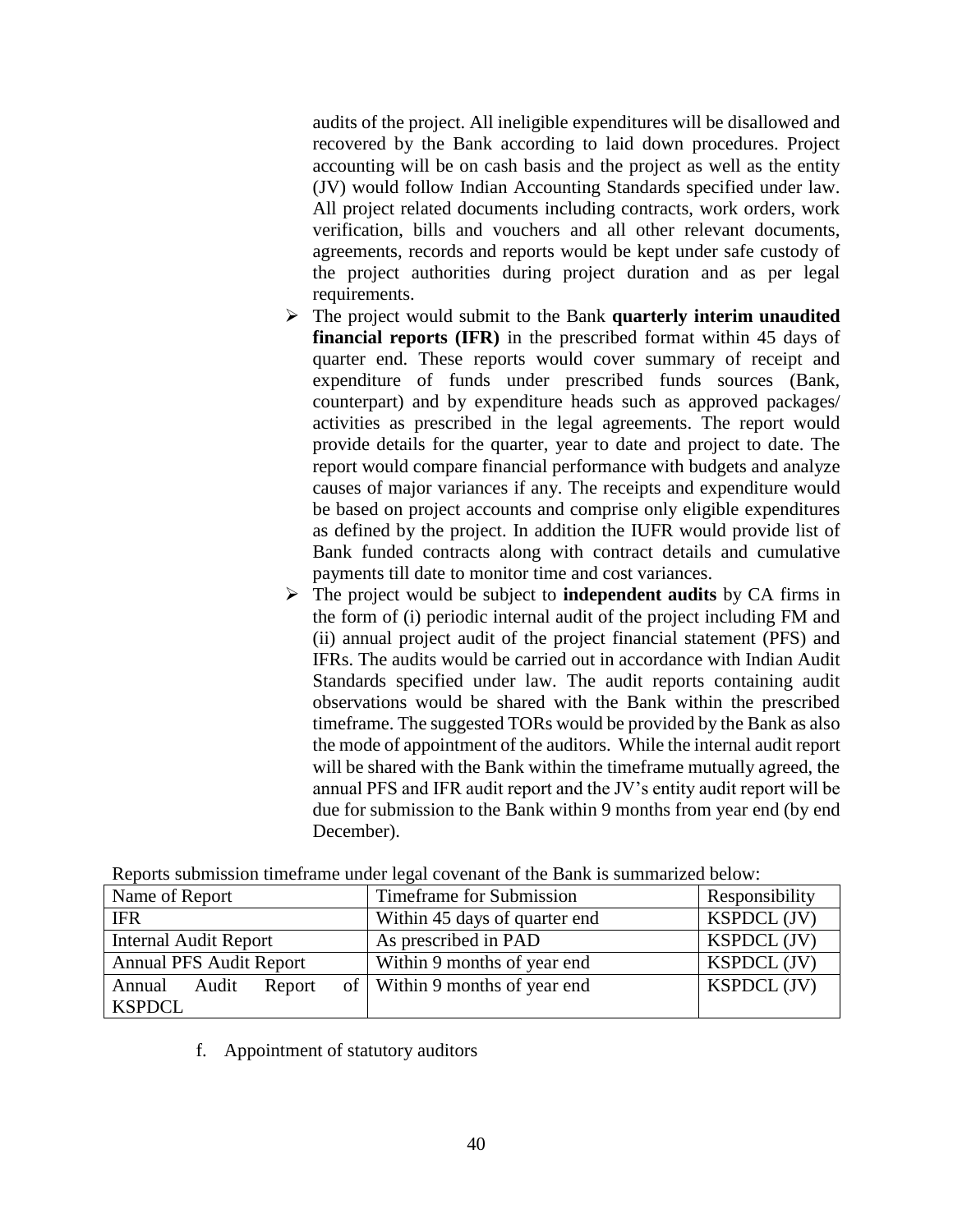Under law, KSPDCL is subject annual audit by auditors appointed by the CAG. The Bank would request KSPDCL to share with the Bank the name of the statutory auditors so appointed or the status of the appointment as on date.

# **Summary of actions to be taken by KSPDCL (JV) and the indicative timeframe are given below:**

| S.No | <b>Action to be taken and shared with the Bank Timeframe (By)</b>            |                         | <b>Responsibility</b> |
|------|------------------------------------------------------------------------------|-------------------------|-----------------------|
| 1.   | Formalization of CEOs appointment                                            | Mid November 2015       | <b>KSPDCL</b>         |
| 2.   | Revised Memorandum<br>and<br>Articles<br>of                                  | Mid November 2015       | KSPDCL/ Co            |
|      | Association                                                                  |                         | Secretary,            |
|      |                                                                              |                         | <b>KREDL</b>          |
| 3.   | Plans for strengthening BoD with functional                                  | By Appraisal            | <b>KSPDCL</b>         |
|      | directors                                                                    |                         |                       |
| 4.   | Functional organization structure with JDs and<br>plans for key recruitments | End November 2015       | <b>KSPDCL</b>         |
| 5.   | Recruitment of two FM staff                                                  | Mid November 2015       | <b>KSPDCL</b>         |
| 6.   | (i) Acquisition of accounting software by JV,                                | End November 2015       | KSPDCL/               |
|      | (ii) update of JV books of accounts and (iii) JV                             |                         | <b>KREDL</b>          |
|      | Balance Sheet and Profit & Loss Account as on                                |                         |                       |
|      | October 31 2015 duly certified as to its                                     |                         |                       |
|      | correctness                                                                  |                         |                       |
| 7.   | Delegation of Powers for JV and project                                      | <b>Before Appraisal</b> | <b>KSPDCL</b>         |
| 8.   | Project FM manual covering budgeting,                                        | Draft<br>by<br>end      | KSPDCL/               |
|      | accounting, reporting and audits as per agreed                               | November 2015           | <b>KREDL</b>          |
|      | framework for Bank clearance by Appraisal                                    |                         |                       |
| 9.   | Details of appointment of Statutory Auditors                                 | Mid November 2015       | KSPDCL/<br>Co         |
|      | of KSPDCL                                                                    |                         | Secretary,            |
|      |                                                                              |                         | <b>KREDL</b>          |
| 10.  | Agreement on Corporate Governance action                                     | By Appraisal            | KSPDCL/<br>Co         |
|      | plan                                                                         |                         | Secretary,            |
|      |                                                                              |                         | <b>KREDL</b>          |

### **6. Fiduciary assessment: RUMSL**

 $\overline{a}$ 

The mission visited RUMSL which is presently housed in MPUVNL premises in Bhopal and discussed<sup>24</sup> FM aspects of project preparation.

RUMSL is the implementing agency of the SISP project to be located in Rewa, Madhya Pradesh. This project would be RUMSL's first major activity which would be Bank funded. RUMSL was incorporated on July 10 2015 under Companies Act 2013 as a private limited company. RUMSL is a Joint Venture (JV) between RECI (erstwhile SECI) a central PSU and MPUVNL a state PSU

<sup>&</sup>lt;sup>24</sup> Discussions were held with Neelesh Nema (Controller Finance & Accounts MPUVNL deputed to RUMSL as Chief Finance Officer) and K L Gupta (Additional Accounts Officer MPUVNL deputed to RUMSL) and others.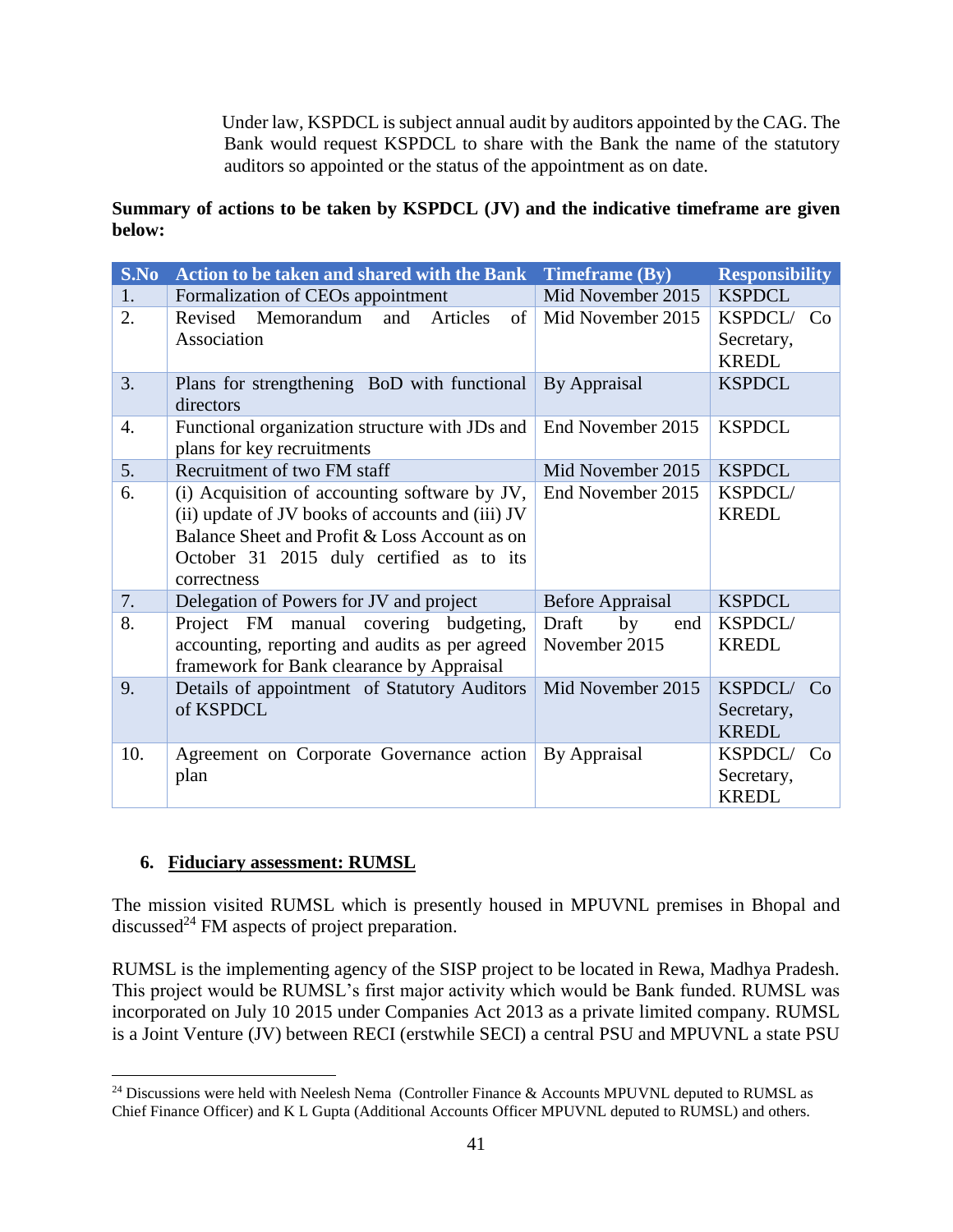each holding 50% of the share capital. The authorized capital of RUMSL is INR ten crore. The JV partners have each released INR one crore against share capital (the formal issue of shares by the JV is however pending). In addition RECI has released INR 7.5 crore as subsidy. The total fund received by RUMSL as on date of the mission was INR 9.5 crore.

- **a. Board of Directors (BOD):** According to the Memorandum and Articles of Association (M&AOA) of RUMSL the total strength of the Board of Directors including part-time and whole-time directors would be not less than four (4) and not more than seven (7). Composition of the first BOD which is as specified in the M&AOA is as follows:
- 1. Manu Srivastava, CMD; (Mg. Director of MPUVNL);
- 2. Mridul Khare Director; (Deputy Commissioner GOMP Renewable Energy Dept)
- 3. C. Kannan Director; (Director Finance, SECI)
- 4. K. Remesh Kumar Director; (SECI nominee)

First meeting of the Board was held on August 7 2015. Given the short timeframe for project preparation and implementation, RUMSL need to consider further strengthening of the Board with whole time functional directors and share its plans with the Bank along with a copy of the minutes of the first BOD meeting.

**b. JV Structure and Staffing:** Apart from the BOD, MPUVNL have deputed four officials through Government Order to RUMSL holding additional charges. Two officials have been deputed for finance and accounts function; one for discharging the duties relating to legal and administrative aspects of company formation, capital issue and liaison with external authorities etc; and one for general support duties. However teams of officials and consultants are also engaged in other technical and non technical areas relating to the project. The involvement of such officials needs to be formalized as soon as possible.

According to RUMSL the organization structure and staffing of the JV is expected to be lean and compatible with its requirements. RUMSL proposes to hire a third party as the project management consultants for project supervision and management. However the JV would require an internal governance and fiduciary structure with adequate skills, infrastructure and resources for effective oversight and control of the project including fiduciary compliance. The timeframe proposed by the JV for preparation and implementation of the project is short. Thus the JV which is about four months old needs to formalize its organization structure as soon as possible based on its proposed timeframe for project preparation and implementation and appoint qualified and experienced officials and staff in all disciplines including FM in required numbers through recruitment and/ or deputation or engage as consultant. From FM perspective the two deputed accounts officials with additional charge would be adequate in the short term but would require strengthening as activities pick up. FM personnel need to be trained in the Banks fiduciary requirements as well.

Therefore the JV needs to develop formal organization structure, manpower requirements and job descriptions along with recruitment plan and share with the Bank for evaluating the capacity of the JV to manage the preparation and implementation of the Bank funded project.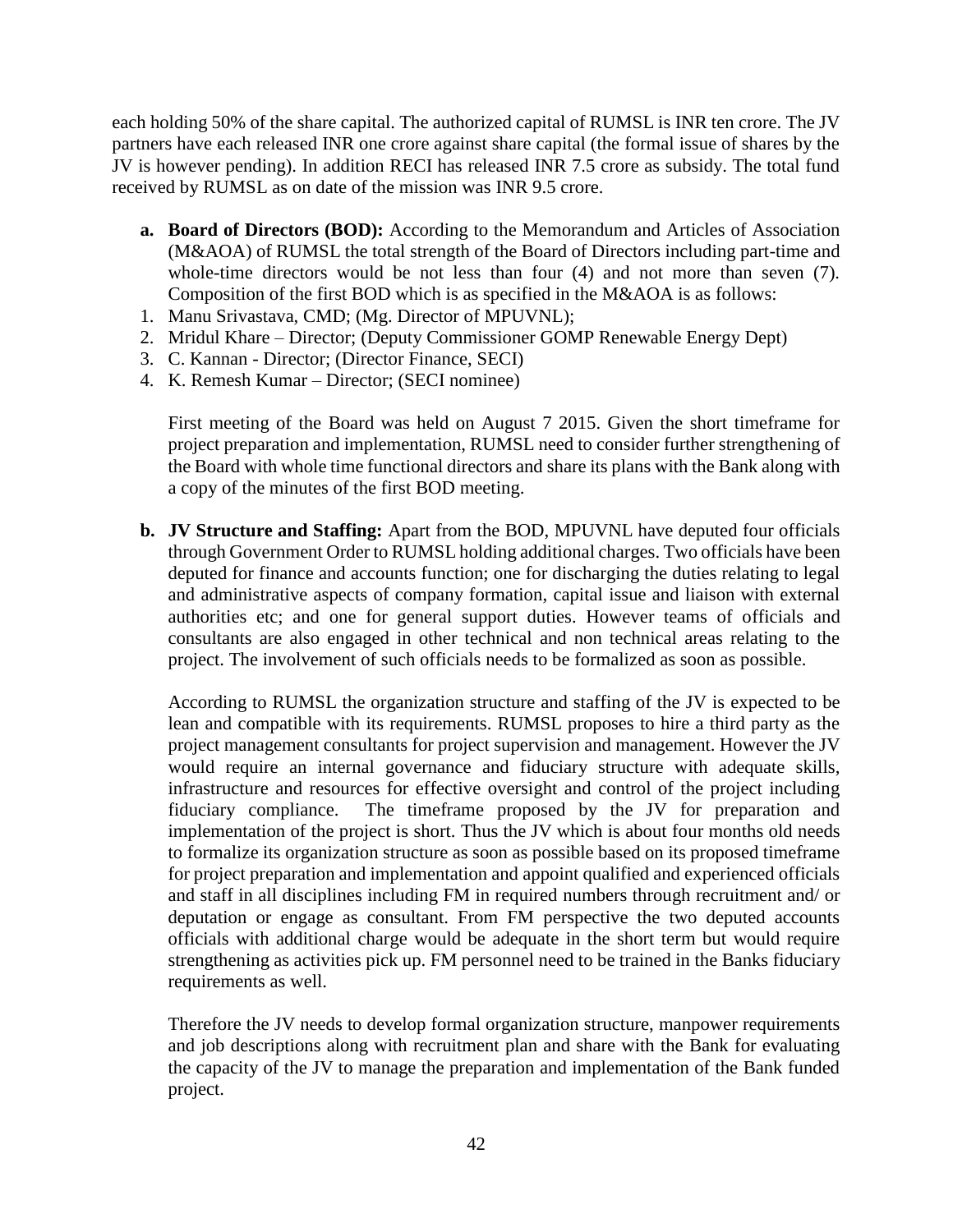**c. JV Accounting:** The JV is maintaining its own accounts using accounting software (Tally) and the shared latest accounts statements with the Bank. The JV has received INR two crore from RECI and MPUVNL as contribution towards share capital and also received additional INR 7.5 crore from RECI towards subsidy. The JV has opened its own bank account with Punjab National Bank, TT Nagar Bhopal. The balance in this account as on date of the mission was INR 9.27 crore.

Expenses of the JV towards salaries etc of personnel involved in the project preparation are being borne by  $MPUVNL^{25}$ . The mission recommends that all such expenses be segregated by MPUVNL, listed and scrutinized and entered in the JVs books as early as possible to properly reflect the expenditures of the JV. The mode of recovery of such expenses by MPUVNL from the JV would be mutually agreed between the parties. Suitable accounting entries would be passed in the books of both the JV and MPUVNL. The mission would suggest that all subsequent expenditure of the JV should be recorded in the JV's books. The mission would request that JV share with the Bank its accounts statements after completion of the above exercise as early as possible.

**d. Operations Manuals:** Being a new company, the JV is yet to develop any operations manuals. The JV needs to clearly set out its accounting policies, controls and procedures as early as possible. As per Bank requirements the JV would be required to develop a project specific FM manual laying down procedures and controls for planning and budgeting, accounting, reporting and audits.

The responsibility for FM activities of the project would lie with the JV. FM staff responsible for various functions under the project would be identified by the JV for interactions with the Bank during the project. The FM manual would broadly cover the following areas:

- $\triangleright$  The project would initially prepare a **project plan** for the duration of the project which would be agreed with the Bank before the beginning of the project. The project plan would be revised in consultation with the Bank as and when required based on actual performance of the project and expected progress.
- Each year, the project would prepare **annual project budget** prior to the beginning of the financial year and share the budget with the Bank. The project budget will be part of the overall JV budget for the year. The annual project budget would provide expenditure estimates for contracts and activities that would be funded (i) by the Bank and (ii) through counterpart contributions if any. Actual performance against budget would be captured in quarterly project reports for monitoring and control. Midyear revision of budget would be carried out and shared with the Bank.
- $\triangleright$  Receipts of project funds from the Bank would be held in a separate, dedicated **project bank account** which would be opened to effectively segregate Bank funds from counterpart and JV's own funds. Periodic project bank reconciliation statements would be prepared and shared with the Bank along with the quarterly project reports.

<sup>&</sup>lt;sup>25</sup> JV's recorded expenses include payments to Powergrid for 750 MW project (INR 12 lakh); bank guarantee fee (INR 0.86 lakh); company formation expenses (INR 10.36 lakh); and other expenses (INR 0.21 lakh).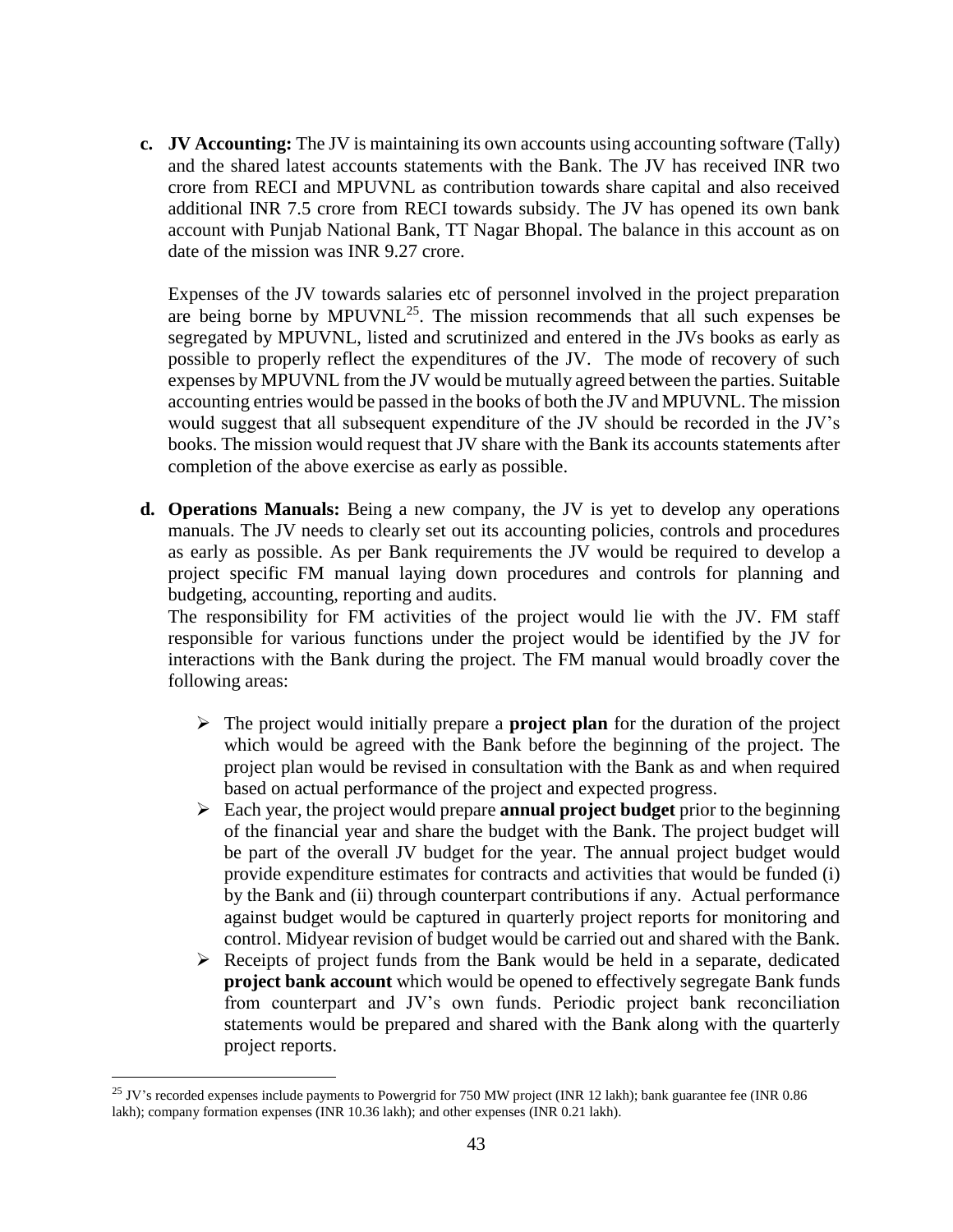- $\triangleright$  Expenditure out of project funds would be incurred strictly for the purposes intended as specified in the legal agreements and authorized in accordance with the **formal delegation of powers** (DOP) adopted for the project. The delegation of powers would be shared with the Bank before appraisal. The project delegation of powers would be a sub-set of the JV's delegation of powers.
- Detailed **controls, systems and procedures** applicable to the project would be laid down in the project manual to cover payments to contractors and others in accordance with contractual terms and conditions after proper verification of work/ output, checking of bills with contracts etc and appropriate authorization. Laid down procedures and controls would be adhered to by the project and its compliance would be tested during Bank's supervision visits and external and internal audits of the project. All ineligible expenditures will be disallowed and recovered by the Bank according to laid down procedures. Project as well as the entity (JV) would follow Indian Accounting Standards specified under law. However reporting to the Bank will be on cash basis. All project related documents including contracts, work orders, work verification, stock statements, bills and vouchers and all other relevant documents, agreements, records and reports would be kept under safe custody of the project authorities during project duration and as per legal requirements.
- The project would submit to the Bank **quarterly interim unaudited financial reports (IUFR)** in the prescribed format within 45 days of quarter end. These reports would be prepared on cash basis and cover summary of receipt and expenditure of funds under prescribed funds sources (Bank, counterpart) and by expenditure heads such as approved packages/ activities as prescribed in the legal agreements. The report would provide details for the quarter, year to date and project to date. The report would compare financial performance with budgets and analyze causes of major variances if any. The receipts and expenditure would be based on project accounts and comprise only eligible expenditures as defined by the project. In addition the IUFR would provide list of Bank funded contracts along with contract details and cumulative payments till date to monitor time and cost variances.
- $\triangleright$  The project would be subject to **independent audits** by CA firms in the form of (i) periodic internal audit of the project including FM and (ii) annual project audit of the project financial statement (PFS) and IFRs. The audits would be carried out in accordance with Indian Audit Standards specified under law. The audit reports containing audit observations would be shared with the Bank within the prescribed timeframe. The suggested TORs would be provided by the Bank as also the mode of appointment of the auditors. While the internal audit report will be shared with the Bank within the timeframe mutually agreed, the annual PFS and IFR audit report and the JV's entity audit report will be due for submission to the Bank within 9 months from year end (by end December).

| Reports submission time frame under legal covenant of the Bank is summarized below: |                          |                |  |
|-------------------------------------------------------------------------------------|--------------------------|----------------|--|
| Name of Report                                                                      | Timeframe for Submission | Responsibility |  |

| Name of Report        | Timetrame for Submission      | Responsibility    |
|-----------------------|-------------------------------|-------------------|
| <b>IFR</b>            | Within 45 days of quarter end | <b>RUMSL (JV)</b> |
| Internal Audit Report | As prescribed in PAD          | <b>RUMSL (JV)</b> |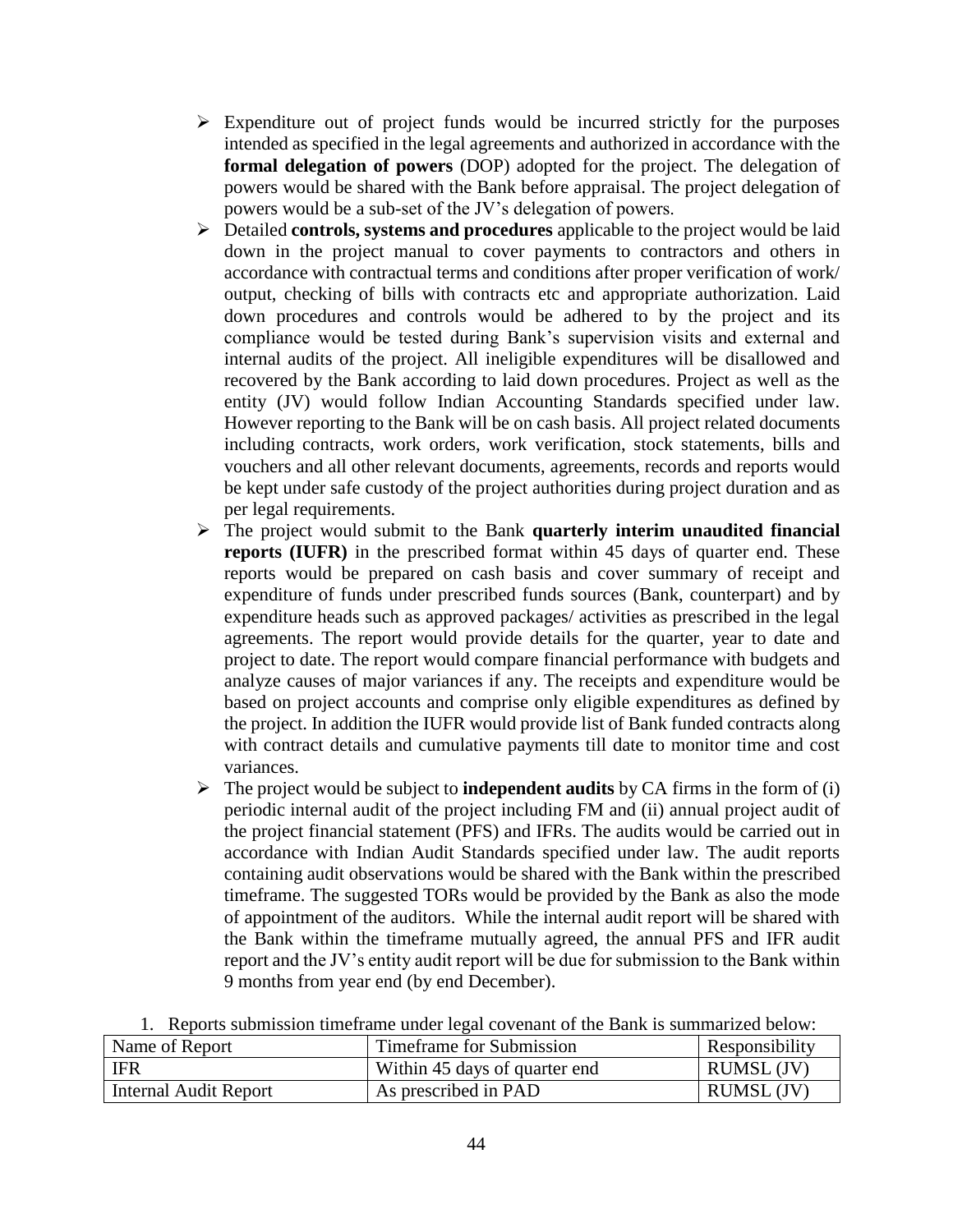| <b>Annual PFS Audit Report</b>                             | Within 9 months of year end | <b>RUMSL</b> (JV) |
|------------------------------------------------------------|-----------------------------|-------------------|
| Annual Audit Report of RUMSL   Within 9 months of year end |                             | <b>RUMSL</b> (JV) |

Appointment of statutory auditors

As required by law, the JV would be subject to annual audit by auditors appointed by the CAG. The Bank would request the JV to share with the Bank the name of the statutory auditors so appointed or the status of the appointment.

## **Summary of actions to be taken by RUMSL (JV) and the indicative timeframe are given below:**

|     | S.No Action to be taken and shared with the    | <b>Timeframe</b> | <b>Responsibility</b> |
|-----|------------------------------------------------|------------------|-----------------------|
|     | <b>Bank</b>                                    | (By)             |                       |
| 1.  | Share Copy of first BOD minutes                | Mid              | <b>RUMSL</b>          |
|     |                                                | November         |                       |
|     |                                                | 2015             |                       |
| 2.  | Share Plans for strengthening BoD              | By Appraisal     | <b>RUMSL</b>          |
| 3.  | of<br>Formalization<br>key<br>appointments     | Mid              | <b>RUMSL</b>          |
|     | (management/ fiduciary) involved in project    | November         |                       |
|     | preparation                                    | 2015             |                       |
| 4.  | Functional organization structure with JDs     | By Appraisal     | <b>RUMSL</b>          |
|     | and plans for key recruitments                 |                  |                       |
| 5.  | JV Balance Sheet and Profit & Loss Account     | Mid              | <b>RUMSL</b>          |
|     | as on October 31 2015 updated with all         | November         |                       |
|     | expenses pertaining to the JV                  | 2015             |                       |
| 6.  | Delegation of Powers for JV and project        | <b>Before</b>    | <b>RUMSL</b>          |
|     |                                                | Appraisal        |                       |
| 7.  | Share Project FM manual covering planning,     | <b>Before</b>    | <b>RUMSL</b>          |
|     | budgeting, accounting, reporting and audits as | Appraisal        |                       |
|     | per agreed framework                           |                  |                       |
| 8.  | Memorandum<br>of<br>Share<br>Articles<br>and   | End<br>October   | <b>RUMSL</b>          |
|     | Association (legal document)                   | 2015             |                       |
| 9.  | Details of appointment of Statutory Auditors   | By Appraisal     | <b>RUMSL</b>          |
|     | of JV                                          |                  |                       |
| 10. | Agreed action plan on Corporate Governance     | By Appraisal     | <b>Bank/RUMSL</b>     |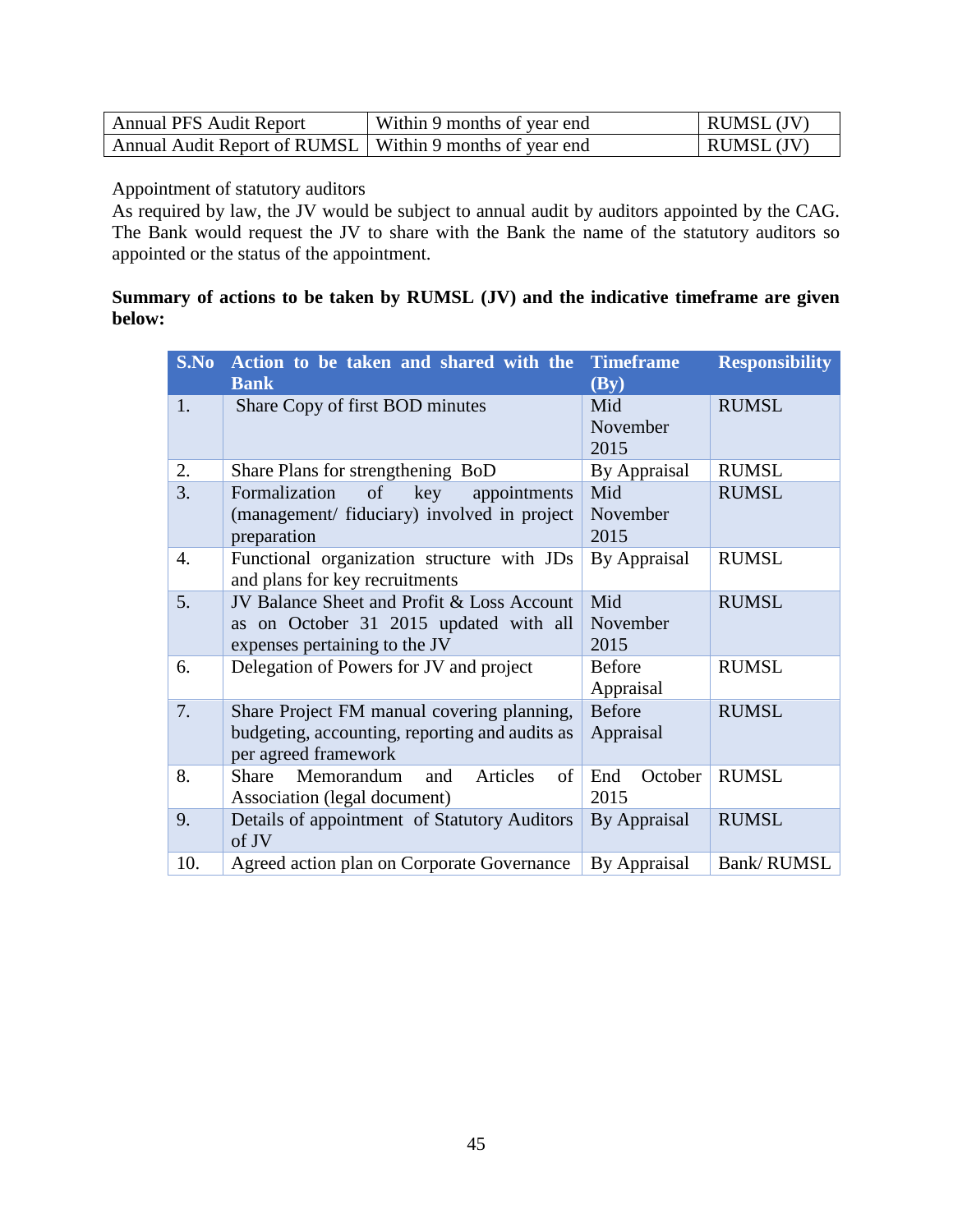#### **Annex 5: Safeguards**

<span id="page-55-0"></span>A total of two sites have been proposed under solar shared infrastructure project namely (i) Rewa in the state of Madhya Pradesh and (ii) Pavagada in Karnataka. The ensuing paragraphs provides brief description of baseline of the proposed sites.

**Proposed solar park site in Pavagada, Karnataka**: The proposed solar park in Pavagada is spread over 12,171 acres across five villages in Pavagada taluk of Tumkur district. As per Census 2011, these villages consists of 2417 households with a population of 10,294 with an average household size of 4.26. The average sex ratio in these villages is 941. The Literacy Rate is quite low at 55.35% and during the consultations in the villages, it has been found that even amongst the literates, the level of literacy is quite low with hardly 1% of the population having a graduation degree. Over 40% of the population falls under the marginalised section of the society with nearly 22% falling under the category of Scheduled Caste and 18% under the category of Scheduled Tribe. During the consultations in the project villages, it has been found that though there is nearly 18% ST population but these are integrated into the mainstream. The landholding amongst SC and ST population is very minimal and fall under the category of marginal and small farmers including the landless. These sections are predominantly dependent on the agriculture labour requirements in the land belonging to large land owners. The Work Force Participation Rate in these villages is 54.32.

The total geographical area of the five villages in the project is about 10,333 Ha. As per the discussions with the local people, about 20% falls under the non-agricultural use including abadi, water bodies, roads, community facilities and other amenities and the balance area is under agriculture use, with only about 5% of the total area is being irrigated by tanks / bore well. The proposed site area of about 4994 ha, comprising of about 4811 ha private land and about 183 ha of government land. The land included under the project is nearly 50% of the total land under these villages. The average land holding in the proposed park area varies between 4 to 7 acres.

**Proposed solar Park site in Rewa, Madhya Pradesh**: The proposed park is situated in Gurh Tehsil of Rewa district at a distance of approximately 30 km east of Rewa city. The population of Rewa district is 2.36 million of which Gurh tehsil accounts for 0.13 million (5.4%). The five villages that comprises of the entire park area has a population of 10,000 with an average household size of 4.5. The sex ratio in the project villages is 962. The schedule tribe population in the affected villages accounts for 21% of the total population. The literacy rate is quite low at 54% and has huge gender gap in literacy level. The workforce participation rate is about 45 percent in the project villages.

The total proposed area under the park is 1500 ha across these five villages. Nearly 63% of the total land in the affected villages belongs to government including large share under forest department. The average size of land plots ranges between 0.11 ha to 0.73 ha. Nearly 31% of the land parcels in the proposed park area are rocky and barren whereas another 14% is fallow land. Crop land is only 15% of the total proposed area. Majority of the proposed private land is unirrigated and has very limited economic potential due to rocky strata. The land values in the proposed villages are quite low compared to other parts of the district due to poor irrigation facilities and lack of urbanization potential.

### **Land Acquisition / Lease**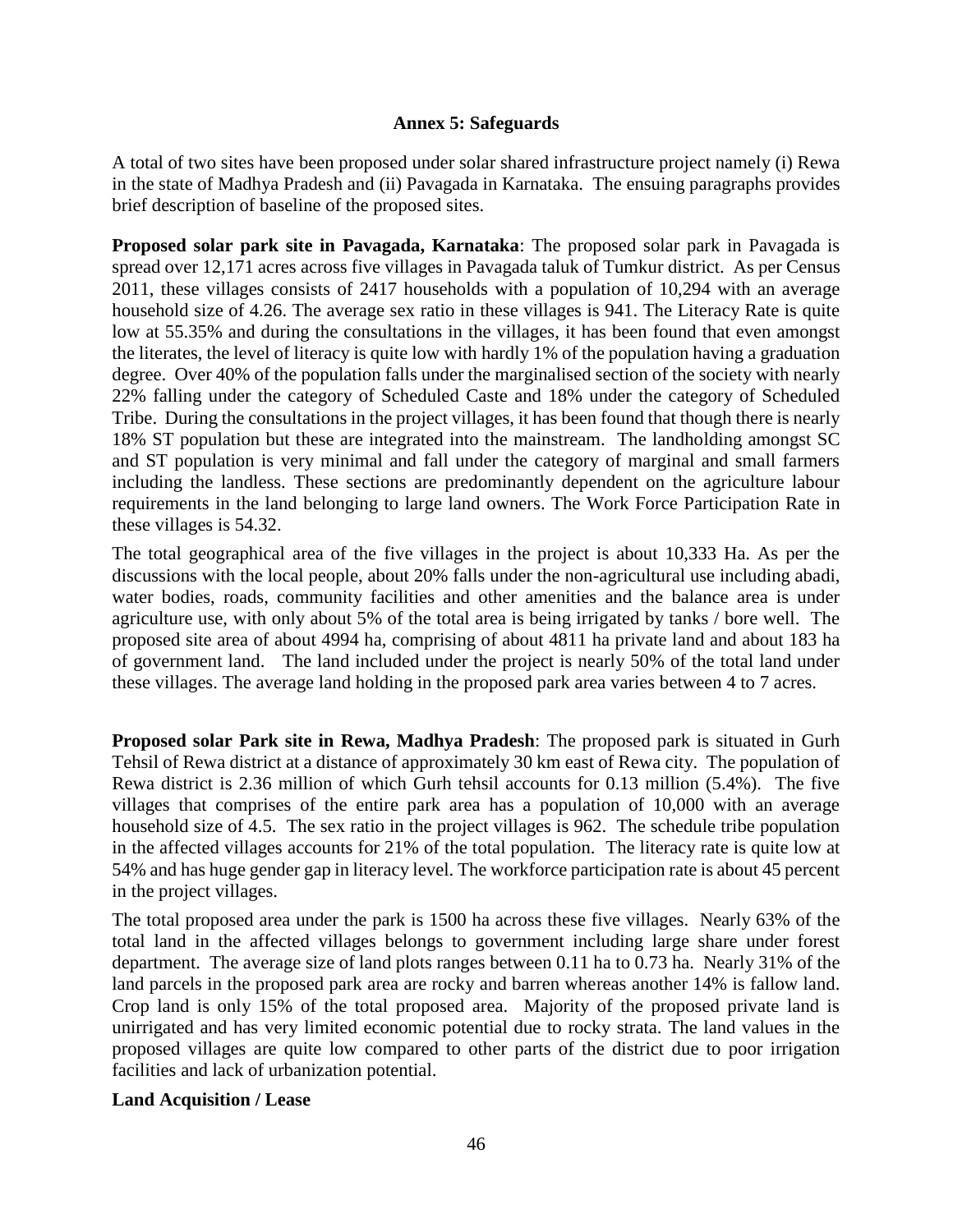**Proposed Pavagada Solar Park**: KREDL has identified 1319 survey numbers owned by 1422 farmers in five affected villages. Nearly 48 % of land owners comes under the category of marginal and small farmers. Although land will be taken on lease, OP 4.12 has been triggered as there are several landless households depends on these land parcels taken on lease for livelihood. Many of these land owners have already given their consent for a 30-year term lease of their land for setting up of a solar park. Land owners in the vicinity of the proposed site have also expressed their interest in giving land on lease for solar power plant, which was confirmed during the consultations. Project information has been disseminated in the project area. The farmers will receive Rs. 21,000 per acres per year with 5 percent raise every alternative year. The lease amount and subsequent raise has also been disseminated in public meetings as well as through local newspapers. The identified survey numbers are under review. Out of 1319 survey numbers, 800 has clear ownership record where as others needs rectification either for land size or current ownership. Government of Karnataka has issued gazette notification for conversion of land use from agriculture to industrial. Every individual land owner will be requested to submit application for change of land use along with land records to the office of District Magistrate. The cost towards change of land use will be borne by KREDL. The detailed impact assessment is underway and based on impact assessment results, Resettlement Action Plan and Indigenous Peoples Plan will be prepared.

**Proposed Rewa Solar Park**: The social baseline for the proposed park area has been completed. The project is likely to have impacts on the livelihood for private owners who are losing their land. Project will be acquiring 164 ha of private land out of 1500 ha of land identified for proposed solar park across 5 villages in Gurh tehasil of Rewa district. As part of baseline study, data related to all government land parcels within the five villages in the proposed area was analyzed and parcels measuring 315 ha was excluded from the proposed park area as they were scattered and/ or were required to be left out to ensure easement rights. During baseline study, discussion with stakeholders clearly established that land proposed for acquisition has very limited agriculture potential in absence of irrigation facility. Majority of the land parcels are not even used for cultivation as they are very small and thus economically inviable. Certain extent of agriculture is limited in the marginal land parcels along the drainage network having topsoil and water retention is used for cultivation. The joint venture company is in the advance stage of hiring consultants to carry out social impact assessment and preparation of resettlement action plan and indigenous peoples plan.

The joint venture company has submitted the proposal to district magistrate of Rewa for land acquisition through consent policy of government of Madhya Pradesh. As per the policy, government will offer two times of the circle rate as land compensation. Office of district magistrate will publish notice for affected land parcels in local newspapers.

Grievance Redressal. Communities and individuals who believe that they are adversely affected by a World Bank (WB) supported project may submit complaints to existing project-level grievance redress mechanisms or the WB's Grievance Redress Service (GRS). The GRS ensures that complaints received are promptly reviewed in order to address project-related concerns. Project affected communities and individuals may submit their complaint to the WB's independent Inspection Panel which determines whether harm occurred, or could occur, as a result of WB noncompliance with its policies and procedures. Complaints may be submitted at any time after concerns have been brought directly to the World Bank's attention, and Bank Management has been given an opportunity to respond. For information on how to submit complaints to the World Bank's corporate Grievance Redress Service (GRS), please visit [http://www.worldbank.org/GRS.](http://www.worldbank.org/GRS)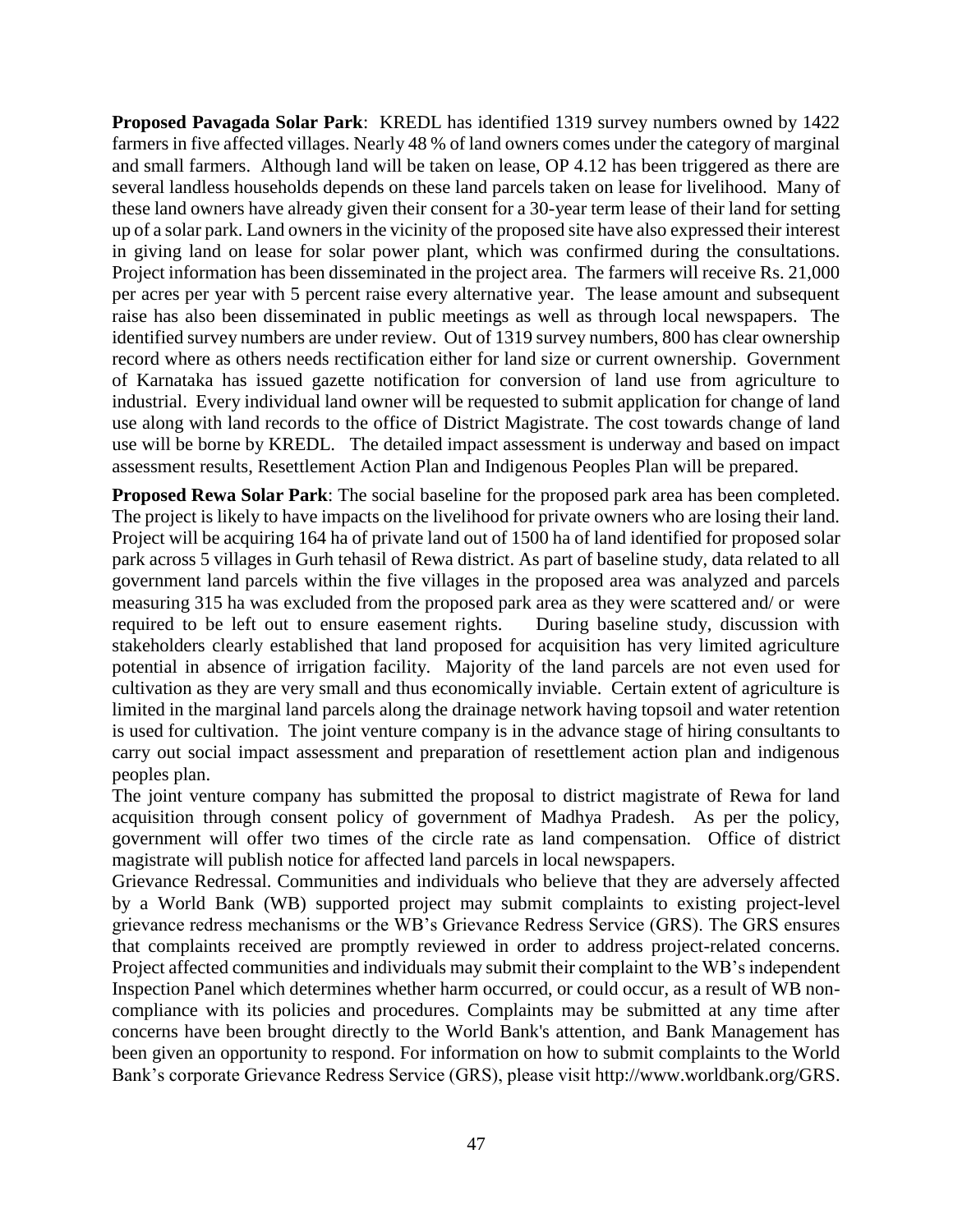For information on how to submit complaints to the World Bank Inspection Panel, please visit [www.inspectionpanel.org.](http://www.inspectionpanel.org/)

Project will set up Grievance Redress Cell (GRC) at the district level where proposed parks have been planned. The mandate of the GRC will be to redress grievances of project affected persons (PAPs) in all respects, especially with regards to rehabilitation and resettlement assistance.

Stakeholder Engagement. Sustainability of the priority investments will depend substantially on the meaningful participation and support of key stakeholders, especially local communities. A rapid assessment of stakeholder perceptions carried out during baseline survey indicates a highlevel of demand at the grassroots level for greater transparency and for active involvement in the proposed operations. Therefore, in addition to overall strategic communication efforts, project will have tailor-made interventions to engage with local communities and key stakeholders to ensure their inclusion and participation in the planning and implementation stages. These interventions will include: (i) Information, Education, and Communications (IEC) campaigns; (ii) mobilization of local communities (particularly women and youth) around issues of sanitation, health, and hygiene; (iii) transparent consultations; (iv) dissemination of project information; and (v) participation in CSR plan preparation.

Communication Strategy. The project will have a communication strategy focusing on efficient and effective usage of print and electronic media, information boards, posters, and adoption of any other method suited to the local context, logistics, and human and financial resources available. The project communications plan includes dissemination of corridor-specific information through suitable local media. Communities will be engaged through stakeholder consultations in planning and implementation. The Social Officer at project level will be responsible for implementation of communication plan with assistance from contacted NGO.

Project will carry out third party evaluation of RAP implementation twice in the project cycle, once at mid-term and again at end term.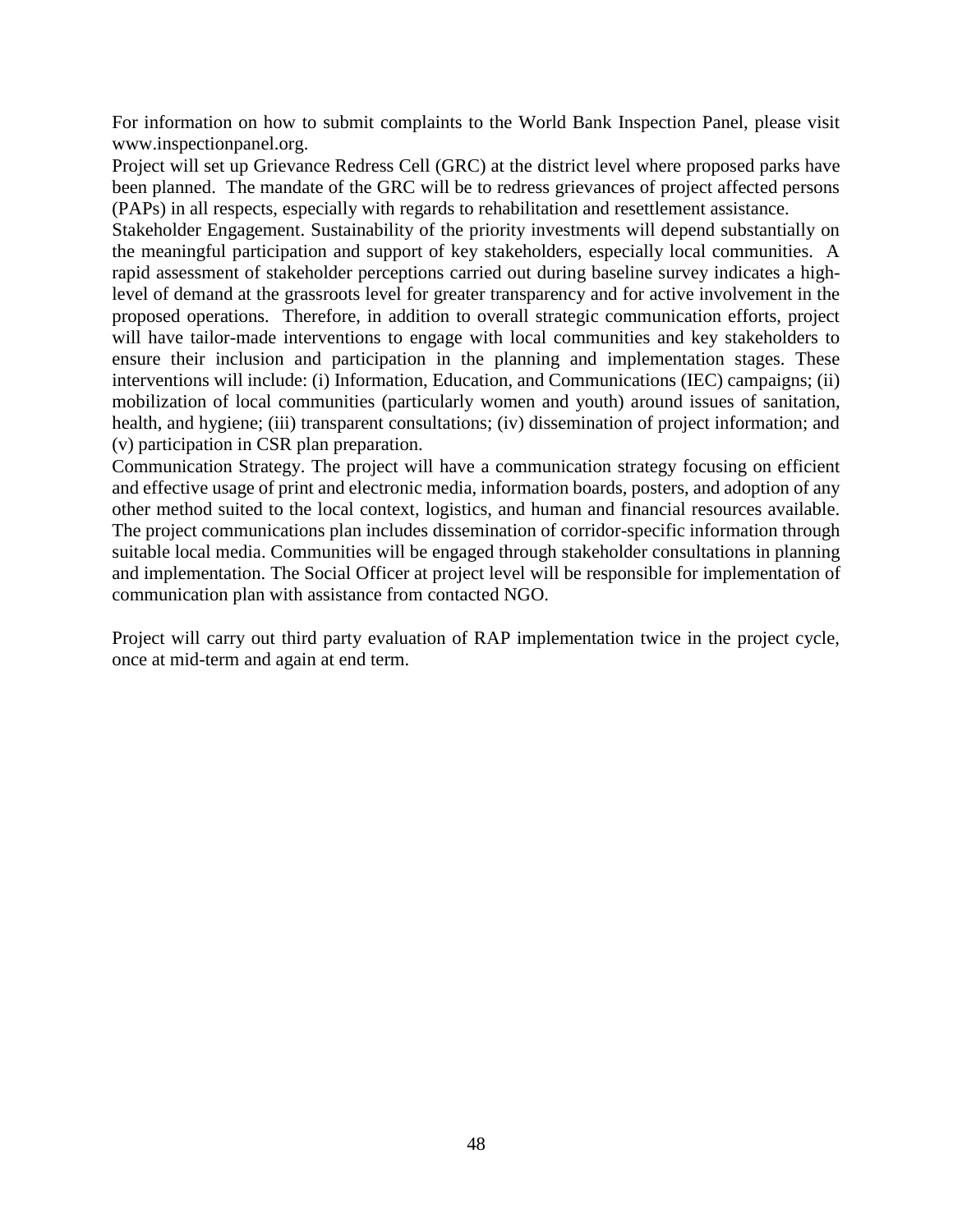# **Annex 6: Appraisal Prior Actions**

# <span id="page-58-0"></span>Pavagada Solar Park - Karnataka

| Action                                                                                                  | Responsible Agency                  | Timeline         |
|---------------------------------------------------------------------------------------------------------|-------------------------------------|------------------|
| <b>Technical</b>                                                                                        |                                     |                  |
| Grid evacuation/grid impact studies to be shared<br>with World Bank                                     | POWERGRID/KSPDCL                    | November 30 2015 |
| KSPDCL to inform POWERGRID of updated<br>plans to keep 90% of the solar park generation<br>in the state | <b>KSPDCL</b>                       | November 4 2015  |
| <b>Financial Management</b>                                                                             |                                     |                  |
| Separate accounting systems with suitable<br>software for KSPDCL                                        | <b>KSPDCL Board and</b><br>Chairman | December 20 2015 |
| Formal appointment of qualified and<br>experienced staff for KSPDCL in all<br>disciplines including FM  | <b>KSPDCL Board and</b><br>Chairman | December 20 2015 |
| <b>Preparation of a Project Implementation</b><br>Manual for the solar park                             | <b>KSPDCL Board and</b><br>Chairman | December 20 2015 |
| Delegation of powers for the Project to<br><b>KPSDCL</b>                                                | <b>KSPDCL Board and</b><br>Chairman | December 20 2015 |
| Procurement                                                                                             |                                     |                  |
| Preparation of procurement plan                                                                         | KREDL/KSPDCL                        | November 7 2015  |
| <b>Safeguards</b>                                                                                       |                                     |                  |
| Completion of baseline data for solar park                                                              | KREDL/KSPDCL                        | November 1 2015  |
| <b>Completion of EIA/SIA for 600MW park</b><br>área that will be developed by NTPC                      | KREDL/KSPDCL                        | December 20 2015 |
| <b>Consent to establish solar park from KSPCB</b>                                                       | KREDL/KSPDCL                        | December 20 2015 |
| Detailed development plans for solar park                                                               | KREDL/KSPDCL                        | December 20 2015 |
| Appointment of consultants to carry out EIA<br>of remaining 1400MW of solar park                        | KREDL/KSPDCL                        | December 20 2015 |

Rewa Solar Park -MP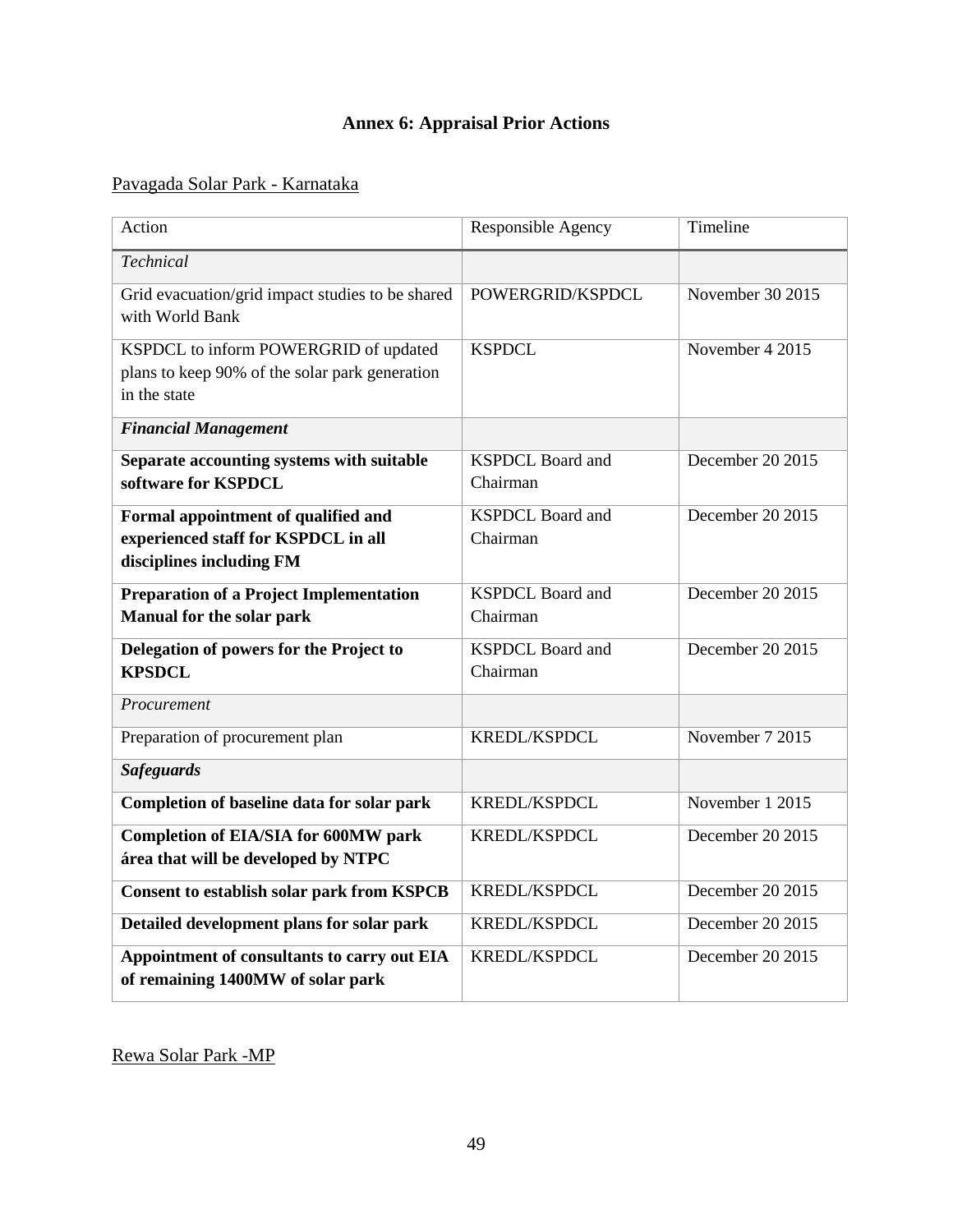| <b>Action</b>                                                                                                                         | <b>Responsible Agency</b>                    | <b>Timeline</b>                       |
|---------------------------------------------------------------------------------------------------------------------------------------|----------------------------------------------|---------------------------------------|
| <b>Technical</b>                                                                                                                      |                                              |                                       |
| Submission of evacuation and grid impact<br>studies of REWA to World Bank                                                             | <b>RUMSL</b>                                 | October 31 2015                       |
| <b>Financial Management</b>                                                                                                           |                                              |                                       |
| Develop a project specific delegation of<br>powers and FM systems and procedures<br>manual                                            | <b>RUMSL</b>                                 | December 15 2015                      |
| <b>Clearly set out staffing, organizational</b><br>structure, accounting policies, controls and<br>procedures as early as possible.   | <b>RUMSL</b>                                 | December 15 2015                      |
| <b>Procurement</b>                                                                                                                    |                                              |                                       |
| <b>Finalization of the Scheme of Pooling stations</b><br>and preparation of the long list                                             | <b>RUMSL</b>                                 | November 14, 2015                     |
| <b>Preparation of draft Procurement Plan for</b><br>first 18 months - based on the template for<br><b>PP</b>                          | <b>RUMSL</b>                                 | November 18, 2015                     |
| <b>Publication of GPN -</b><br>Draft GPN to be shared with the client as<br>reference<br><b>Publication of GPN by the Client</b>      | <b>Procurement Team Bank</b><br><b>RUMSL</b> | November 14, 2015<br>November 18,2015 |
| <b>Preparation of Bidding document for</b><br>procurement of pooling stations using Bank's<br><b>SBD</b>                              | PMC of RUMSL                                 | November 21, 2015                     |
| Reference bid document for procurement of<br>pooling station based on the Bank's SBD (if<br>available in Bank's archive)              | <b>Procurement Team Bank</b>                 | November 4,2015                       |
| <b>Identification of Procurement Specialist with</b><br>clear job description and reporting to<br>coordinate with the PMC             | <b>RUMSL</b>                                 | November 4,2015                       |
| <b>Submission of Compiled Procurement</b><br><b>Assessment Questionnaire for RUMS with</b><br>supporting documents                    | Mr. Anil Kumar Mishra and<br><b>RUMSL</b>    | November 4, 2015                      |
| <b>Submission of Compiled Procurement</b><br><b>Assessment Questionnaire for STU as their</b><br><b>PMC</b> with supporting documents | PMC of RUMSL                                 | November 14, 2015                     |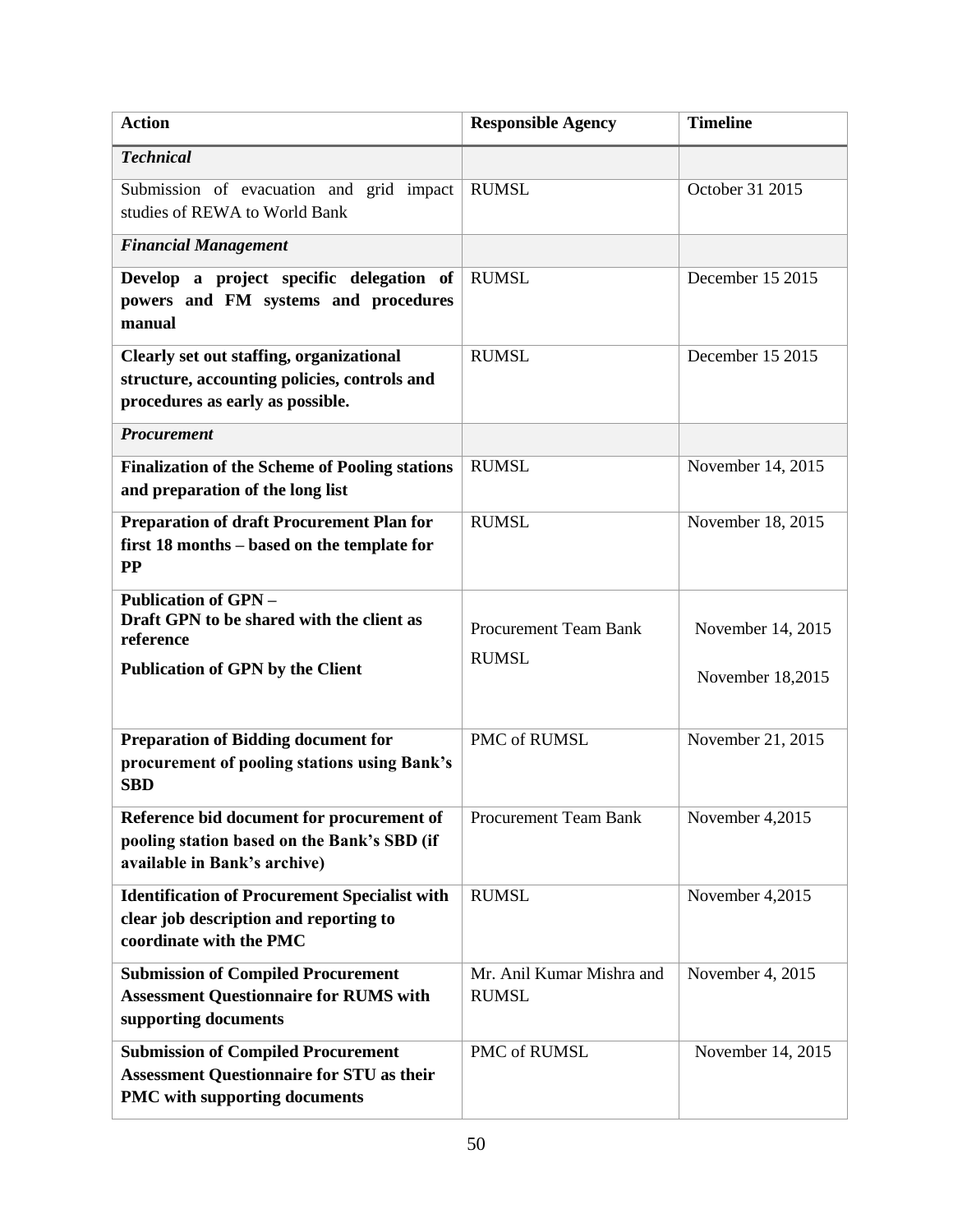| Safeguards                            |              |                        |
|---------------------------------------|--------------|------------------------|
| Hiring of ESIA Consultants            | <b>RUMSL</b> | November 5 2015        |
| Submission of progress report on ESIA | <b>RUMSL</b> | December 15 2015       |
| Completion of ESIA                    | <b>RUMSL</b> | <b>January 31 2015</b> |
| Completion of land acquisition        | <b>RUMSL</b> | <b>January 31 2015</b> |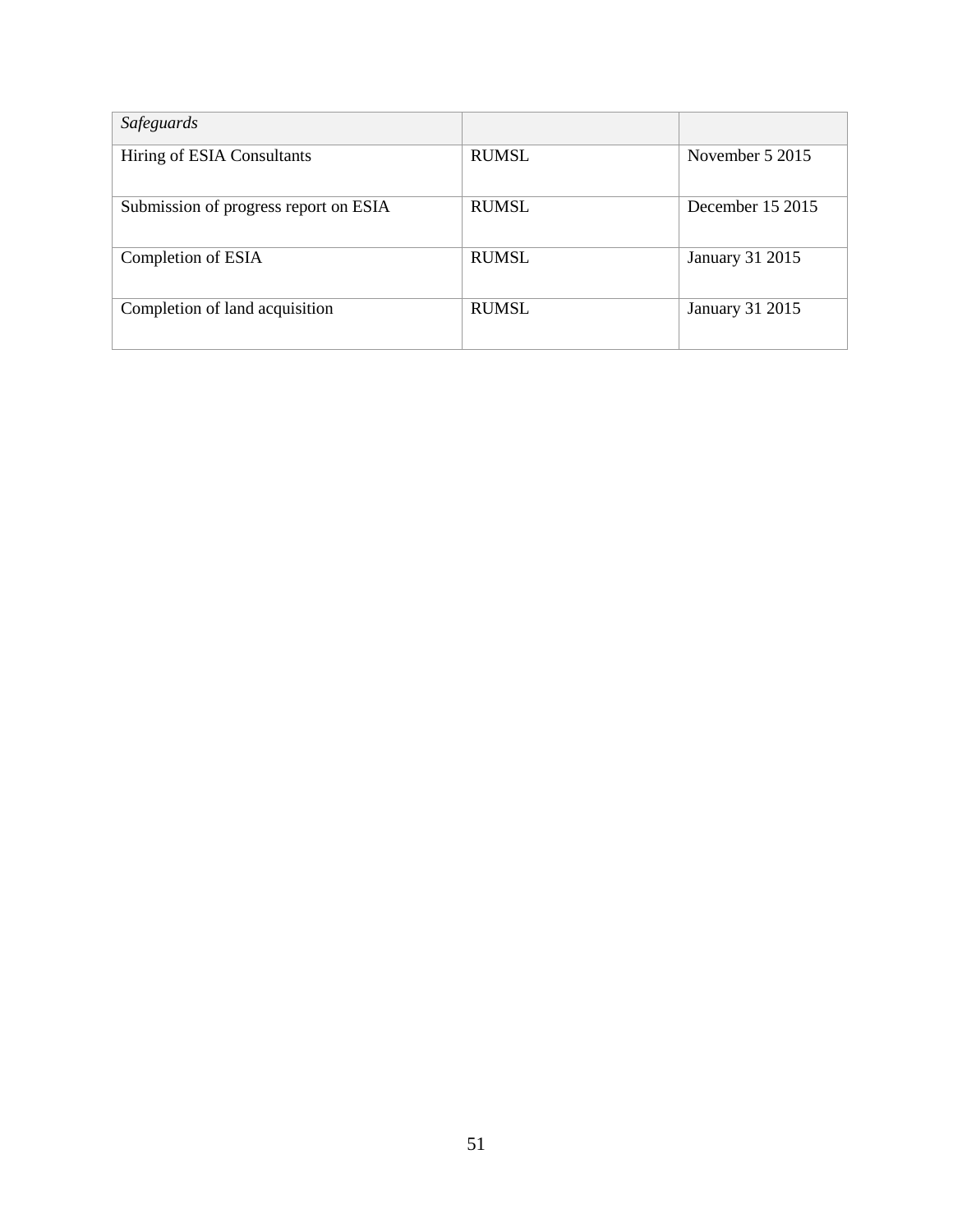### **Annex 7: Clean Technology Fund (CTF) Annex**

### **India: Shared Infrastructure for Solar Parks & Transmission for Power Evacuation from Solar Parks<sup>26</sup>**

<span id="page-61-0"></span>

| Key Indicators                                                                                                                                             | CTF/World Bank-funded<br>Project                                                                                                                                                                                                                                                                                                                                                                                                                                                       | Scaled-up Phase: Solar Park<br>Scheme of the Ministry of New and<br>Renewable Energy (MNRE) by<br>$2020^{27}$                                                                                      |
|------------------------------------------------------------------------------------------------------------------------------------------------------------|----------------------------------------------------------------------------------------------------------------------------------------------------------------------------------------------------------------------------------------------------------------------------------------------------------------------------------------------------------------------------------------------------------------------------------------------------------------------------------------|----------------------------------------------------------------------------------------------------------------------------------------------------------------------------------------------------|
| Installed solar PV<br>generation capacity in<br>supported solar parks<br>(MW)                                                                              | 3,500 MW                                                                                                                                                                                                                                                                                                                                                                                                                                                                               | 22,050 MW                                                                                                                                                                                          |
| Tons of GHG emissions<br>reduced or avoided<br>- Tons per year<br>[mtCO <sub>2</sub> eq/yr]<br>- Tons over lifetime<br>$[mtCO2eq / 25 \text{ years}]^{28}$ | 4.8<br>120.2                                                                                                                                                                                                                                                                                                                                                                                                                                                                           | 30.3<br>757.5                                                                                                                                                                                      |
| Financing leveraged<br>through CTF financing<br>(US\$ million)                                                                                             | US\$ 4,420 million<br>US\$ 420 million by IBRD<br>$\overline{a}$<br>• US\$ 150 million for shared<br>infrastructure<br>• US\$ 270 million for<br>transmission<br>US\$ 500 million by the<br>$\overline{a}$<br>Government of India (GoI)<br>and state governments<br>• US\$ 200 million for shared<br>infrastructure<br>• US\$ 300 million for<br>transmission<br>US\$ 3,500 million by private<br>$\overline{a}$<br>and public sector for<br>generation capacity in the solar<br>parks | US\$ 28.2 billion<br>US\$ 420 million by IBRD<br>US\$ 5.8 billion by GoI and<br>state governments<br>US\$ 22 billion by private and<br>public sector for generation<br>capacity in the solar parks |
| CTF leverage ratio                                                                                                                                         | 1:55.3                                                                                                                                                                                                                                                                                                                                                                                                                                                                                 | 1:352.8                                                                                                                                                                                            |

<sup>&</sup>lt;sup>26</sup> This CTF Annex presents two World Bank-funded projects: i) Shared Infrastructure for Solar Parks; and ii) Transmission for Power Evacuation from Solar Parks. The results indicated in this Annex will be achieved by implementing two projects together.

<sup>27</sup> The *Scaled-up Phase* assumes that the proposed CTF-funded Project contributes to the achievement of the 'solar park scheme' launched by the Ministry of New and Renewable Energy (MNRE) to facilitate the development of utility scale solar power in India. The scheme will install utility scale grid-connected solar parks by 2020, with a targeted, collective installed capacity of 20GW.

 $28$  The lifetime of solar PV generation facilities was hereby assumed at 25 years.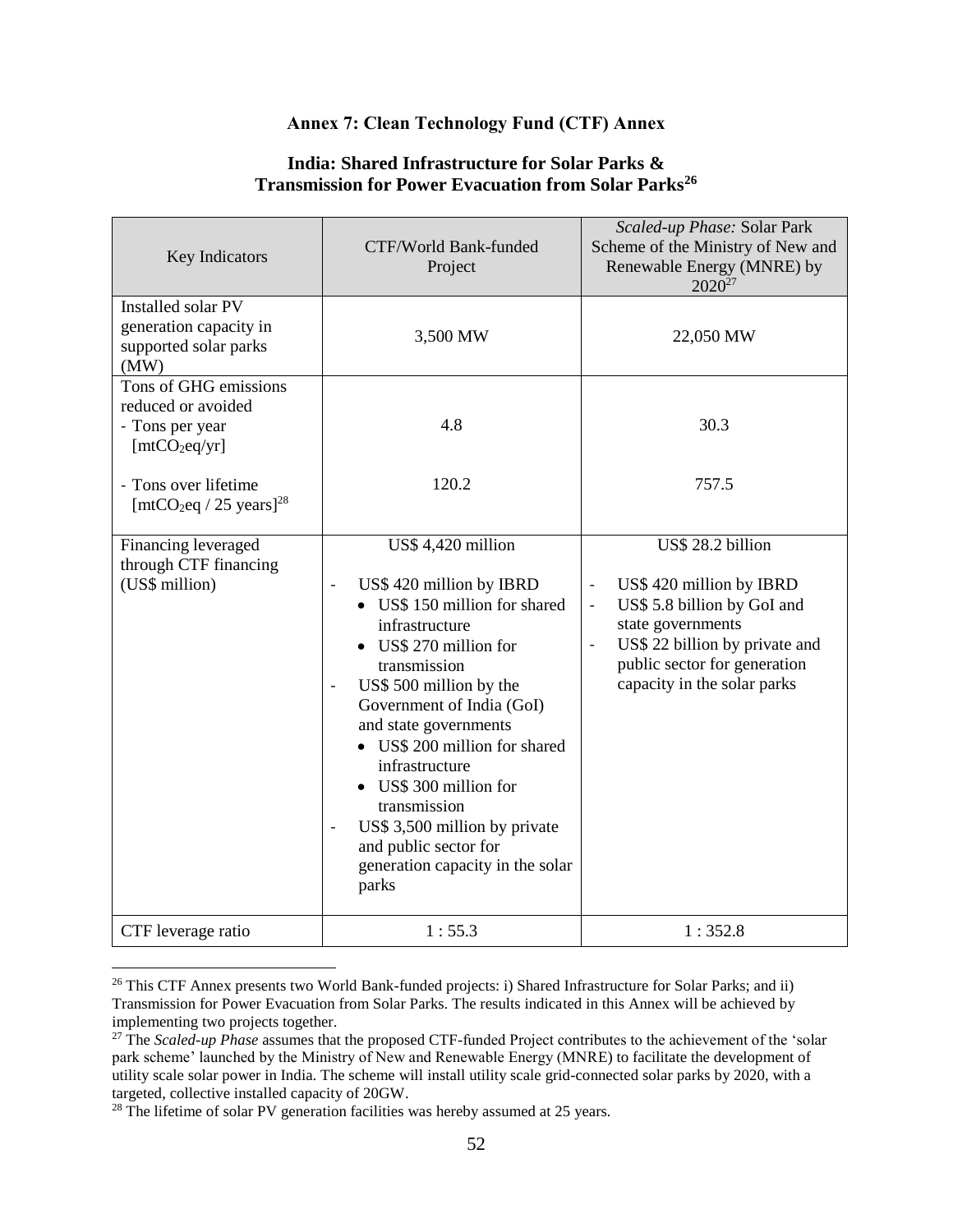| Cost effectiveness<br>- CTF cost effectiveness<br>$[\frac{6}{\text{CTF}}/tCO_2$ eq avoided<br>over lifetime]         | 0.67                                                                                                                                                                                                                                      | 0.11                                                                                                                                                                                                                                                                                                                                                                                        |  |
|----------------------------------------------------------------------------------------------------------------------|-------------------------------------------------------------------------------------------------------------------------------------------------------------------------------------------------------------------------------------------|---------------------------------------------------------------------------------------------------------------------------------------------------------------------------------------------------------------------------------------------------------------------------------------------------------------------------------------------------------------------------------------------|--|
| - Total project cost<br>effectiveness [\$ <sub>Total Project</sub><br>/tCO <sub>2</sub> eq avoided over<br>lifetime] | 37.42                                                                                                                                                                                                                                     | 37.36                                                                                                                                                                                                                                                                                                                                                                                       |  |
| Other co-benefits                                                                                                    | $\overline{\phantom{a}}$<br>universal access agenda.<br>$\qquad \qquad \blacksquare$<br>$\qquad \qquad \blacksquare$<br>$\qquad \qquad \blacksquare$<br>up Phase.<br>$\overline{\phantom{a}}$<br>issues in the proposed solar park sites. | Support in meeting the electricity demand and contribute to the<br>Increased opportunities of local employment.<br>Contribute to cost reduction in solar PV technologies.<br>Environmental co-benefit: reduced local air pollution of 74.8 kt of<br>NOx, 51.5 kt of SOx and 8.1 kt of PM10 per annum after the Scaled-<br>Gender co-benefit: interventions to be designed to address gender |  |

# **I. Introduction**

 $\overline{a}$ 

### **Background: country and sector context**

1. India's power system needs to grow rapidly to fuel the country's economic growth and provide electricity to its growing population. During the last decade, India's economy expanded at an average annual rate of 7.6 percent; projections are for high rates of growth to continue. The demand for power is expected to rise to support the growing manufacturing sector and meet the rising aspirations of its people. Yet power quality is still poor and falls far short of demand. Power shortages in FY2015 were equivalent to about 3.6% of total energy and 4.7% of peak capacity requirements. An estimated 300 million people are still not connected to the national electrical grid, and those that are connected face frequent disruptions. Private investment in diesel generators as a coping mechanism against frequent power cuts is widespread, and estimates of installed diesel generation capacity are as high as 70 GW. Furthermore, local environmental pollution is a major issue in India. According to the World Health Organization, 13 of the 20 most polluted cities in the world are in India. Renewable energy is increasingly seen as an important contributor to meeting this energy demand in an environmentally sustainable way and to India's energy security.

2. The Government of India (GoI) announced its intention to increase its target for solar installed capacity from 20 to 100GW by  $2022^{29}$ . The total installed grid-connected solar capacity base of the country has reached 3.7 GW as of June 2015, from less than only 2 MW in 2009. The Government would like to significantly increase the pace of solar power deployment to meet its ambitious targets. The Government foresees that 60GW of the targeted installations will come from utility-scale ground mounted solar power plants.

<sup>&</sup>lt;sup>29</sup> Government of India, 2015 (http://pib.nic.in/newsite/PrintRelease.aspx?relid=122566)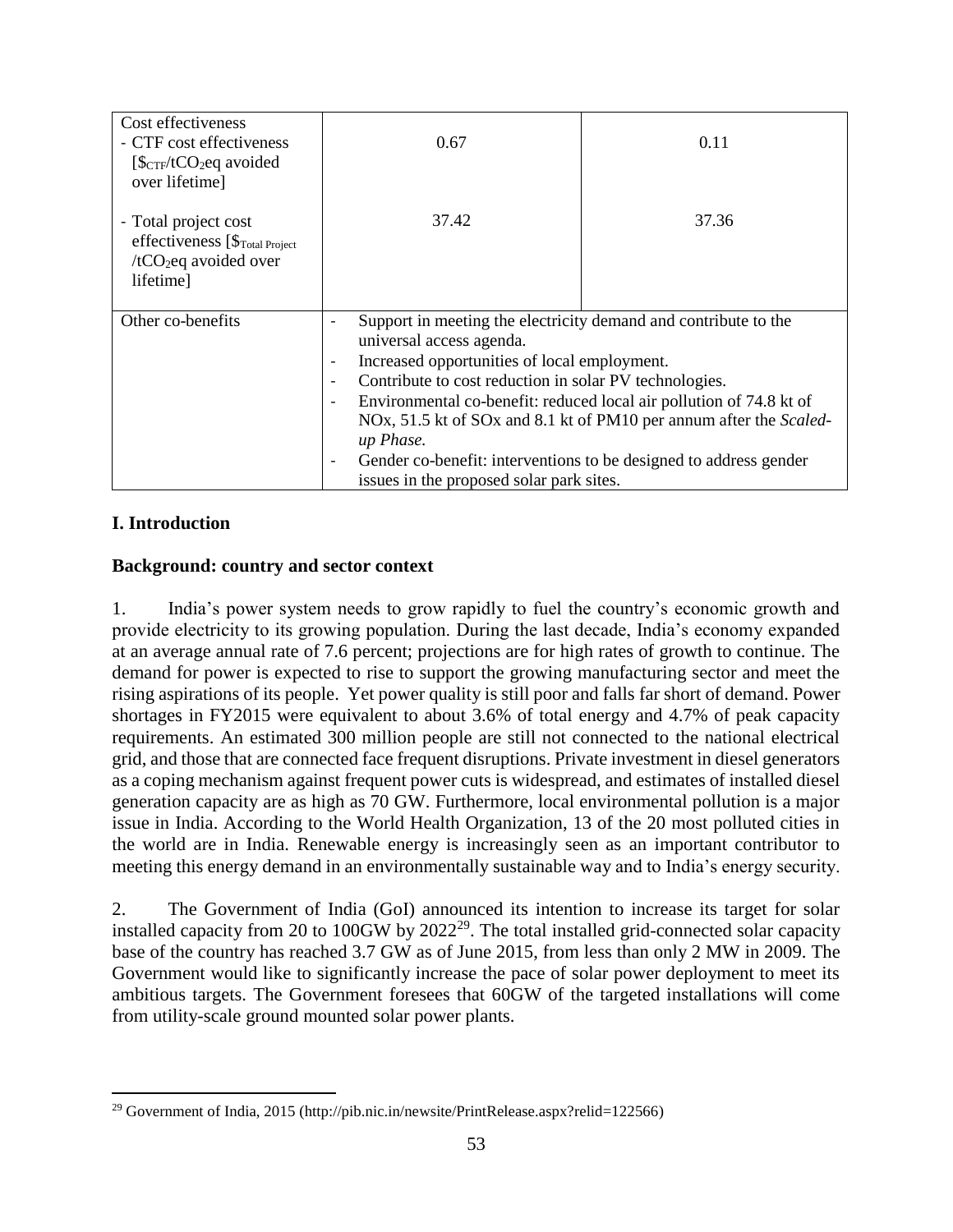3. The development of utility scale solar power on this scale in such a short time frame presents significant challenges, including availability of land, permits and clearances, availability of transmission and other infrastructure, capacity of sector institutions, and cost and variability of solar power. To address these barriers, the GoI is developing large scale solar parks – concentrated zones of development of solar power generation projects – which provide private sector developers with dedicated land, evacuation infrastructure and other proper infrastructure. Two large solar parks have been so far developed in Charanka (Gujarat) and Bhadla (Rajasthan).

4. The Ministry of New and Renewable Energy (MNRE) has launched 'solar park scheme' to facilitate the development of utility scale solar power in India. This scheme will use public private partnership arrangements to set up 20 solar parks with a cumulative installed capacity of about 60 GW of solar power by 2020. Within this total target of 60GW of ground-mounted solar capacity in solar parks, about 20GW is expected to come from investments by Public Sector Undertakings (PSUs) and 40GW from private investors. MNRE is providing Central Financial Assistance (CFA) of up to 30% of the project costs or INR 2 million per MW for the solar parks. This scheme internalizes the lessons of the Charanka and Bhadla solar parks in India as well utility scale solar power developments in other parts of the World<sup>30</sup>. The scheme intends to attract significant investments from project developers in the States to enable them to meet Renewable Purchase Obligation (RPO) mandate and provide employment opportunities to local population to the extent possible. It aims to reduce the number of approvals required by developers to set up solar generation plants and hence attract private investments in such solar plants. The State will also reduce its carbon footprint by avoiding emissions equivalent to the solar park's installed capacity and generation. Further, the State will also avoid procuring fossil fuels to run conventional power plants. Under the scheme, a joint venture (JV) company comprising of the Solar Energy Corporation of India (SECI), state utilities and in some cases the private sector is proposed to be set up in each state to provide specialized services and to be the owner of the park and its shared infrastructure, in order to incentivize solar power developers to invest in solar energy in the park.

### **India's CTF Investment Plan**

 $\overline{a}$ 

5. The CTF Investment Plan for India was originally endorsed in November 2011, and subsequently revised in August 2015, with a total indicative allocation of USD 775.0 million of CTF resources. The revised Investment plan aims to support GoI's ambitious target of 100 GW of solar installed capacity by 2022. The Plan includes the following proposed activities (Table 1).

### **Table 1 – Revised CTF Investment Plan of India, Indicative Financing Plan (US\$ million)**

| CTF Project/Program | <b>MDB</b> | CTF financing   |
|---------------------|------------|-----------------|
|                     |            | $\text{US}\$ m) |

<sup>&</sup>lt;sup>30</sup> The proposed project will draw on international experience with development of utility scale solar parks as well as India's experience with, and important lessons learned from other solar parks. In year 2009, Clinton Foundation initiated work on large scale solar parks in South Africa, Australia, USA and India. It signed a MoU with Gujarat and Rajasthan government in India to set up solar parks. Solar parks in Australia and USA did not move forward because of the regulatory hurdles. Solar park in South Africa by ESKOM is under development. Gujarat (Charanka) solar park has been commissioned and Rajasthan (Bhadla) solar park is under construction. Experience from the earlier solar parks will be incorporated in the project during the preparation phase.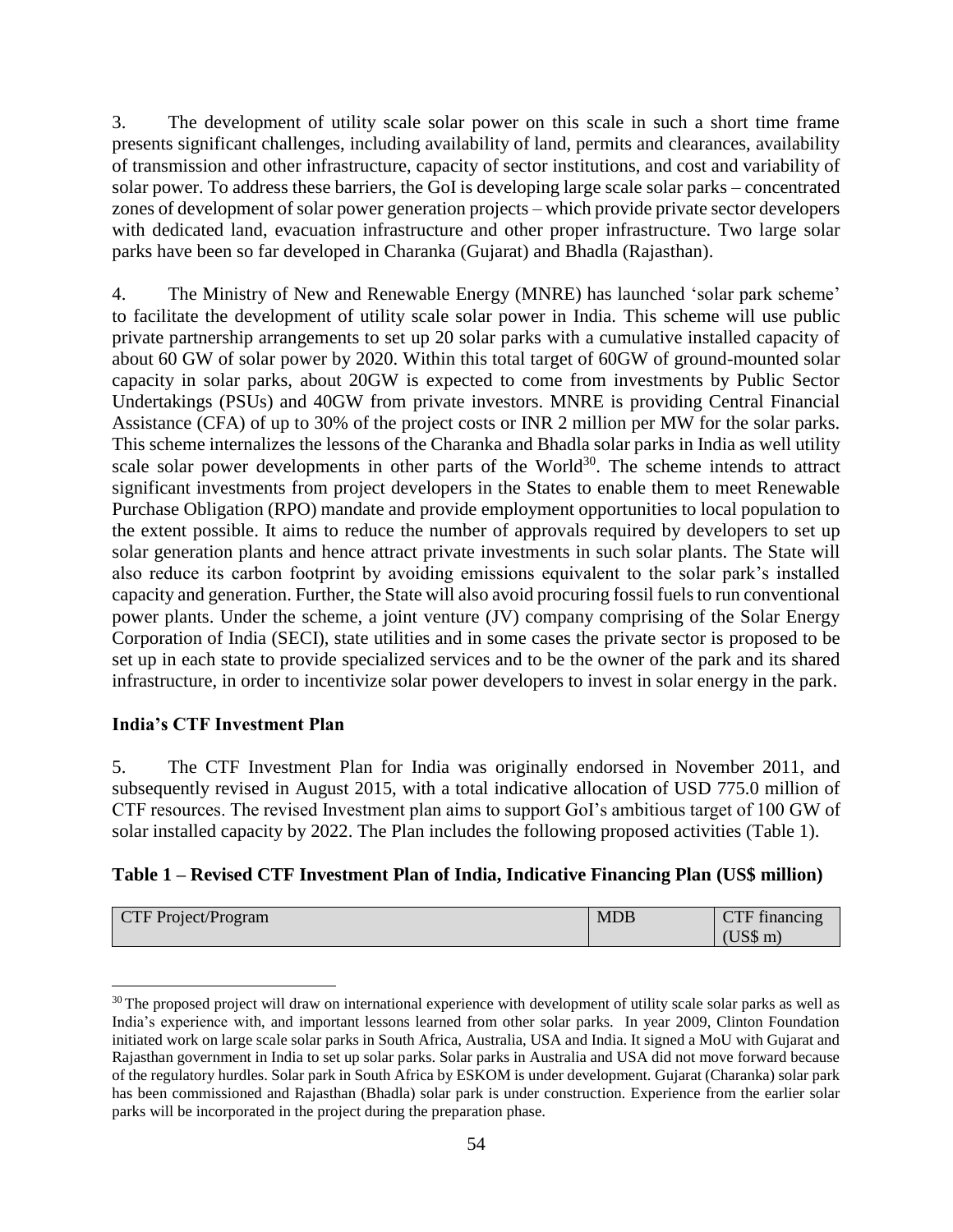| Himachal Pradesh Environmentally Sustainable Development        | World Bank | 100 |
|-----------------------------------------------------------------|------------|-----|
| Policy Loan (HP DPL)                                            |            |     |
| Partial Risk Sharing Facility for Energy Efficiency (PRSF)      | World Bank | 25  |
| Solar Park: Rajasthan                                           | ADB        | 200 |
| <b>Solar Parks Infrastructure</b>                               | World Bank | 50  |
|                                                                 | ADB        | 50  |
| <b>Solar Parks Transmission</b>                                 | World Bank | 30  |
|                                                                 | ADB        | 50  |
| Solar Rooftop PV                                                | World Bank | 125 |
|                                                                 | <b>ADB</b> | 125 |
| Solar PV Generation by Solar Energy Corporation of India (SECI) | World Bank | 20  |
| <b>Total</b>                                                    |            | 775 |

# **Project Description**

6. The objective of the proposed Project is: (i) to increase solar generation capacity through the establishment of utility-scale solar parks in India; and (ii) to evacuate power from the selected solar power generation parks to the Inter-state Transmission System. This will contribute to the achievement of GoI's target of installing 100GW solar power by 2022.

7. The World Bank has prepared two projects to support the development of solar parks in India. Under *Shared Infrastructure for Solar Parks* project, the World Bank will support for setting up solar parks in four states – Karnataka, Madhya Pradesh, Andhra Pradesh and Telangana, keeping the option open for other states to join if they are able to meet the necessary conditions. It will cover financing for shared infrastructure such as security, access roads, water supply and drainage, telecommunications, and pooling stations (with 220/66/33 kV or as may be suitable switchyard and respective transformers) inside the solar parks and transmission lines connecting these internal pooling stations to 400/220 kV substation. The project will also provide technical assistance for capacity building of state nodal agencies and JVs across the participating States (see page 7 of the PAD for Shared Infrastructure for more details).

8. Under *Transmission for Power Evacuation from Solar Parks* project, the World Bank will support Tumkur (Karnataka) solar park and Rewa (Madhya Pradesh) solar park that are in advanced stages, along with other solar parks under the scheme in the states of Karnataka, Madhya Pradesh and Telangana, which will be finalized upon obtaining approval from Central Electricity Authority (CEA) and/or Standing Committee on Power System Planning. This project will finance the establishment of 400/220 kV transmission substations at the park boundary and the linked transmission lines up to the existing transmission network (see page 8 of the PAD for Transmission for more details).

9. This proposed Project will mobilize US\$ 1,000 million, including US\$ 420 million from IBRD, US\$ 80 million from CTF and US\$ 500 million from the GoI and state governments. The solar parks supported by the Project are expected to mobilize additional US\$ 3,500 million of private and public sector financing for solar PV generation capacity. The CTF funding would comprise US\$ 78 million to be extended under softer concessional terms and US\$ 2 million to be extended in the form of a grant.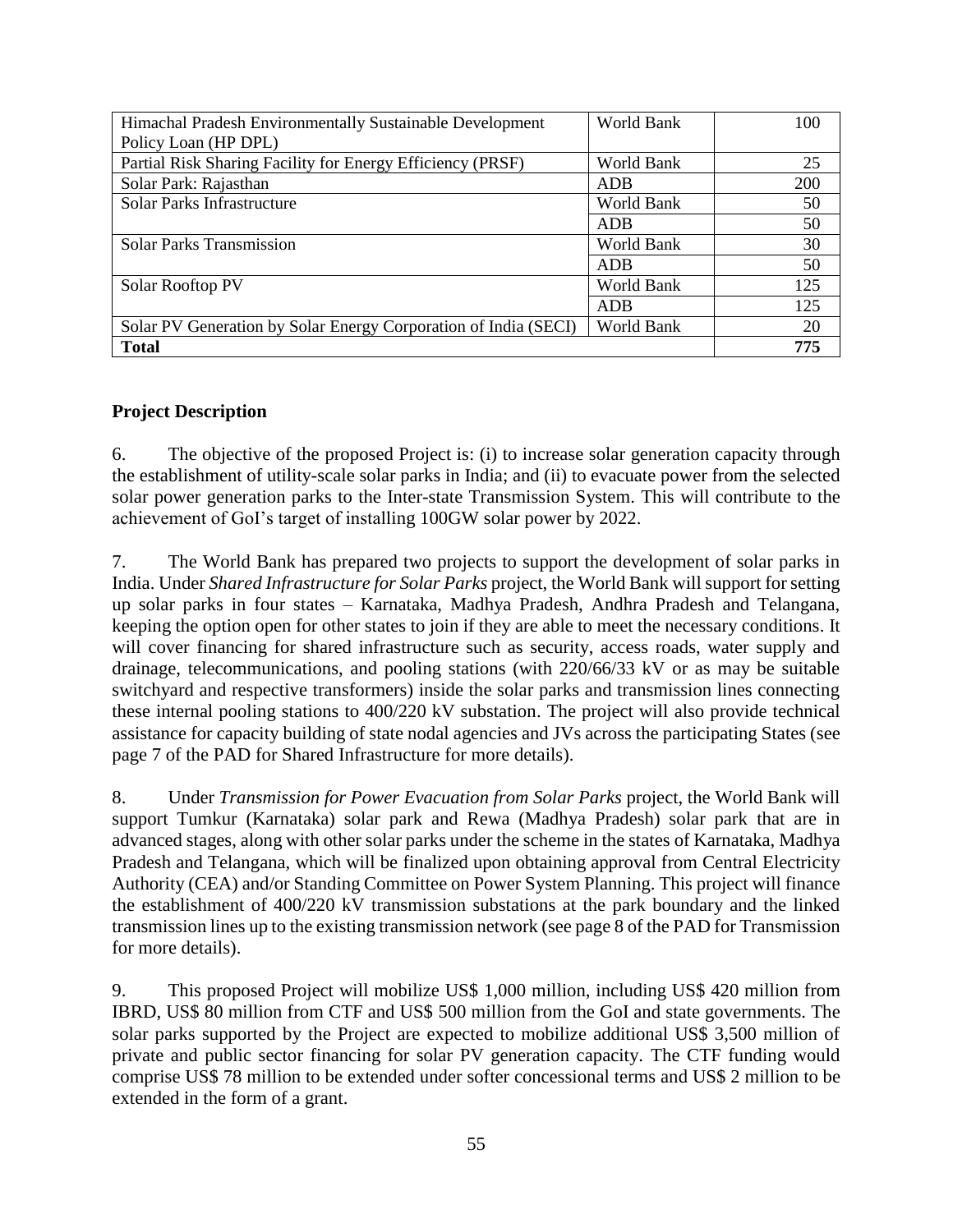10. Among the aforementioned US\$ 1,000 million, US\$ 400 million in total, a sum of US\$ 150 million from IBRD, US\$ 50 million from CTF and US\$ 200 million from public sector will support *Shared Infrastructure for Solar Parks*, while the rest US\$ 600 million will finance *Transmission for Power Evacuation from Solar Parks*.

# **II. Assessment of the Proposed Project with CTF Investment Criteria**

# *Potential for GHG Emission Savings*

11. **Emission reduction potential of investment.** The total emission reduction potential was estimated at 120.2 million tonnes of CO<sub>2</sub> equivalent over the lifetime of solar PV power generation facilities within the supported solar parks, hereby assumed 25 years. These estimates were based on the installation of 3,500 MW of solar PV power generation capacity with 18.9 percent capacity factor, displacing an equivalent of 5,795 GWh per year of "thermal-based" power in the baseline scenario. The baseline scenario assumes "thermal-based power generation" using imported coal. The emission factors under the baseline scenario was estimated at  $830 \text{ kg} / \text{MWh}^{31}$ , which is more conservative than the grid emission factor for India<sup>32</sup>. Using this emission factor, the  $CO<sub>2</sub>$  savings were estimated at 4.8 million tonnes of CO<sub>2</sub> equivalent per year. Savings have been calculated in accordance with CTF and World Bank guidelines<sup>33</sup>.

12. **Technology development status.** The utility-scale solar PV generation is already technically proven and commercially viable. Over the past ten years, solar power has grown rapidly driven by government policy and rapidly declining costs, propelling the solar industry into the mainstream of energy policy. From 2009, the Jawaharlal Nehru National Solar Mission and state policies, especially in Gujarat, Karnataka, Rajasthan, and Tamil Nadu helped bring down the cost of generation. With the most recent bid of Rs 5.05/kWh for a utility-scale solar PV project in Madhya Pradesh, solar costs have fallen over 70% from 2010 levels. Since India lies in the high solar insolation region, declining cost trends in solar PV, along with innovations in energy storage technology, offer exciting opportunities for India to address its challenges in the energy sector.

13. The key technical issue for the Project is the availability of a sound internal and external evacuation system for solar parks. Based on Long Term Access (LTA) application from Tumkur (Karnataka) solar park and Rewa (Madhya Pradesh) solar park, Power Grid Corporation India Limited (POWERGRID) has carried out detailed grid evacuation and grid impact studies and established augmentation/additions needed to the existing network so that the generation can be absorbed without any adverse effect. These studies cover load flow analysis, reactive power flow patterns, and measures and corrective actions to be implemented by the partners in the Grid. The studies also assess the health of the consolidated system in case of outage of any network element of the grid including solar park generation. The findings of these studies are presented in the Standing Committee chaired by CEA, for deliberations and clearance.

<sup>&</sup>lt;sup>31</sup> 830 kg/MWh for coal generation from supercritical plants

<sup>&</sup>lt;sup>32</sup> 980 kg/MWh, from CO2 Baseline Database for the Indian Power Sector, Central Electricity Authority

<sup>&</sup>lt;sup>33</sup> World Bank, Guidance Manual: Greenhouse Gas Accounting for Energy Investment Operations, 2015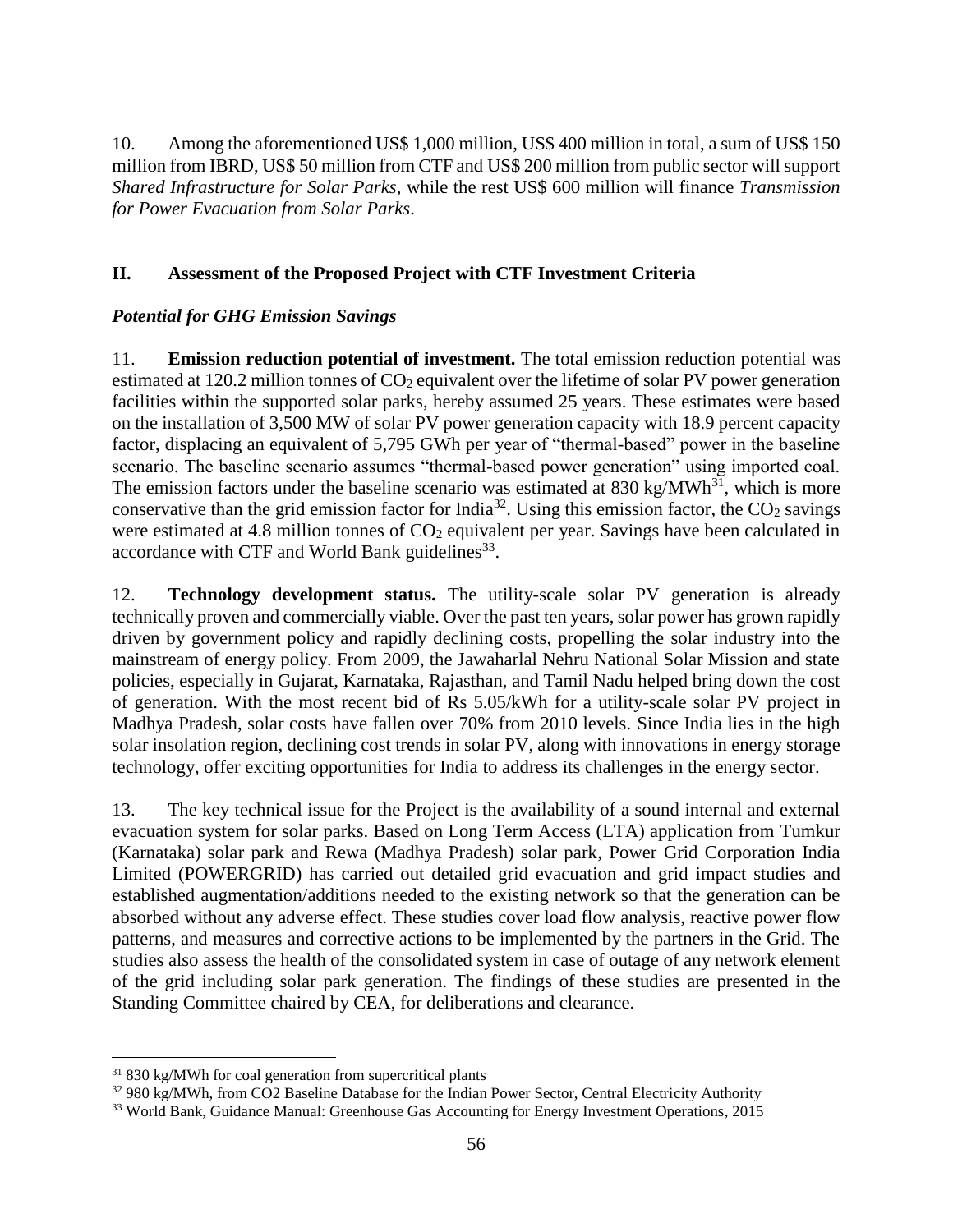# *Cost-effectiveness*

14. The cost effectiveness is 0.67 US\$/tCO<sub>2</sub>eq for CTF funding and 37.42 US\$/tCO<sub>2</sub>eq considering total funding for the Project. In the *Scaled-up Phase*, the cost effectiveness will improve to 0.11 US\$/tCO<sub>2</sub>eq for CTF funding and 37.36 US\$/tCO<sub>2</sub>eq when considering total funding.

15. **Marginal abatement cost.** In October 2013, the CTF Trust Fund Committee suggested providing information on the estimated marginal abatement cost (MAC) for projects for which the marginal abatement cost is likely to exceed US\$100 per ton of CO2eq. This decision draws from the CTF criteria which specifies that CTF co-financing will not be available for investments in which the marginal cost of reducing a ton of CO2eq exceeds US\$200, which reflects the lowerend estimate of the incentive needed to achieve the objectives of the BLUE Map Scenario as indicated in the *International Energy Agency's Energy Technology Perspectives 2008 Report*.

16. The MAC of the proposed Project based on the economic analysis of the 2GW *Pavagada Solar Park* is 5.6 US\$/tCO<sub>2</sub>eq. These calculations confirm that the MAC will not exceed the aforementioned US\$100 threshold value per ton of CO2eq. The Project will help avoid local and environmental damage costs equal to US\$ 931 million compared to the thermal counterfactual (see page 13 of either PAD for more details).

17. The marginal abatement cost is computed as the project's NPV divided by lifetime CO2eq (LCO2) avoided emissions:

$$
MAC = \frac{NPV}{LCO2},
$$

where NPV stands for Net Present Value and LCO2 stands for Lifetime CO2eq emissions.

# *Demonstration Potential at Scale*

18. *Scope of avoided GHG emissions through replication*. India's ambitious target calls for the installation of 60 GW of utility-scale ground mounted solar power plants by 2022. MNRE's solar park scheme aims at the development of utility scale grid-connected solar parks through public private partnership arrangement with a cumulative installed capacity of about 20 GW of solar power by 2020. The proposed Project will directly contribute towards these targets, therefore contributing to significant emission reduction. It is expected that CTF and IBRD support on the selected solar parks will create market confidence and will catalyze further support from other investor groups for the GoI to help with achievement of its targets. The expected emission reduction from achieving the *Scaled-up Phase* is estimated at 30.3 million tonnes of CO<sub>2</sub> equivalent per year, or 757.5 million tonnes over the 25-year lifetime of technologies.

19. *Transformation potential.* The proposed Project has high transformational potential as it will contribute to the accelerated development of utility-scale solar PV generation and the rapid increase in the share of renewable energy in the power sector of India. Developing solar parks will provide the enabling infrastructure for utility scale development of solar power, including common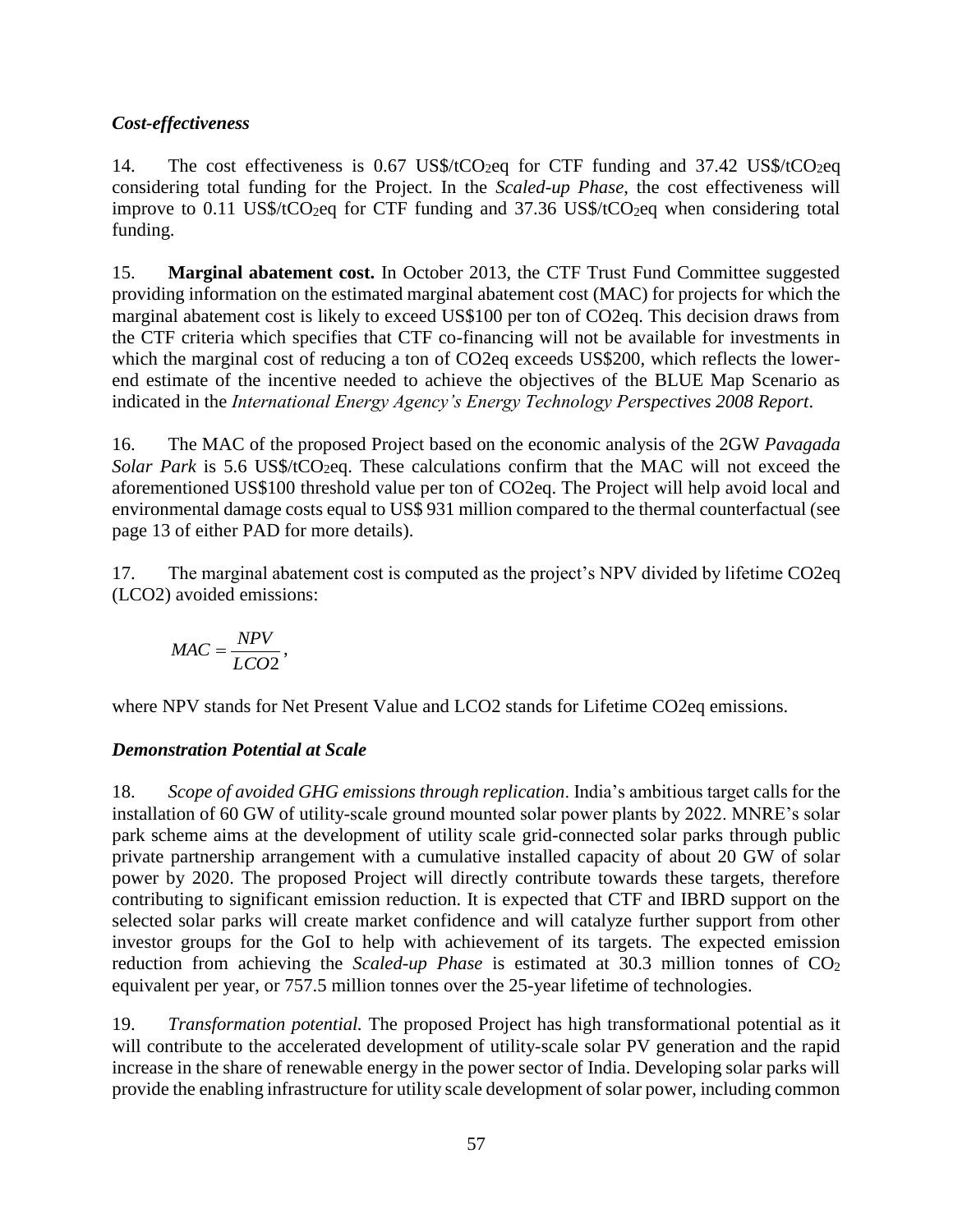infrastructure such as large areas of land, power pooling sub-stations as well intra-park transmission infrastructure, access roads, common security arrangements. This will facilitate investment in solar power development by private or public sector developers, who may be able to shorten the time from contract award to commissioning from 20 months to less than 10 months. MNRE's solar park scheme also aims to reduce the number of approvals required by developers to set up solar generation plants and hence attract private investments in such solar plants. In fact, there has been strong response to solar parks in Rajasthan and Andhra Pradesh that have recently invited bids from the private sector. This trend is expected to continue for the solar parks that are being developed inside the park, which will help solar parks make transformational impacts on the power sector.

# *Development Impact*

20. **Support to bridge the supply gap of energy and contribute to the universal access agenda.** Power shortages in FY2015 were equivalent to about 3.6% of total energy and 4.7% of peak capacity requirements. An estimated 300 million people are still not connected to the national electrical grid, and those that are connected face frequent disruptions. Meeting the growing energy demand of a rapidly growing economy while reducing air pollutants and carbon emissions through solar energy is a top priority for GoI, particularly given the high costs of unserved electricity demand in the country and growing energy imports. The development of solar energy will have significant benefits in terms of the reliability and security of electricity supply to consumers. The Project is also likely to have a significant indirect contribution to expansion of access to electricity, as a result of the increased availability of electricity in all project states, wherein the investments supported under the project are expected to lead to increased hours of supply to existing customers, and increased availability of electricity supply, which may enable utilities to connect and serve new customers.

21. **Increased opportunities of local employment.** The development of large scale solar parks will attract significant investments from project developers which will generate employment opportunities to local population. Local contractors, engaged through international competitive bidding, will carry out the supply, installation and erection works. Joint ventures created under the scheme will develop the capacity required to operate and maintain the assets created through this Project, which would provide long-term employment opportunities.

22. **Environmental Co-benefits.** Currently, India relies on coal as the fuel source for two thirds of its electricity requirements and is the world's third largest carbon emitter. Private investment in diesel-based back-up power supplies is widespread. The energy sector also causes local environmental problems. The Project has substantial local environmental benefits. At local level, air pollutant emissions under the thermal counterfactual are estimated at 74.8 kt of  $NO<sub>x</sub>$ , 51.5 kt of  $SO_x$  and 8.1 kt of PM10 per annum, which will be reduced by displacing imported coal in power generation with increased supply of electricity from the solar parks developed under the *Scaled-up Phase*. The local and global environmental benefits of the 2GW *Pavagada Solar Park*  are estimated at US\$ 931 million (see page 13 of either PAD for more details).

23. **Gender Co-benefit.** The Project is expected to bring positive gender co-benefits by incorporating gender impacts of this intervention. Most of the women's status indicators (including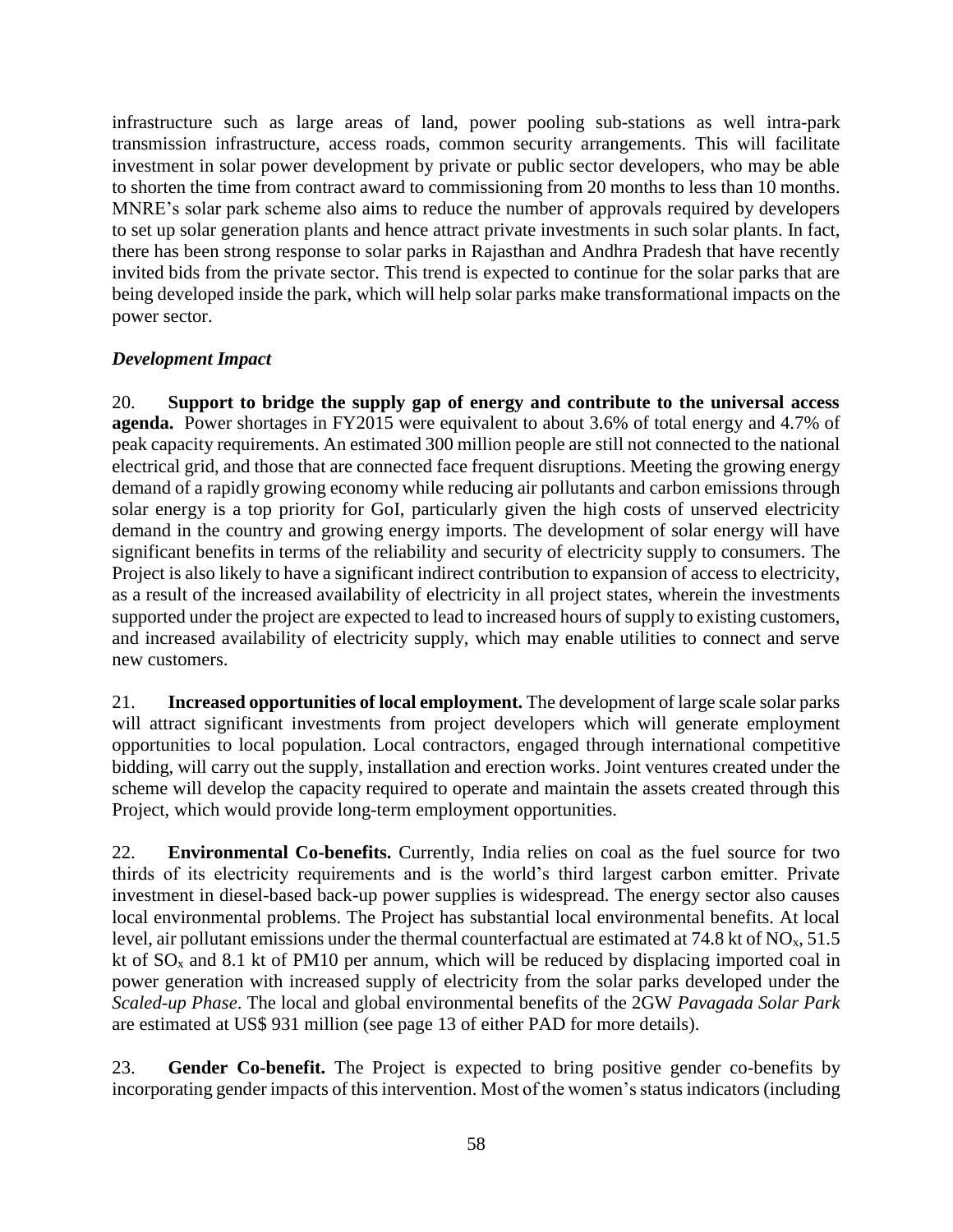those pertaining to health, literacy, work force participation,) show that gender equity and empowerment remain serious issues in the proposed solar park sites. As part of the Social Management Framework (SMF), a Gender Development Framework and a Gender Action Plan will be designed which will help to analyze gender issues and to design interventions to address women's needs. Gender analysis will be part of the social impact assessment.

### *Implementation Potential*

24. The Project is aligned with GoI's National Action Plan for Climate Change (NAPCC), which was issued in 2008 to enhance India's ecological sustainability and encourage sustainable energy sources. It is also consistent with the Jawaharlal Nehru National Solar Mission (JNNSM) that was launched in 2010 as part of NAPCC to promote the development of solar power in India. GoI has significantly scaled up the target of 20 GW of solar power in JNNSM to 100 GW by 2022. GoI has reiterated these commitments as part of its Intended Nationally Determined Contributions (INDCs) commitment to achieve about 40 percent cumulative electric power installed capacity from non-fossil fuel based energy resources by 2030.

25. There is strong ownership of the Project at the highest levels of GoI, MNRE, the participating states, discoms and the JVs responsible for implementing this Project. This commitment has been demonstrated through their intensive engagement and involvement during the project preparation. As mentioned in the preceding sections, GoI and state governments are pushing through with a number of policy and regulatory reforms, implementation mechanisms and incentives to ensure that there costs of solar power are kept low and there is sufficient demand for the offtake of solar power generated under the project. There has been strong responses from the private sector to the bids to the solar parks that have been recently developed in Rajasthan and Andhra Pradesh, which proves that solar park modality will continue to work. It will help ensure the financial sustainability of the park.

26. POWERGRID's involvement is a reasonable assurance that project design and implementation will be of high standards. It has become a strong entity that is capable to ensure that the investments are made well in time and are not left stranded. Over the past decade, POWERGRID has acquired and developed skills required for successfully planning and implementing large scale capital investment programs, through their its mandate to develop the inter-state transmission network of India and also by acting as Consultant to some states to assist them to plan, design and implement their transmission and distribution networks. All the schemes envisaged under this operation are being designed, procured and implemented by POWERGRID. Since POWERGRID owns, operates and maintains the National Grid, it in association with POSOCO, takes all due measures required to ensure grid stability. In addition, environmental and social issues will be handled with adequate expertise and attention, building on POWERGRID's implementation track record of earlier World Bank funded projects.

27. **Leverage:** The total investment of the Project would be funded through the CTF (US\$ 80 million), IBRD (US\$ 420 million), Central and State governments (US\$ 500 million) and public and private sector participation to solar PV generation facilities in the solar parks (US\$ 3,500 million). The CTF leverage ratio will be 1 to 55.3. The CTF leverage ratio will increase to 352.8 when considering the *Scaled-up Phase* by 2020. The leverage effect is expected very high, as this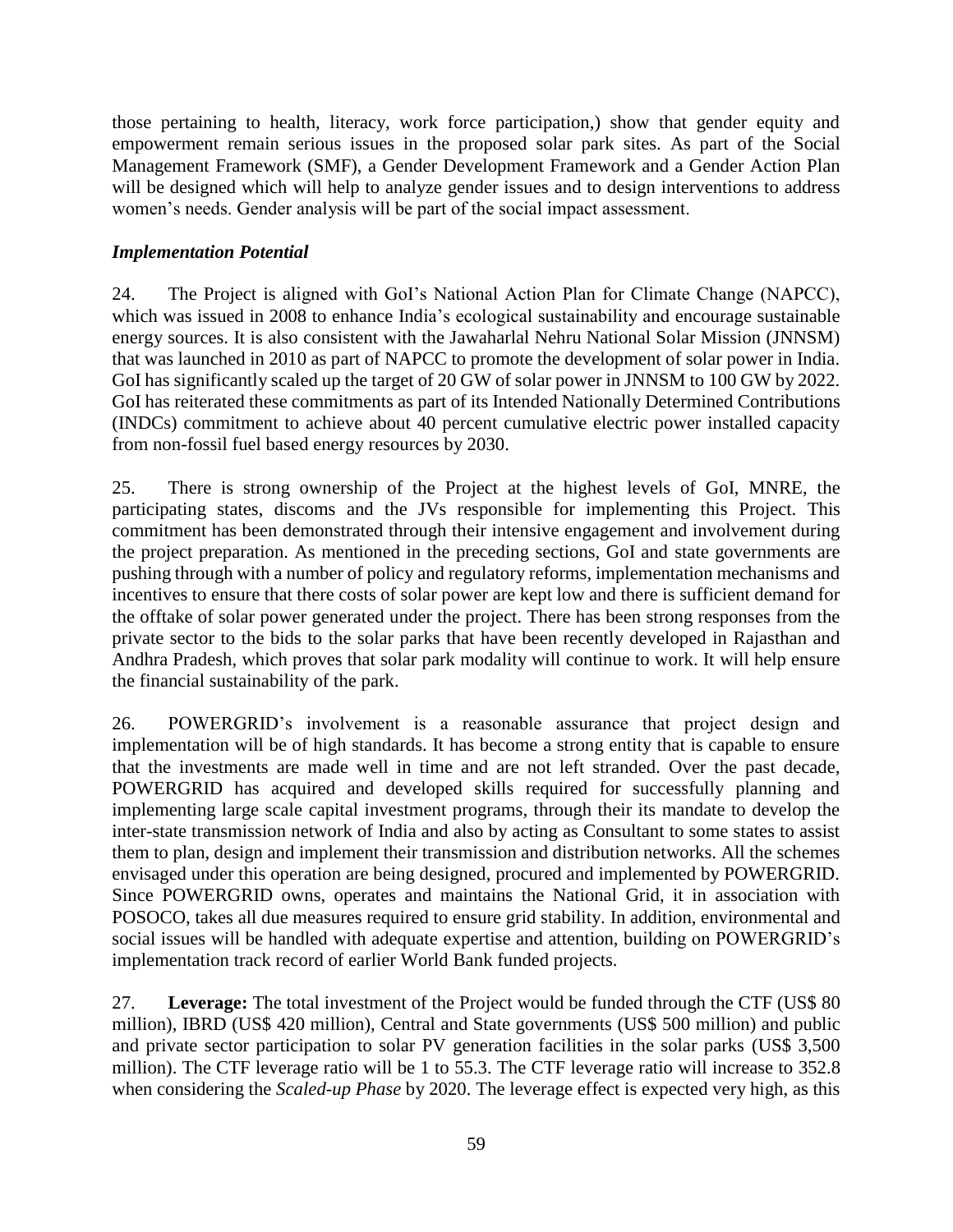proposed Project will effectively mobilize large amounts of investment in generation capacity by utilizing public sector financing for the development of required infrastructure which is a relatively small portion of total investment but will reduce the risk of investment in generation capacity.

# *CTF Additionality*

28. The use of CTF concessional financing under the Project is essential to develop solar parks that will enable large-scale deployment of solar PV generation in a short time frame. Solar parks can effectively address a number of challenges in accelerating the scale-up of solar PV generation capacity, which was committed by the GoI, but it requires public sector investment in transmission and other shared infrastructures within the parks. Given the specific transmission requirements of solar power and the risk of stranded assets, private sector investors continue to see the availability of state of the art transmission infrastructure to connect their solar generation project to load centers across the country, as a precondition to major investment decisions. By using concessional financing for the investment, the GoI will be able to establish the required infrastructure with a reduced cost of capital, which will be translated into a lower cost to private sector developers who will invest in generation capacity within the solar parks.

29. The economic rate of return of the solar park is calculated at 7%, which is lower than the hurdle rate of 12% (see page 12 of either PAD). This estimate is based on the baseline scenario before taking into account environmental externalities and can be affected by a range of risk factors. The use of CTF concessional financing to enable the establishment of transmission system and shared infrastructure in the solar parks is hence essential for fully capturing the local and global environmental benefits associated with this Project, which will raise the economic rate of return to 18% and make this Project economically viable.

### *Implementation Readiness*

30. Among the long listed solar parks in Table 2, the two solar parks, Tumkur (Karnataka) and Rewa (Madhya Pradesh), are in the most advanced stage, followed by Neemuch and Agar (Madhya Pradesh). Based on Long Term Access (LTA) applications from two JVs of the first two solar parks, POWERGRID had already carried out a detailed evacuation studies. Since all the solar parks have not been finalized, investments under this Project will be taken up in a phased manner. The Government of India is keen to move this proposed Project forward to help achieve its ambitious target on solar generation capacity.

| N <sub>0</sub> | <b>State</b>   | <b>Location &amp; capacity</b> |
|----------------|----------------|--------------------------------|
|                | Gujarat        | Banaskantha (700 MW)           |
| 2              | Madhya Pradesh | Rewa (750 MW)                  |
|                |                | Neemuch (435 MW)               |
|                |                | Agar (315 MW)                  |
| 3              | Telangana      | Gattu, Mehboob Nagar (1000 MW) |
| $\overline{4}$ | Andhra Pradesh | Anantpur (1500 MW)             |
|                |                | Kurnool (1000 MW)              |
|                | Karnataka      | Tumkur (2000 MW)               |

|  | Table 2 –Planned Long List of Potential Solar Parks under MNRE Scheme |
|--|-----------------------------------------------------------------------|
|  |                                                                       |